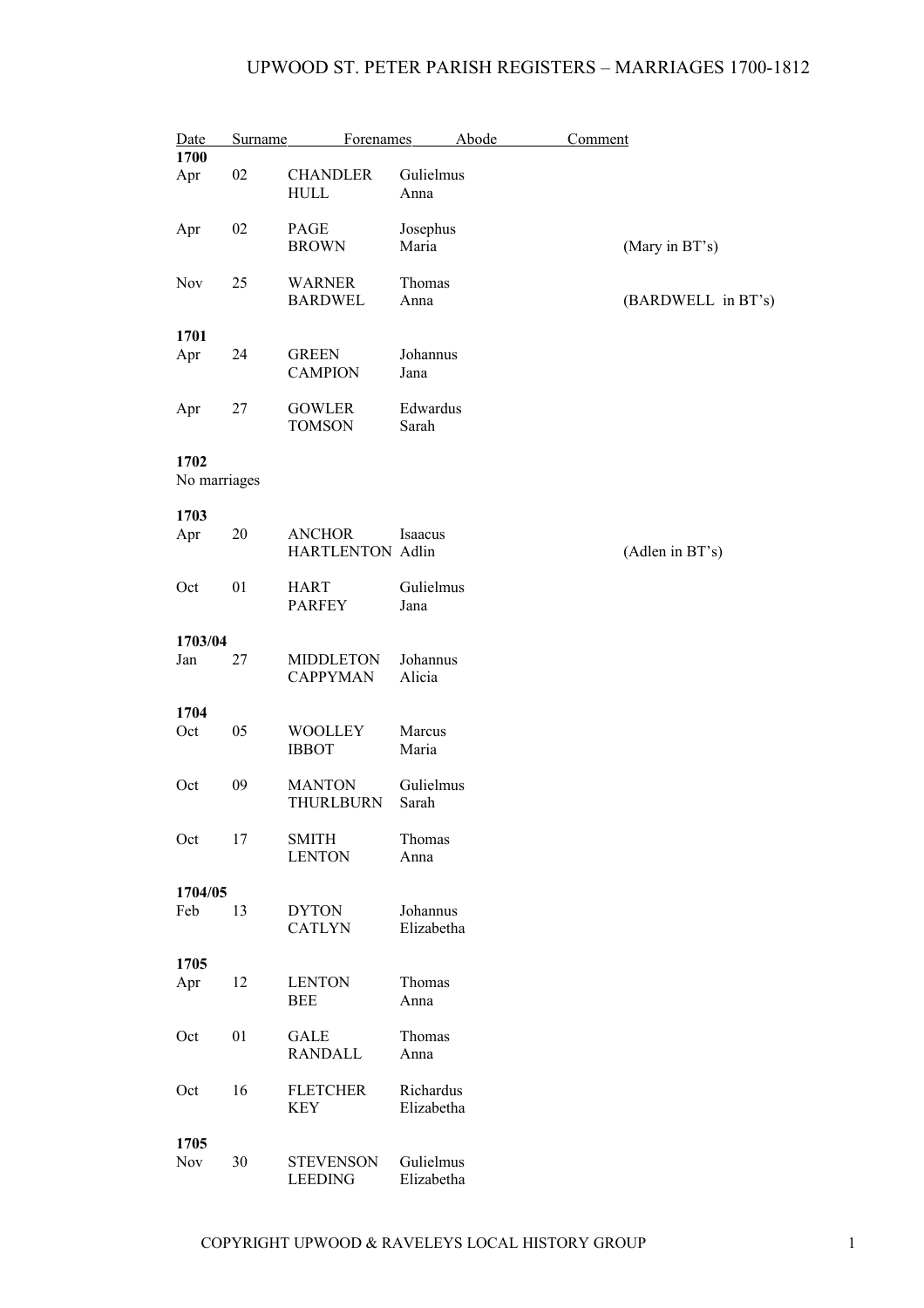| Date           | Surname | Forenames                               |                        | Abode | Comment |                                      |
|----------------|---------|-----------------------------------------|------------------------|-------|---------|--------------------------------------|
| 1706<br>Mar    | 26      | <b>GREEN</b><br><b>CAMPION</b>          | Edwardus<br>Alicia     |       |         | (Banns in BT's)                      |
| Aug            | 11      | PATT<br><b>RAWLIN</b>                   | Johannus<br>Maria      |       |         | (Banns in BT's)<br>(Mary in BT's)    |
| Sep            | 30      | HALL<br><b>CATLYN</b>                   | Radulphus<br>Johanna   |       |         | (Banns in BT's)                      |
| Oct            | 03      | <b>DRAGE</b><br><b>DEVEREAUX</b>        | Johannus<br>Elizabetha |       |         | (Banns in BT's)                      |
| Oct            | 06      | <b>BURGESS</b><br><b>OLYMAN</b>         | Oliverus<br>Maria      |       |         | (Banns in BT's)                      |
| Dec            | 26      | <b>DEANES</b><br><b>BIRCHFEILD</b>      | Edwardus<br>Elizabetha |       |         | (Banns in BT's)                      |
|                |         |                                         |                        |       |         |                                      |
| 1706/07<br>Jan | 23      | KEY<br><b>GREEN</b>                     | Gulielmus<br>Jana      |       |         | (Jan 26 Licence in BT's)             |
| Feb            | 09      | MILLER<br><b>CAPPERMAN</b>              | Robertus<br>Elizabetha |       |         | (Banns in BT's)                      |
| 1707<br>Oct    | 05      | HOLYDAY<br><b>WARD</b>                  | Richardus<br>Maria     |       |         | (Banns in BT's)                      |
| Dec            | 27      | <b>NICHOLS</b><br><b>MIDDLETON</b>      | Thomas<br>Maria, vidua |       |         | (Banns in BT's)                      |
|                |         |                                         |                        |       |         |                                      |
| 1708<br>Apr    | 08      | <b>MARRIOT</b><br><b>IBBOT</b>          | Henricus<br>Elizabetha |       |         | (Banns in BT's)                      |
| Apr            | 09      | <b>SEWARD</b><br><b>PATRICK</b>         | Carolus<br>Alicia      |       |         | (Banns in BT's)                      |
| Aug            | 16      | PELL<br><b>RABY</b>                     | Johannus<br>Maria      |       |         | (Banns in BT's)                      |
| Sep            | 19      | <b>REDMAN</b><br>KNIGHTSMITH Elizabetha | Johannus               |       |         | (Banns in BT's)                      |
| Sep            | 28      | <b>NICHOLS</b><br><b>SMITH</b>          | Gulielmus<br>Anna      |       |         | (Banns in BT's)                      |
| Oct            | 14      | <b>PORTER</b><br><b>EYELOT</b>          | Thomas<br>Sarah        |       |         | (Banns in BT's)<br>(EYELOTT in BT's) |
|                |         |                                         |                        |       |         |                                      |
| 1708/09<br>Jan | 09      | <b>IVOTT</b><br>HULL                    | Carolus<br>Maria       |       |         | (Banns in BT's)                      |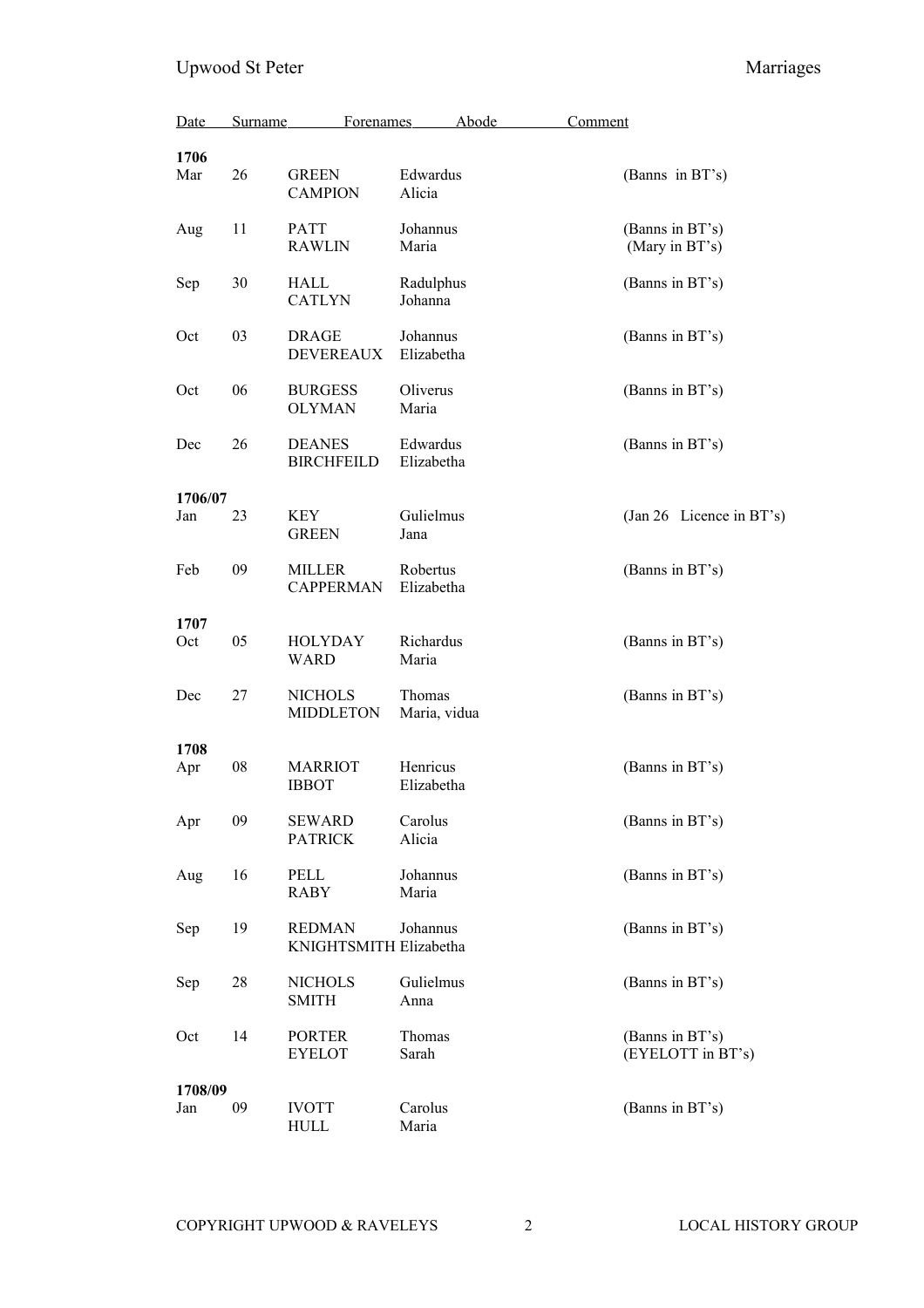| Date        | Surname | Forenames                                        | Abode                | Comment           |
|-------------|---------|--------------------------------------------------|----------------------|-------------------|
| 1709<br>Oct | 02      | <b>GROOM</b><br><b>LUCAS</b>                     | Johannus<br>Alicia   | (Banns in BT's)   |
| Dec         | 27      | SEAY<br><b>MEADOWES</b>                          | Thomas<br>Margareta  | (Banns in BT's)   |
| Dec         | 29      | <b>JORDAN</b><br><b>WEST</b>                     | Thomas<br>Sarah      | (Banns in BT's)   |
| 1710<br>Mar | 30      | <b>NURSE</b><br><b>PATE</b>                      | Nathaniel<br>Helena  | (Licence in BT's) |
| Aug         | 13      | <b>PARKINSON</b><br><b>MICHEL</b>                | Gulielmus<br>Emery   | (Licence in BT's) |
| Oct         | 05      | <b>BARNES</b><br><b>SPARKES</b>                  | Daniel<br>Alicia     | (Banns in BT's)   |
| 1711<br>Dec | 20      | CODDINGTON Nathaniel<br><b>MICHEL</b>            | Catharina            |                   |
| 1712<br>Apr | 22      | <b>REDMAN</b><br><b>CATLYN</b>                   | Job<br>Maria         |                   |
| Apr         | 27      | <b>BEDFORD</b><br><b>BURTON</b>                  | Robertus<br>Dorothea |                   |
| Apr         | 29      | <b>CUTBERT</b><br><b>THULBORN</b>                | Johannus<br>Anna     |                   |
| Jul         | 13      | <b>HULL</b><br><b>SMITH</b>                      | Johannus<br>Anna     |                   |
| 1713<br>Sep | 29      | <b>JACKSON</b><br><b>GROUNDS</b>                 | Edwardus<br>Anna     |                   |
| Oct         | 01      | <b>SHELTON</b><br><b>BRAKEBOROUGH Elizabetha</b> | Bonifacius           |                   |
| Oct         | 25      | <b>ROBINSON</b><br><b>HOLMS</b>                  | Stephanus<br>Jana    |                   |
| Oct         | 30      | <b>FAVELL</b><br><b>JUDD</b>                     | Rogerus<br>Phillis   |                   |
| Nov         | 15      | <b>GROUNDS</b><br><b>WOLLEY</b>                  | Johannus<br>Alicia   |                   |
| Dec         | 14      | <b>HOWARD</b><br><b>DITEN</b>                    | Daniel<br>Maria      |                   |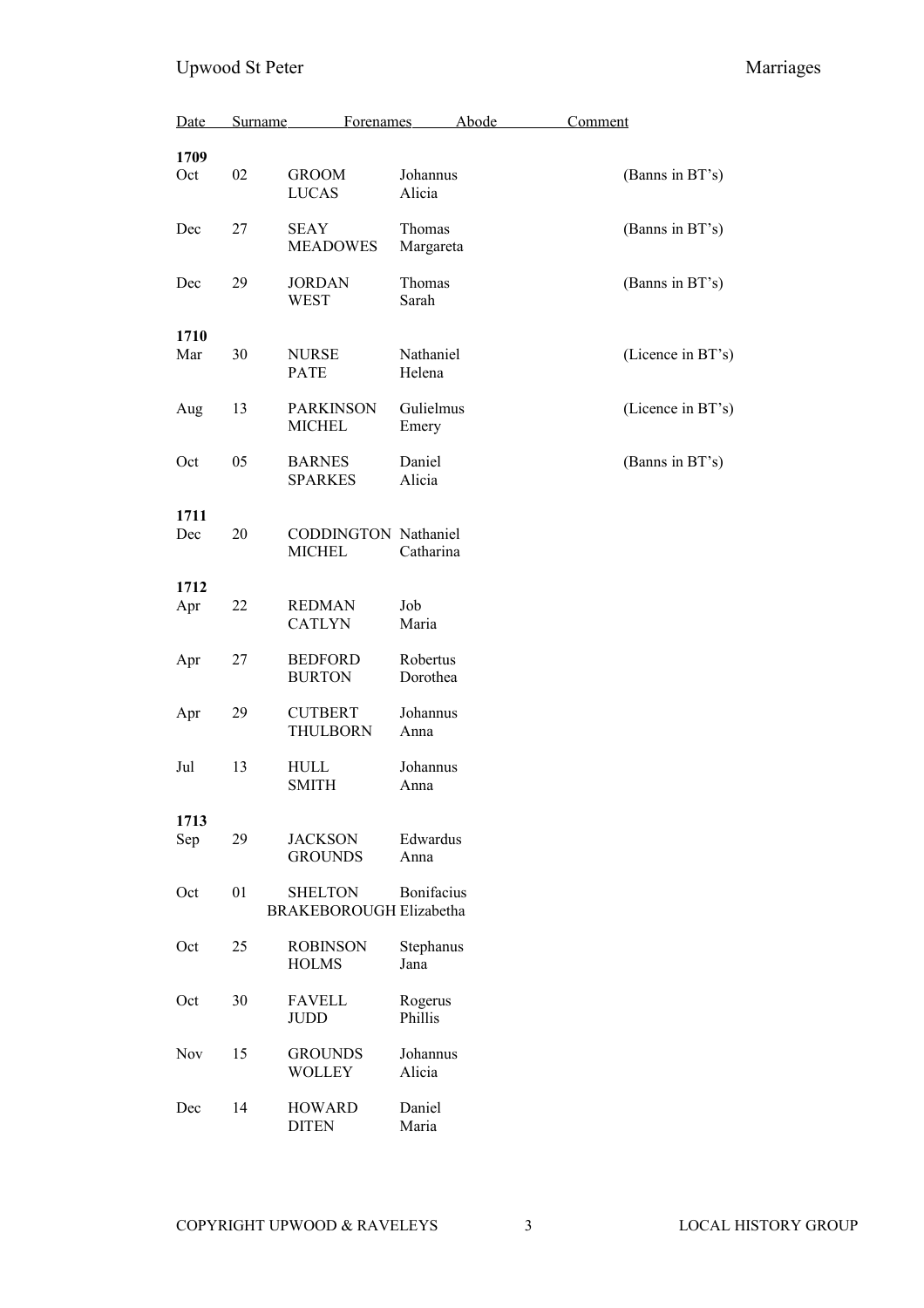| Date    | Surname | Forenames                        | Abode                  | Comment |
|---------|---------|----------------------------------|------------------------|---------|
| 1713/14 |         |                                  |                        |         |
| Jan     | 05      | <b>PARKER</b><br><b>PORTER</b>   | Gulielmus<br>Sarah     |         |
| 1714    |         |                                  |                        |         |
| Apr     | 01      | <b>ALLEN</b><br><b>NOBLE</b>     | Gulielmus<br>Maria     |         |
| May     | 03      | <b>MIDDLETON</b><br><b>CLARK</b> | Thomas<br>Rosa         |         |
| Oct     | 05      | <b>CLARK</b><br><b>RABY</b>      | Johannus<br>Helena     |         |
| 1714/15 |         |                                  |                        |         |
| Jan     | 05      | <b>BARKER</b><br><b>FRANCIS</b>  | Gulielmus<br>Sarah     |         |
| 1715    |         |                                  |                        |         |
| Jun     | 05      | <b>BEDFORD</b><br><b>MARRIOT</b> | Johannus<br>Elizabetha |         |
| Sep     | 25      | <b>BEDFORD</b><br><b>IBBOT</b>   | Robertus<br>Margaretta |         |
| 1716    |         |                                  |                        |         |
| Jul     | 11      | DEASY<br><b>BENTLEY</b>          | Gulielmus<br>Rebecca   |         |
| Jul     | 12      | <b>PRIOR</b><br><b>SEAY</b>      | Thomas<br>Elizabetha   |         |
| 1717    |         |                                  |                        |         |
| May     | 18      | <b>COWPER</b><br>CARRINGTON      | Robertus<br>Anna       |         |
| Sep     | 19      | <b>MARRIOT</b><br><b>DYTON</b>   | Johannus<br>Elizabetha |         |
| Sep     | 29      | <b>BUCKLE</b><br><b>ALLEN</b>    | Johannus<br>Maria      |         |
| Oct     | 24      | <b>ELMORE</b><br>WEST            | Gulielmus<br>Maria     |         |
| Oct     | 29      | <b>CATLYN</b><br><b>SEWARD</b>   | Thomas<br>Alicia       |         |
| Dec     | 24      | <b>BURROWS</b><br><b>BERRY</b>   | Robertus<br>Maria      |         |
| Dec     | 24      | <b>SIBLEY</b><br><b>HARRISON</b> | Josephus<br>Sarah      |         |
|         |         |                                  | (No BT's for 1717)     |         |
| 1718    |         |                                  |                        |         |
| Apr     | 15      | HALL<br><b>WOLF</b>              | Thomas<br>Elizabetha   |         |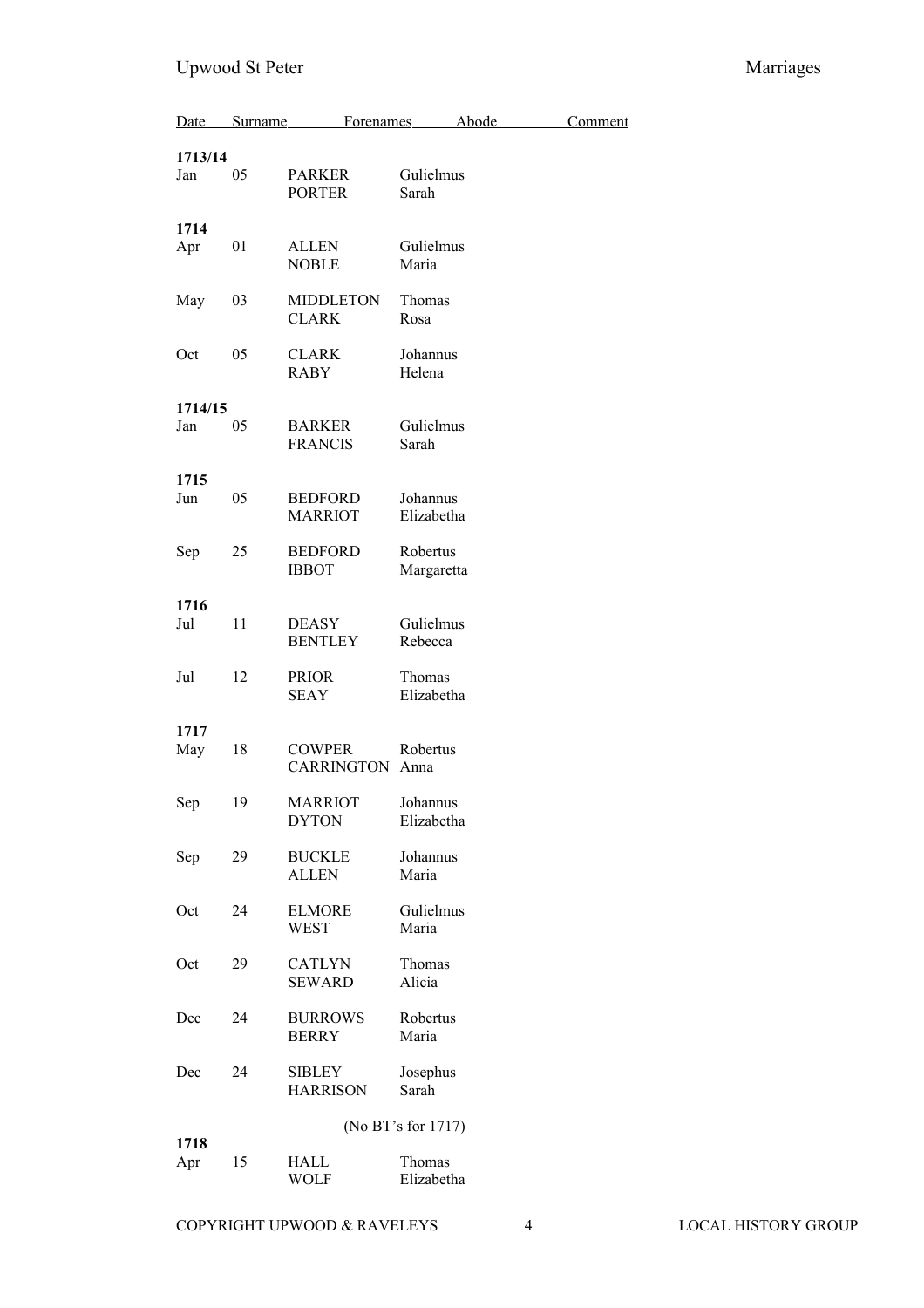| Date           | Surname | <b>Forenames</b>                  |                         | Abode | Comment |                                   |
|----------------|---------|-----------------------------------|-------------------------|-------|---------|-----------------------------------|
| 1718<br>May    | 22      | <b>BEDFORD</b><br><b>JORDAN</b>   | Jacobus<br>Maria        |       |         |                                   |
| 1718<br>Jun    | 10      | <b>KILLBURN</b><br><b>HULL</b>    | Johannus<br>Elizabetha  |       |         |                                   |
| Sep            | 30      | <b>KING</b><br><b>NOBLE</b>       | Samuell<br>Elizabetha   |       |         |                                   |
| Oct            | 28      | <b>RANDAL</b><br><b>ROSEN</b>     | Matthaus<br>Elizabetha  |       |         |                                   |
|                |         |                                   | (No B.T.s for 1718)     |       |         |                                   |
| Dec            | 18      | <b>BERRY</b><br><b>PHILLIPS</b>   | Henricus<br>Anna        |       |         |                                   |
| Dec<br>Licence | 30      | <b>COLLINS</b><br><b>BARWICK</b>  | Johannes<br>Elizabetha  |       |         |                                   |
| 1719           |         |                                   |                         |       |         |                                   |
| May            | 19      | <b>CATLYN</b><br><b>CHARTER</b>   | Gulielmus<br>Elizabetha |       |         |                                   |
| Jun<br>Licence | 09      | <b>AUSTIN</b><br><b>SNAZEDALE</b> | Gulielmis<br>Maria      |       |         |                                   |
| Aug            | 30      | <b>STEEL</b><br>THURLBOURN Maria  | Daniel                  |       |         |                                   |
| Dec            | 18      | <b>PICKARD</b><br><b>ANKER</b>    | Gulielmus<br>Adlin      |       |         |                                   |
| 1719/20        |         |                                   |                         |       |         |                                   |
| Jan            | 10      | JORDAN<br><b>IBBOTT</b>           | Thomas<br>Alicia        |       |         |                                   |
| Jan            | 24      | <b>MUTTON</b><br><b>HART</b>      | Matthaus<br>Maria       |       |         |                                   |
| 1720           |         |                                   |                         |       |         |                                   |
| Sep            | 28      | RANDALL<br><b>WELLS</b>           | Matthew<br>Susanna      |       |         | (RANDAL by banns in BT's)         |
| Oct            | 04      | <b>WHITLESEA</b><br><b>LANT</b>   | John<br>Eliz            |       |         | (Banns in BT's)                   |
| Oct            | 04      | <b>LUSEE</b><br><b>CROFTS</b>     | James<br>Mary           |       |         | (Banns in BT's)                   |
| Oct            | 18      | RABY<br>SNART                     | William<br>Rose         |       |         | (Licence Mr Searls in BT's)       |
| 1720/21        |         |                                   |                         |       |         |                                   |
| Jan            | 03      | <b>CATLIN</b><br><b>OATLY</b>     | Jeremiah<br>Frances     |       |         | (Banns in BT's)<br>(OATY in BT's) |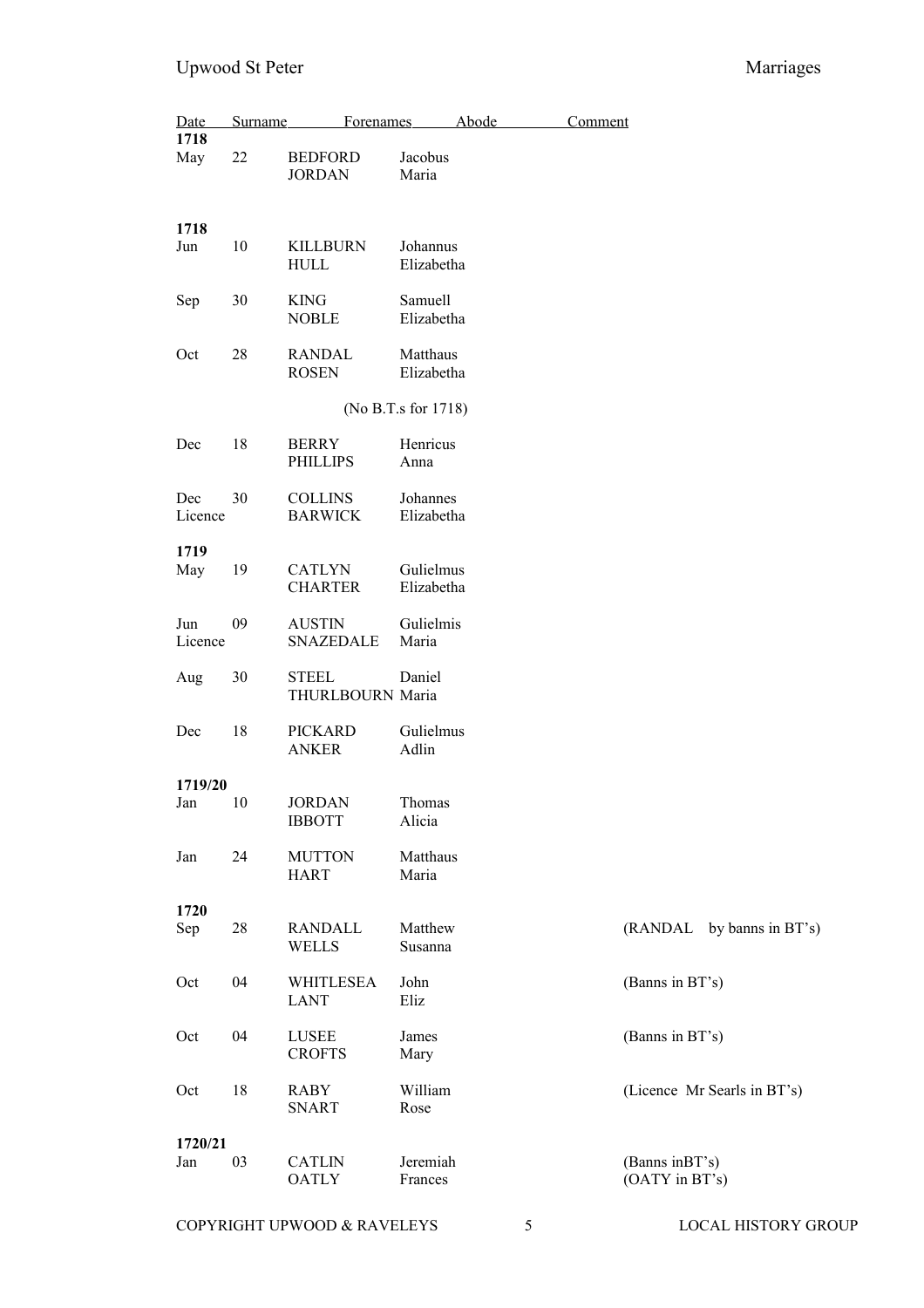| Date                           | Surname | Forenames                                                            |                                       | Abode            | Comment                  |
|--------------------------------|---------|----------------------------------------------------------------------|---------------------------------------|------------------|--------------------------|
| 1720/1<br>Jan<br>Licence       | 22      | <b>SPRING</b><br><b>CARRINGTON Elizabeth</b>                         | John                                  |                  |                          |
| 1721<br>No marriages<br>1722   |         |                                                                      |                                       |                  |                          |
| Apr<br><b>Banns</b>            | 29      | <b>GARNER</b><br><b>BRUSTER</b>                                      | Henry<br>Jane                         |                  |                          |
| Mar<br>Licence                 | 29      | <b>COPE</b><br><b>SMITH</b>                                          | Wl<br>Ann                             |                  |                          |
|                                |         |                                                                      | (No BT's for 1722)                    |                  |                          |
| 1723<br>Dec<br><b>Banns</b>    | 26      | <b>MARRIOT</b><br><b>SIBLEY</b>                                      | $Jn^{\circ}$<br>Eliz                  |                  |                          |
| 1724<br>Oct<br><b>Banns</b>    | 08      | <b>PETTIT</b>                                                        | Thos<br>Mary                          |                  | (SMITH in BT's)          |
| <b>Nov</b><br><b>Banns</b>     | 10      | <b>RABY</b><br><b>EVERET</b>                                         | Will <sup>m</sup><br>Mary             |                  | (EVERARD in BT's)        |
| Nov<br><b>Banns</b>            | 16      | <b>Bishop's Transcripts only</b><br><b>HENLOW</b><br><b>BARDWELL</b> | Thomas<br>Ann                         |                  |                          |
| 1724/25                        |         | <b>From the Parish Registers</b>                                     |                                       |                  |                          |
| Jan<br><b>Banns</b>            | 05      | <b>CLARKE</b><br><b>CUTHBERT</b>                                     | Antony<br>Ann                         |                  | (Jan 03 Anthony in BT's) |
| 1725<br>May<br><b>Banns</b>    | 30      | SHEREMAN<br><b>BARNS</b>                                             | $\,\mathrm{Jn}^{\mathrm{o}}$<br>Alice |                  |                          |
| Dec<br><b>Banns</b>            | 27      | <b>HOLLIDAY</b><br><b>LATTAMORE</b>                                  | Ann, widow                            | Richard, widower |                          |
|                                |         |                                                                      | (No BT's for 1725)                    |                  |                          |
| 1726<br>Sep<br><b>Banns</b>    | 29      | <b>HARRIS</b><br><b>MARRIOT</b>                                      | Rob <sup>t</sup><br>Eliz              |                  |                          |
| Oct<br><b>Banns</b>            | 30      | <b>WARWICK</b><br><b>ADDAMS</b>                                      | $\mathrm{Jn}^{\mathrm{o}}$<br>Ann     |                  |                          |
| Dec<br><b>Banns</b>            | 08      | <b>WINROW</b><br><b>CORNER</b>                                       | Will <sup>m</sup><br>Sarah            |                  |                          |
| Dec<br><b>Banns</b>            | 15      | <b>ELMOR</b><br><b>HALL</b>                                          | $W^m$<br>Sarah                        |                  | (ELMER in BTs)           |
| 1726/27<br>Feb<br><b>Banns</b> | 14      | <b>ABBOT</b><br><b>SHAW</b>                                          | Jn<br>Ann                             |                  |                          |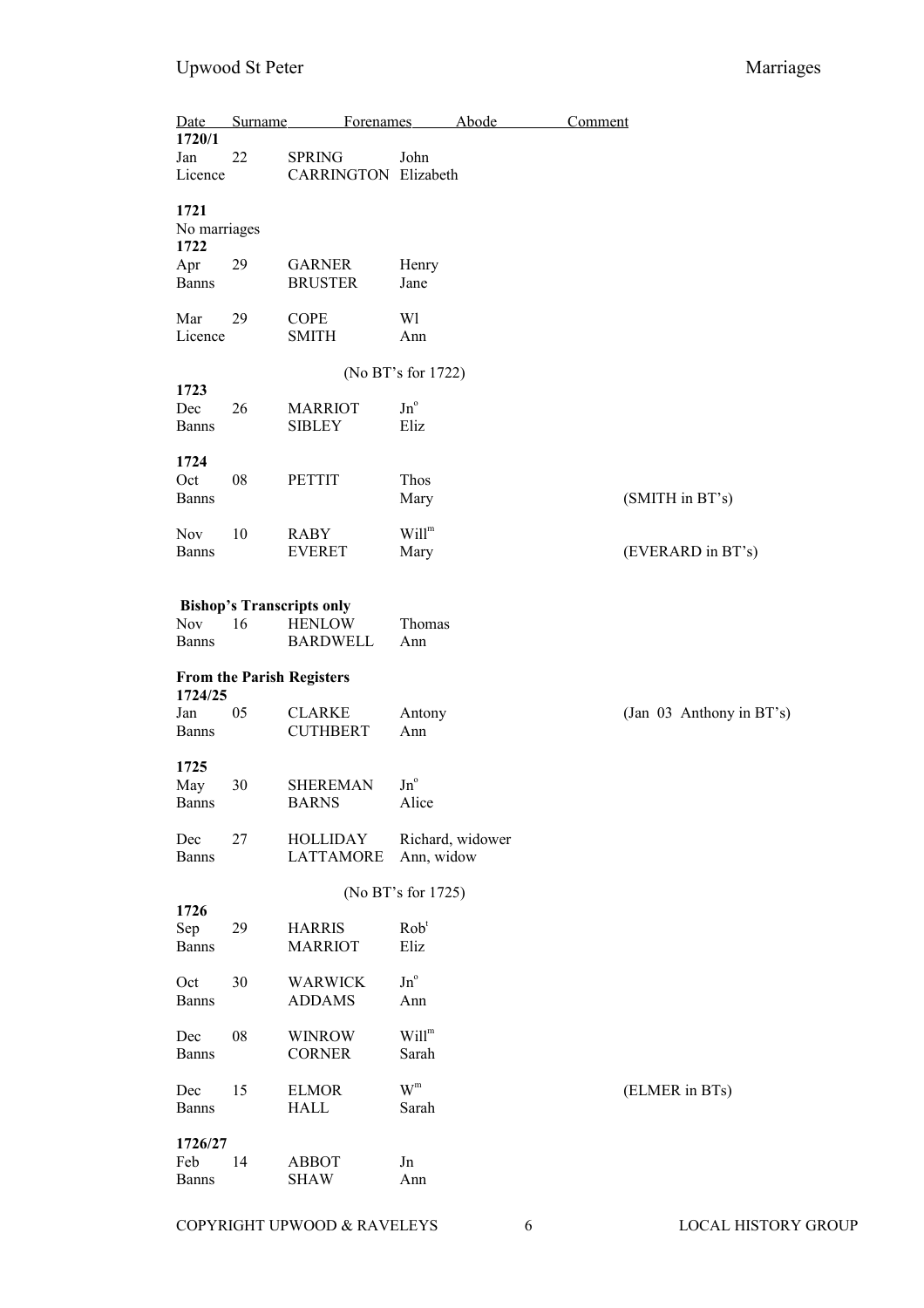| Date                        | Surname | <b>Forenames</b>                  |                           | Abode | Comment                                            |  |
|-----------------------------|---------|-----------------------------------|---------------------------|-------|----------------------------------------------------|--|
| 1727<br>Dec<br><b>Banns</b> | 08      | <b>HARLEY</b><br>CORNWELL         | Edward<br>Deborah         |       |                                                    |  |
| 1728/29                     |         | <b>Bishop's Transcripts only</b>  |                           |       |                                                    |  |
| Feb                         | 13      | <b>BEDFORD</b><br><b>GRAY</b>     | Robert<br>Rachel          |       |                                                    |  |
| 1729                        |         | <b>From the Parish Registers</b>  |                           |       |                                                    |  |
| May<br>Banns                | 19      | <b>MARRIOT</b><br><b>ALLIN</b>    | Henry<br>Eliz             |       |                                                    |  |
| May<br>Licence              | 29      | CADE<br><b>TAYLOR</b>             | Jn<br>Mary                |       | (Banns in BT's)                                    |  |
| Aug<br><b>Banns</b>         | 24      | <b>SMITH</b><br><b>SANDERS</b>    | George<br>Ann             |       |                                                    |  |
| Sep<br><b>Banns</b>         | 23      | <b>ELMER</b><br><b>BURY</b>       | Will <sup>m</sup><br>Mary |       |                                                    |  |
| Sep                         | 28      | WRIGHT                            | Robt                      |       | (Ann DENNIS in BT's only by Banns)                 |  |
| <b>Nov</b><br><b>Banns</b>  | 10      | <b>TRUEN</b><br><b>NICHOLS</b>    | Joseph<br>Ann             |       | (TREWING in BT's)                                  |  |
| 1729/30<br>Mar<br>Licence   | 22      | <b>EDMONDS</b><br><b>BURY</b>     | Thos<br>Ann, widow        |       |                                                    |  |
| 1730<br>Mar<br><b>Banns</b> | 31      | <b>GREEN</b><br><b>SHATBOLT</b>   | Edward<br>Lucy            |       |                                                    |  |
| May<br>Banns                | 20      | <b>CUTHBERT</b><br><b>CHARTER</b> | Jn<br>Lucy                |       |                                                    |  |
| Jun<br>Banns                | 28      | <b>PRESS</b><br><b>FRANCIS</b>    | Rob <sup>t</sup><br>Alice |       |                                                    |  |
| Jul<br>Banns                | 27      | <b>BARNET</b><br><b>WILSHIRE</b>  | Mark<br>Eliz              |       | (BARNETT in BT's)<br>(WILLSHIRE in BT's)           |  |
| Oct<br>Banns                | 05      | <b>SMITH</b><br><b>BROWN</b>      | Jn<br>Jane, widow         |       | (Oct 03 in BT's)<br>(Not entered as widow in BT's) |  |
| 1730/31<br>Feb<br>Banns     | 24      | <b>BEDFORD</b><br><b>MASTERS</b>  | James<br>Luce             |       |                                                    |  |
| 1731<br>May<br><b>Banns</b> | 06      | <b>LAMBERT</b><br><b>SHATBOLT</b> | Thos<br>Alice             |       |                                                    |  |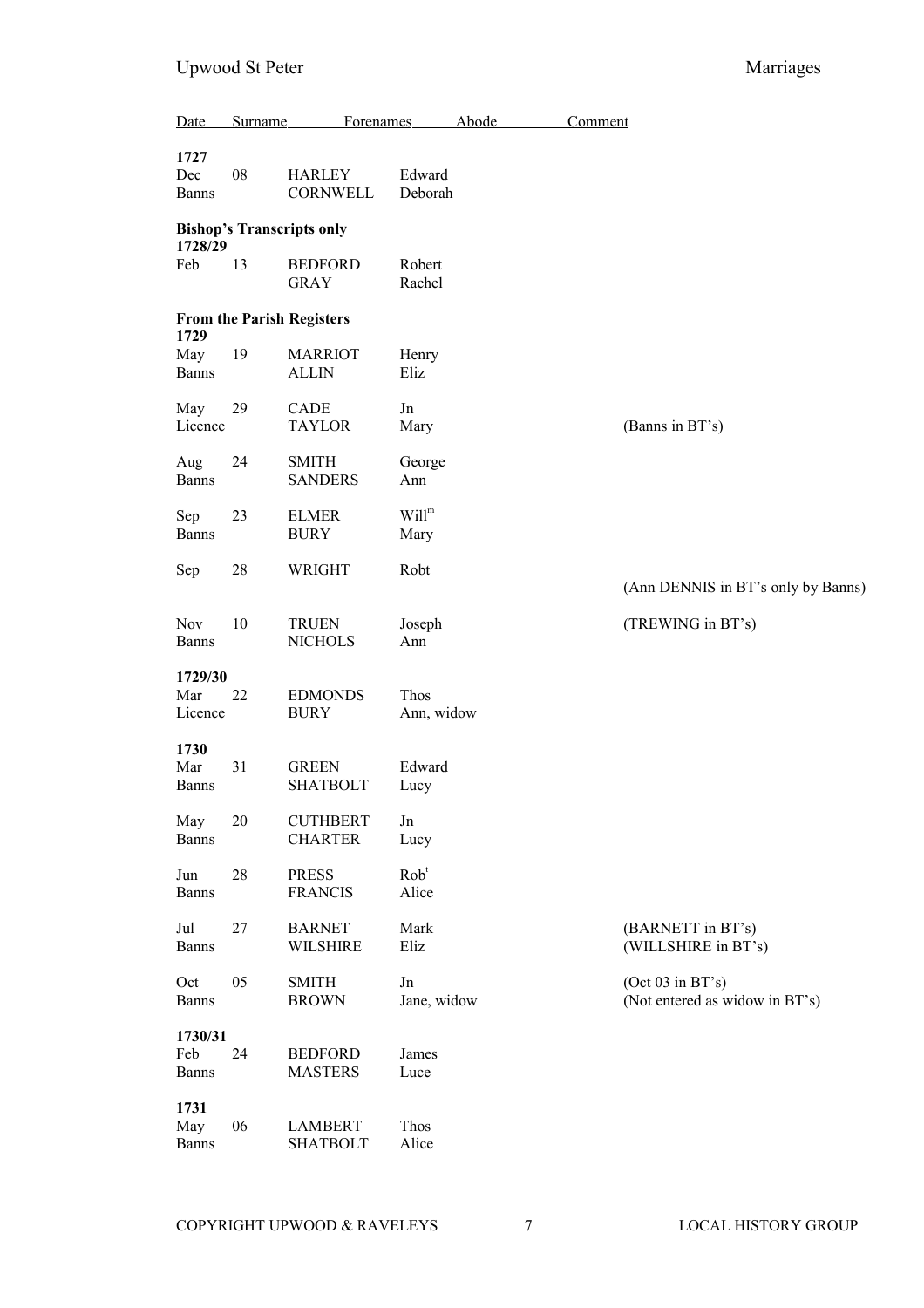| Date                           | Surname | Forenames                          |                                      | <b>Abode</b> | Comment |                           |
|--------------------------------|---------|------------------------------------|--------------------------------------|--------------|---------|---------------------------|
| 1731<br>Sep<br><b>Banns</b>    | 19      | <b>CARTER</b><br><b>MASTERS</b>    | Henry<br>Eliz                        |              |         | (Sep 29 in BT's)          |
| Oct<br><b>Banns</b>            | 14      | <b>CARRINGTON</b><br><b>CLARKE</b> | Thos<br>Mary                         |              |         |                           |
| 1731<br>Oct<br><b>Banns</b>    | 17      | <b>BARNET</b><br><b>NOBLE</b>      | Thos<br>Sarah                        |              |         | (BARNETT in BT's)         |
| Oct<br><b>Banns</b>            | 18      | <b>LENTON</b><br><b>SPRAGINS</b>   | Will <sup>m</sup><br>Alice           |              |         |                           |
| Oct<br><b>Banns</b>            | 22      | <b>CUTHBERT</b><br><b>BURTCH</b>   | Benjamin<br>Mary                     |              |         | (BURCH in BT's)           |
| 1731/32<br>Jan<br><b>Banns</b> | 07      | <b>HULL</b><br><b>WOOLLY</b>       | Allin<br>Mary                        |              |         |                           |
| Jan<br><b>Banns</b>            | 07      | <b>BELL</b><br><b>BALDWIN</b>      | Stephen<br>Mary                      |              |         | (Jan $09$ in BT's)        |
| 1732<br>Oct<br><b>Banns</b>    | 05      | <b>PACK</b><br><b>PRESS</b>        | $\text{Will}^{\text{m}}$<br>Eliz     |              |         | (Oct 03 in BT's)          |
| Oct<br><b>Banns</b>            | 05      | <b>MAKENISS</b><br><b>WISEMAN</b>  | Jn<br>Mary                           |              |         | (Oct 09 MAKINESS in BT's) |
| 1732/33<br>Feb<br><b>Banns</b> | 01      | <b>CARTER</b><br><b>RICHARSON</b>  | Henry<br>Ann                         |              |         | (Feb 03 in BT's)          |
| 1733<br>Mar<br><b>Banns</b>    | 25      | <b>SMITH</b><br><b>DRAGE</b>       | Rob <sup>t</sup><br>Eliz             |              |         |                           |
| Apr<br><b>Banns</b>            | 19      | <b>CROWDER</b><br><b>HASTIN</b>    | Leonard<br>Mary                      |              |         |                           |
| Oct<br><b>Banns</b>            | 07      | <b>CORBIT</b><br><b>LORD</b>       | Thos<br>Eliz                         |              |         |                           |
| Oct<br><b>Banns</b>            | 18      | <b>ALLIN</b><br><b>HALL</b>        | William<br>Eliz                      |              |         |                           |
|                                |         |                                    | (No BT's for 1733)                   |              |         |                           |
| 1733/34<br>Mar<br><b>Banns</b> | 10      | <b>CAMPION</b><br><b>PEDLEY</b>    | $\,\mathrm{Jn}^{\mathrm{o}}$<br>Ann  |              |         |                           |
| 1734<br>Sep<br>Licence         | 17      | <b>RUFF</b><br>PAIN                | $\,\mathrm{Jn}^{\mathrm{o}}$<br>Eliz |              |         |                           |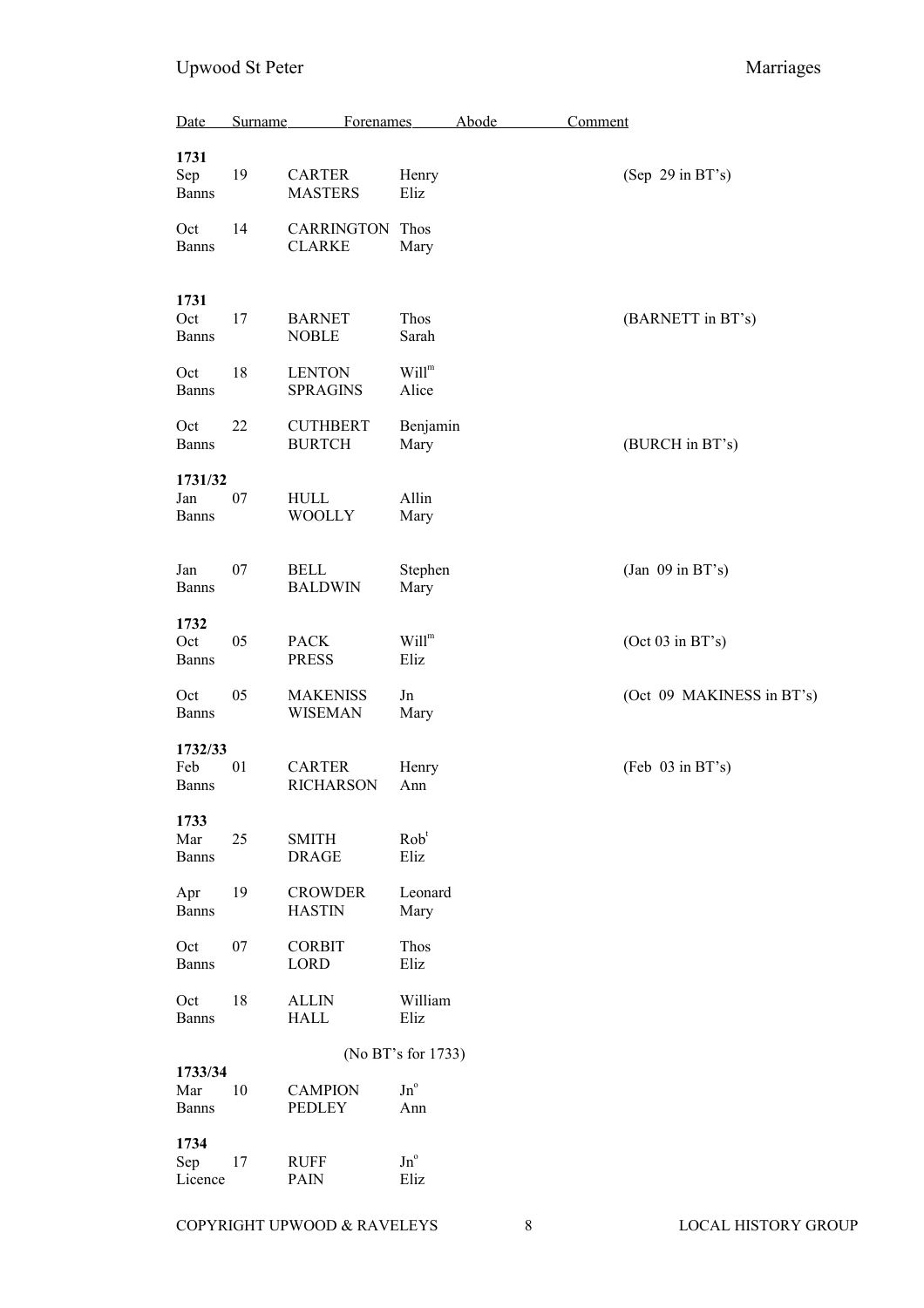| Date                        | Surname | <b>Forenames</b>                  |                                  | Abode | Comment |                                       |
|-----------------------------|---------|-----------------------------------|----------------------------------|-------|---------|---------------------------------------|
| 1734<br>Sep<br><b>Banns</b> | 29      | <b>GRANGE</b><br><b>SHOTBOLT</b>  | Will <sup>m</sup><br>Avis        |       |         |                                       |
| Oct<br><b>Banns</b>         | 22      | <b>SPRAGINS</b><br><b>LENTON</b>  | $Jn^{\circ}$<br>Ann              |       |         |                                       |
| 1734/35<br>Feb<br>Licence   | 28      | <b>ANCHOR</b><br><b>GORE</b>      | Edward<br>Sarah                  |       |         | (ARCHER in BT's)<br>(GOORE in BT's)   |
| 1735<br>Jun<br><b>Banns</b> | 30      | <b>BOWLING</b><br><b>GASKIN</b>   | Will <sup>m</sup><br>Jane, widow |       |         | (BOWLIN in BT's)<br>(GASCOYN in BT's) |
| Jun<br><b>Banns</b>         | 30      | <b>SEA</b><br><b>PICKARD</b>      | Peter<br>Mary                    |       |         | (SEE in BT's)                         |
| Sep<br><b>Banns</b>         | 19      | <b>SMITH</b><br><b>CUTHBERT</b>   | Thos<br>Mary                     |       |         |                                       |
| Sep<br><b>Banns</b>         | 28      | <b>DRAGE</b><br><b>HOLLIS</b>     | Will <sup>m</sup><br>Mary        |       |         |                                       |
| Sep<br><b>Banns</b>         | 28      | <b>PICKARD</b><br><b>HOLLAND</b>  | Will <sup>m</sup><br>Mary        |       |         |                                       |
| Sep<br><b>Banns</b>         | 29      | CARRINGTON Jn°<br><b>SMITH</b>    | Eliz                             |       |         |                                       |
| Oct<br><b>Banns</b>         | 05      | <b>COWPER</b><br><b>ARSDOL</b>    | $Jn^{\circ}$<br>Hannah           |       |         | (COOPER in BT's)<br>(ASDEL in BT's)   |
| Aug<br>Licence              | 31      | LANGFORD<br><b>KITCHEN</b>        | Thos<br>Ann                      |       |         | (out of order in Register)            |
| Oct<br>Licence              | 05      | <b>CRAMFIELD</b><br><b>CLARKE</b> | Ed<br>Mary                       |       |         |                                       |
| May<br><b>Banns</b>         | 26      | <b>PASSHELER</b><br><b>CORNER</b> | James<br>Ann                     |       |         | (out of order in Register)            |
| 1736<br>Oct<br><b>Banns</b> | 10      | ABLIT<br><b>MILLER</b>            | Will <sup>m</sup><br>Hannah      |       |         | (Hanna in BT's)                       |
| Oct<br><b>Banns</b>         | 24      | <b>OLIVIER</b><br><b>LOVELL</b>   | Matthew<br>Eliz                  |       |         | (LOVEL in BT's)                       |
| Nov<br><b>Banns</b>         | 30      | <b>EATE</b><br><b>SMITH</b>       | Will <sup>m</sup><br>Ann, widow  |       |         |                                       |
| Dec<br><b>Banns</b>         | 07      | <b>HAIRCOCK</b><br><b>RUFF</b>    | James<br>Mary, widow             |       |         |                                       |
| 1737<br>Jun<br><b>Banns</b> | 26      | BELL<br><b>MASTERS</b>            | Stephen<br>Ellen                 |       |         | (Jun 27 in BT's)                      |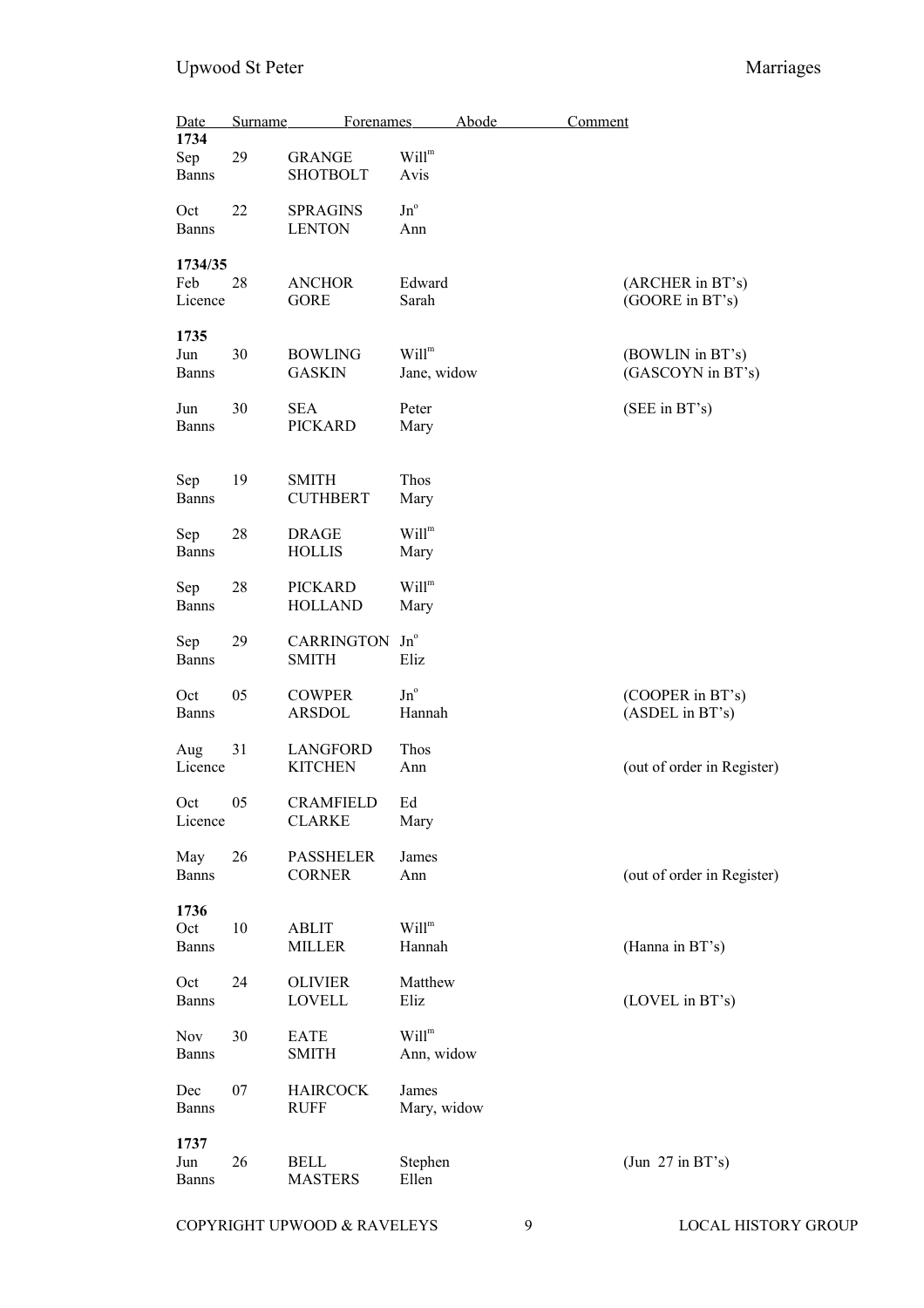| Date<br>1737                   | Surname | Forenames                            |                                      | Abode | Comment         |
|--------------------------------|---------|--------------------------------------|--------------------------------------|-------|-----------------|
| Sep<br><b>Banns</b>            | 11      | <b>HOLLIS</b><br>WEST                | Thos<br>Mary                         |       |                 |
| Oct<br><b>Banns</b>            | 18      | <b>LANT</b><br><b>CRANK</b>          | Edward<br>Mary                       |       |                 |
| Nov<br>Banns                   | 25      | <b>SLANTON</b><br><b>BEDFORD</b>     | Willm<br>Rachael, widow              |       |                 |
| 1737/38<br>Feb<br>Banns        | 09      | <b>HACKLES</b><br>WHITEHEAD          | $Jn^{\circ}$<br>Alice, widow         |       |                 |
| Feb<br>Banns                   | 14      | HULL<br><b>BEEBY</b>                 | Allin<br>Peace                       |       | (BEABY in BT's) |
| 1738<br>Jul<br><b>Banns</b>    | 11      | <b>PICKARD</b><br><b>CUTHBERT</b>    | Peter<br>Lucy, widow                 |       |                 |
| Sep<br>Banns                   | 13      | <b>CARRINGTON</b><br><b>SHEARMAN</b> | Thos<br>Alice                        |       |                 |
| Oct<br><b>Banns</b>            | 01      | <b>FRUDE</b><br>WHITLESEA            | Rob <sup>t</sup><br>Mary             |       |                 |
| Oct<br>Banns                   | 01      | <b>BROOKS</b><br><b>GREEN</b>        | $\,\mathrm{Jn}^{\mathrm{o}}$<br>Mary |       |                 |
| Oct<br>Banns                   | 01      | <b>TALER</b><br><b>SMITH</b>         | Joshua<br>Mary                       |       |                 |
| Oct<br><b>Banns</b>            | 02      | <b>GIFFORD</b><br><b>DEASY</b>       | $Jn^{\circ}$<br>Mary                 |       |                 |
|                                |         |                                      | (No BT's for 1738)                   |       |                 |
| 1738/39<br>Feb<br><b>Banns</b> | 29      | <b>CLARKE</b><br><b>RANDALL</b>      | $Jn^{\circ}$<br>Eliz, widow          |       |                 |
|                                |         |                                      | (No BT's for 1738/39)                |       |                 |
| 1739<br>May<br>Licence         | 22      | <b>ROSS</b><br><b>NETTLETON</b>      | Edward<br>Ann                        |       |                 |
| Nov<br><b>Banns</b>            | 10      | <b>TURNORD</b><br><b>CHAPLIN</b>     | $Jn^{\circ}$<br>Eliz                 |       |                 |
| Dec<br>Banns                   | 25      | <b>BARNS</b><br><b>EVERET</b>        | Rob <sup>t</sup><br>Sarah            |       |                 |
|                                |         |                                      | (No BT's for 1739)                   |       |                 |
| 1740<br>May<br>Licence         | 05      | <b>HANGER</b><br><b>PARRAT</b>       | Joseph, yeoman<br>Mary               |       |                 |
| Jun<br>Banns                   | 12      | <b>BROOKS</b><br><b>HANDLER</b>      | $\,\mathrm{Jn}^{\mathrm{o}}$<br>Jane |       | (Mary in BT's)  |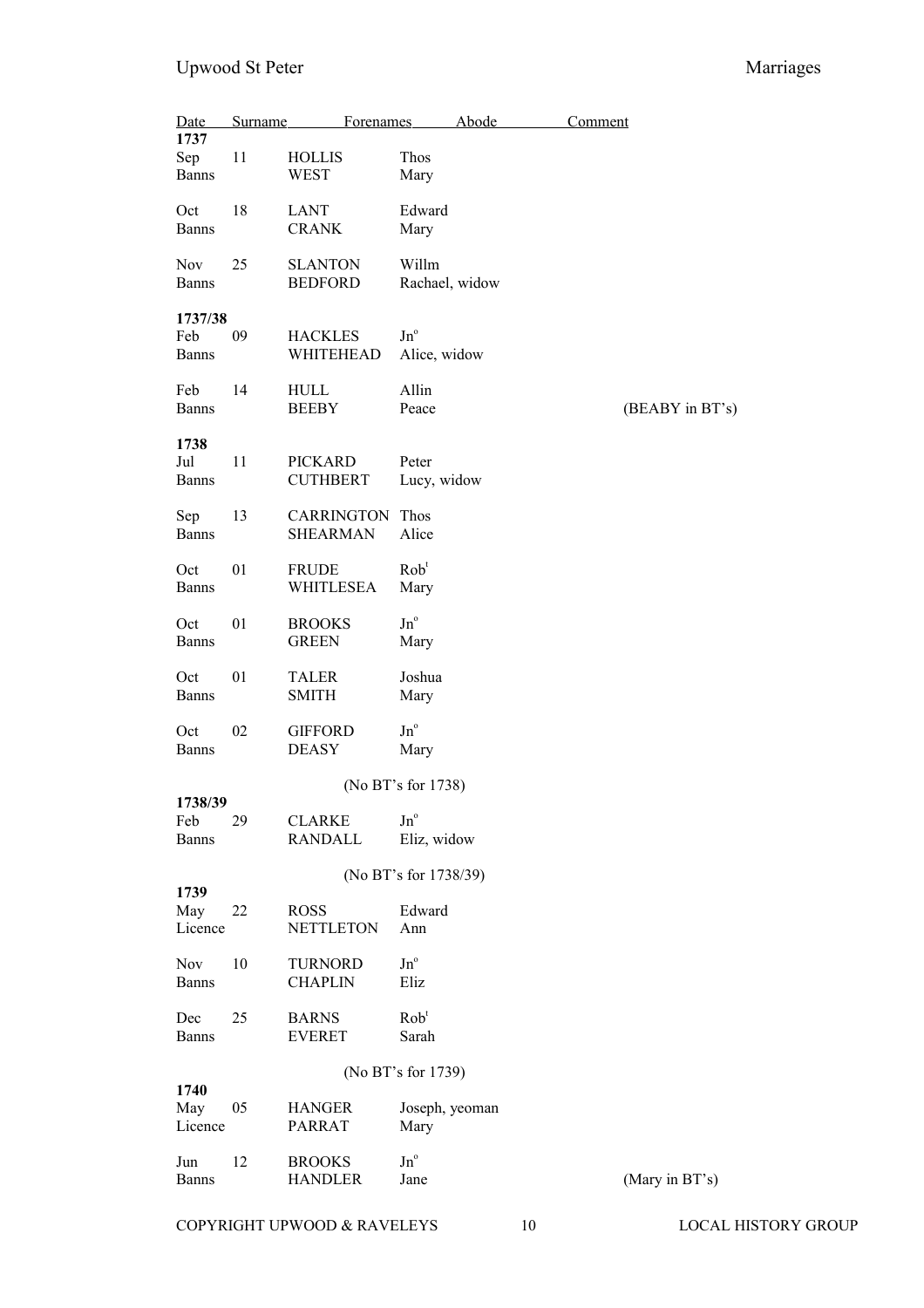| Date<br>1740                   | Surname | Forenames                          |                                  | Abode | Comment |                                       |
|--------------------------------|---------|------------------------------------|----------------------------------|-------|---------|---------------------------------------|
| Oct<br>Banns                   | 06      | <b>WILSON</b><br><b>PACK</b>       | James<br>Ann                     |       |         | (JACKSON in BT's)                     |
| 1741<br>Mar<br><b>Banns</b>    | 30      | <b>BEDFORD</b><br><b>BARNS</b>     | Will <sup>m</sup><br>Eliz, widow |       |         | (BEDFORT in BT's)<br>(BARNET in BT's) |
| May<br><b>Banns</b>            | 07      | <b>RIGNAL</b><br><b>MASTERS</b>    | Philip<br>Mary                   |       |         | (Not in BT's)                         |
| May<br><b>Banns</b>            | 17      | <b>PICKARD</b><br><b>WILLIMS</b>   | Peter<br>Catharine               |       |         | (WILLIAMS in BT's)                    |
| Sep<br>Licence                 | 21      | <b>MARTIN</b><br><b>WILSHIRE</b>   | Jonathan<br>Mercy, widow         |       |         |                                       |
| Dec<br><b>Banns</b>            | 08      | <b>NITINGALL</b><br><b>JOHNSON</b> | Joseph<br>Sarah                  |       |         | (NITINGEL in BT's)                    |
| 1742<br>Sep<br><b>Banns</b>    | 30      | <b>ELIOT</b><br><b>SLATER</b>      | $\mathrm{Jn}^{\circ}$<br>Ann     |       |         |                                       |
| Oct<br><b>Banns</b>            | 29      | <b>FISHER</b><br><b>COX</b>        | $Jn^{\circ}$<br>Eliz             |       |         |                                       |
| 1743<br>Oct<br><b>Banns</b>    | 06      | <b>PERKERSON</b><br><b>PRESS</b>   | Charles<br>Ann                   |       |         | (PARKERSON in BT's)                   |
| Oct<br><b>Banns</b>            | 06      | <b>MILLER</b><br><b>ROBINSON</b>   | Curtis<br>Mary                   |       |         |                                       |
| 1744<br>Oct<br><b>Banns</b>    | 09      | <b>COLE</b><br><b>ABLETT</b>       | Henry<br>Susanna                 |       |         | (ABLIT in BT's)                       |
| 1745<br>Nov<br><b>Banns</b>    | 18      | <b>ANNESS</b><br><b>BEDFORD</b>    | $Jn^{\circ}$<br>Ann              |       |         |                                       |
| 1746<br>Apr<br><b>Banns</b>    | 07      | <b>MUTTON</b><br><b>PHILLIPS</b>   | Will <sup>m</sup><br>Nolly       |       |         |                                       |
| Apr<br><b>Banns</b>            | 13      | WAKEFEILD<br><b>BARNES</b>         | James<br>Eliz                    |       |         |                                       |
| Jul<br><b>Banns</b>            | 07      | <b>DEEKINS</b><br><b>GOODLY</b>    | Richard<br>Eliz                  |       |         |                                       |
|                                |         |                                    | (No BT's for 1746)               |       |         |                                       |
| 1746/47<br>Feb<br><b>Banns</b> | 26      | <b>POLEY</b><br><b>PHILLIPS</b>    | John<br>Sarah                    |       |         |                                       |

(No BT's for 1746/47)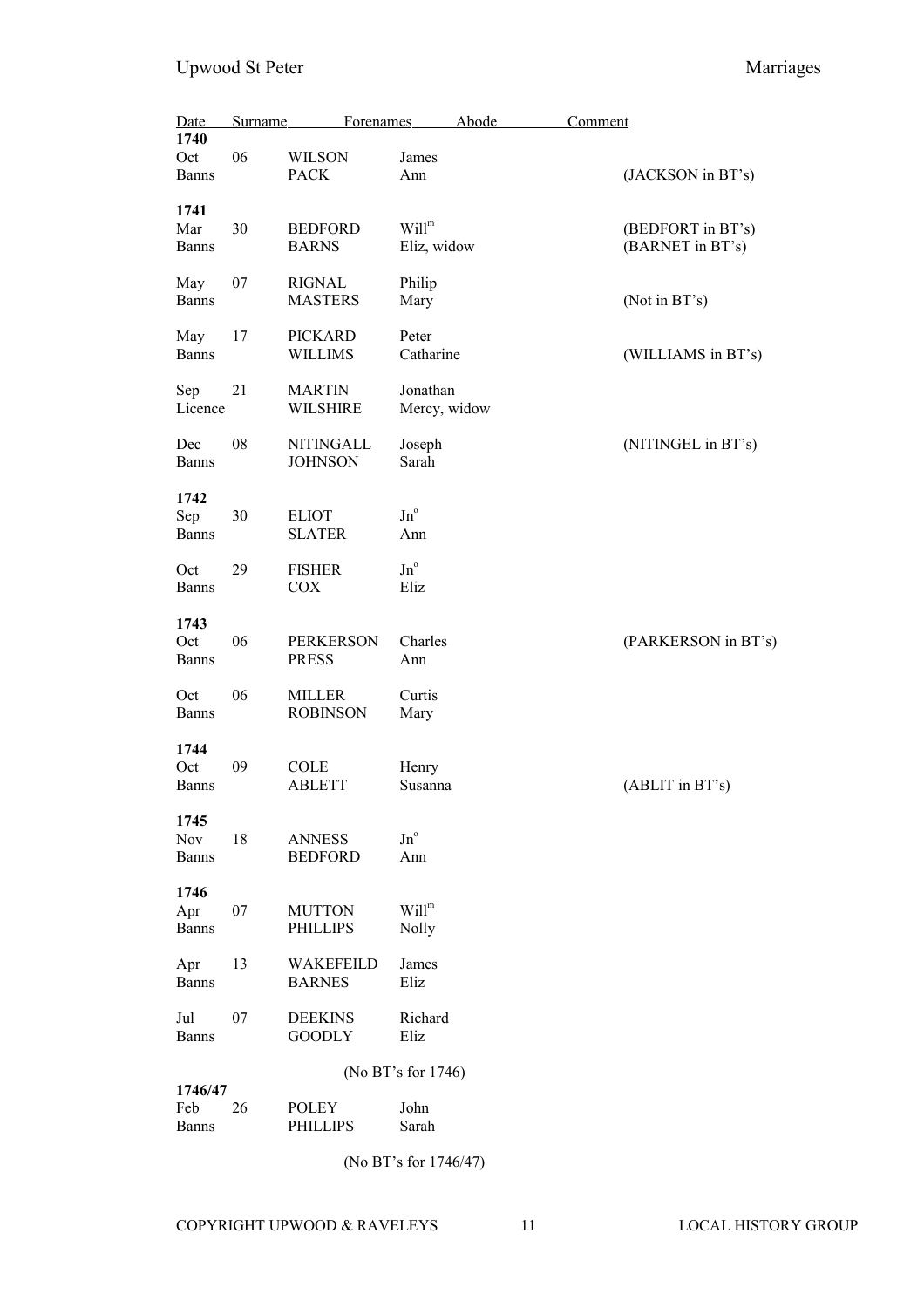| Date                               | Surname | <b>Forenames</b>                    |                      | Abode | Comment |                        |
|------------------------------------|---------|-------------------------------------|----------------------|-------|---------|------------------------|
| 1747<br>No marriages               |         |                                     |                      |       |         |                        |
|                                    |         | <b>Bishop's Transcripts only</b>    |                      |       |         |                        |
| 1748<br><b>Nov</b><br><b>Banns</b> | 06      | <b>FULLER</b><br><b>FRIND</b>       | James<br>Mary        |       |         |                        |
| <b>Nov</b><br><b>Banns</b>         | 10      | <b>CARRINGTON</b><br><b>PICKARD</b> | Thomas<br>Catharine  |       |         |                        |
| 1749                               |         | From the Parish registers           |                      |       |         |                        |
| Mar<br><b>Banns</b>                | 28      | <b>FEAKON</b><br><b>BOLL</b>        | Matthew<br>Ellen     |       |         |                        |
| Apr<br><b>Banns</b>                | 23      | <b>JENKINSON</b><br><b>HOLDEN</b>   | Mr John<br>Hanah     |       |         |                        |
| May<br>Licence                     | 01      | <b>CHARTER</b><br><b>POULTER</b>    | Thomas<br>Elizabeth  |       |         |                        |
| Jun<br><b>Banns</b>                | 27      | <b>COLLS</b><br><b>CAMPION</b>      | William<br>Ann       |       |         |                        |
| Jul<br>Licence                     | 23      | <b>CAMPION</b><br><b>NURSE</b>      | William<br>Elizabeth |       |         | (No surname in BT's)   |
| <b>Nov</b><br><b>Banns</b>         | 01      | <b>KEAY</b><br><b>WRIGHT</b>        | William<br>Ann       |       |         |                        |
| <b>Nov</b><br><b>Banns</b>         | 05      | <b>JOHNSON</b><br><b>KING</b>       | William<br>Sarah     |       |         |                        |
| Dec<br><b>Banns</b>                | 25      | WILLAM<br>KILLBY                    | Robert<br>Joanah     |       |         | (WILLAMET in BT's)     |
| 1750<br>Jun<br><b>Banns</b>        | 04      | <b>LUCAS</b><br><b>CRANFIELD</b>    | Thomas<br>Mary       |       |         |                        |
| Aug<br><b>Banns</b>                | 05      | <b>ASTEY</b><br><b>MASTON</b>       | Matthew<br>Elizabeth |       |         |                        |
| Aug<br><b>Banns</b>                | 05      | <b>RAY</b><br><b>PICKARD</b>        | George<br>Mary       |       |         |                        |
| Oct<br><b>Banns</b>                | 03      | <b>LIMAGE</b><br><b>CORBIT</b>      | Richard<br>Elizabeth |       |         | (CORBITT Mary in BT's) |
| Oct<br><b>Banns</b>                | 12      | <b>MARRYOT</b><br><b>EATON</b>      | Henry<br>Mary        |       |         | (MARRIOT in BT's)      |
| 1751<br>Apr<br><b>Banns</b>        |         | <b>RABY</b><br><b>HARROLD</b>       | William<br>Susanah   |       |         |                        |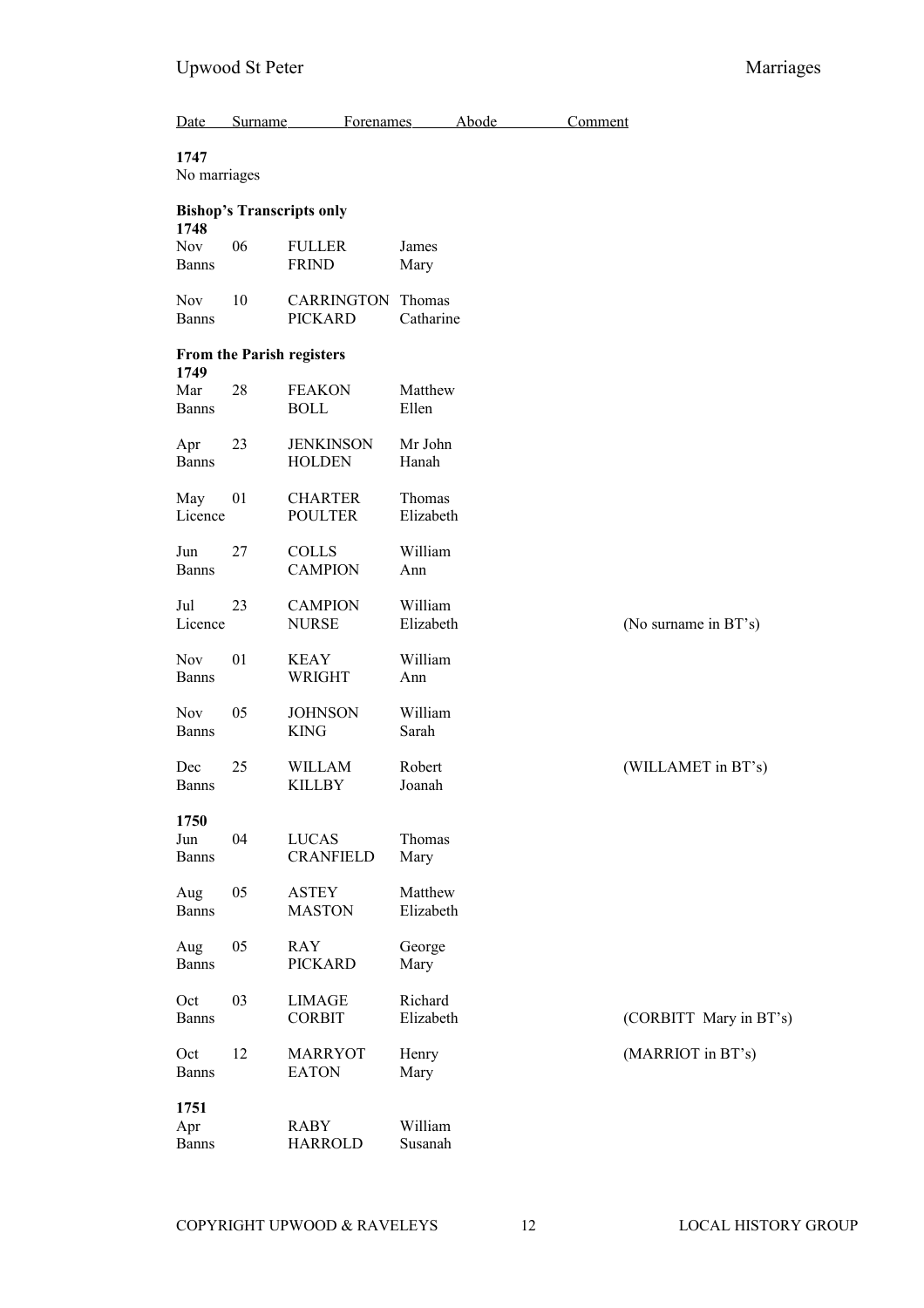| Date                           | Surname | <b>Forenames</b>               |                     | Abode | <b>Comment</b> |
|--------------------------------|---------|--------------------------------|---------------------|-------|----------------|
| 1751<br>Jun<br><b>Banns</b>    | 06      | <b>DIXON</b><br><b>BURROWS</b> | John<br>Elizabeth   |       |                |
| Oct<br><b>Banns</b>            | 13      | <b>HALL</b><br><b>BARNETT</b>  | Thomas<br>Elizabeth |       |                |
| 1752<br>Oct<br><b>Banns</b>    | 13      | <b>WARINTON</b><br><b>BIGS</b> | John<br>Mary        |       |                |
| Oct<br><b>Banns</b>            | 15      | <b>WOODCOCK</b><br><b>COOK</b> | John<br>Frances     |       |                |
| 1752/53<br>Feb<br><b>Banns</b> | 26      | SAVAGE<br><b>BROWN</b>         | John<br>Sarah       |       |                |
| 1753/54<br>Feb<br><b>Banns</b> | 07      | <b>FOREMAN</b><br><b>SMITH</b> | John<br>Sary        |       |                |
| Feb<br><b>Banns</b>            | 25      | PALL<br><b>PEN</b>             | Thomas<br>Mary      |       |                |

## **Entries in Italics duplicated in subsequent register**

| 1754                |    |                                                |                        |                     |
|---------------------|----|------------------------------------------------|------------------------|---------------------|
| Oct<br>Banns        | 07 | <i>BURY</i><br><b>SHEPHERD</b>                 | John<br>Edith          |                     |
| Oct<br>Banns        | 15 | <b>CUTTO</b><br><b>BOSTON</b>                  | Abraham<br>Mary        |                     |
| Nov<br>Banns        | 26 | <b>CHANDLER</b><br><b>ALFREY</b>               | Samuell<br>Mary        |                     |
| Dec<br><b>Banns</b> | 02 | $\mathit{AIRS}$<br><b>PETTIT</b>               | John<br>Mary           |                     |
| Dec<br>Banns        | 25 | <i>DRAGE</i><br><b>MUNS</b>                    | William<br>Mary        |                     |
| 1755                |    |                                                |                        |                     |
| Sep<br>Banns        | 17 | <b>HUCKELS</b><br>BATH                         | John<br>Meeley         | (Meelee in $BT$ 's) |
| Oct<br><b>Banns</b> | 14 | <b>ALLSOP</b><br><b>BUCK</b>                   | <b>Thomas</b><br>Sarah |                     |
| 1755                |    | <b>Bishop's Transcripts only</b>               |                        |                     |
| Dec<br>Licence      | 08 | <b>JOYCE</b><br><b>BISHOP</b>                  | William<br>Penelope    |                     |
| 1756                |    | From the parish registers – at end of Register |                        |                     |
| May<br>Banns        | 31 | <b>PHILLIPS</b><br><b>GRANGE</b>               | Nathaniell<br>Mary     |                     |
|                     |    |                                                |                        |                     |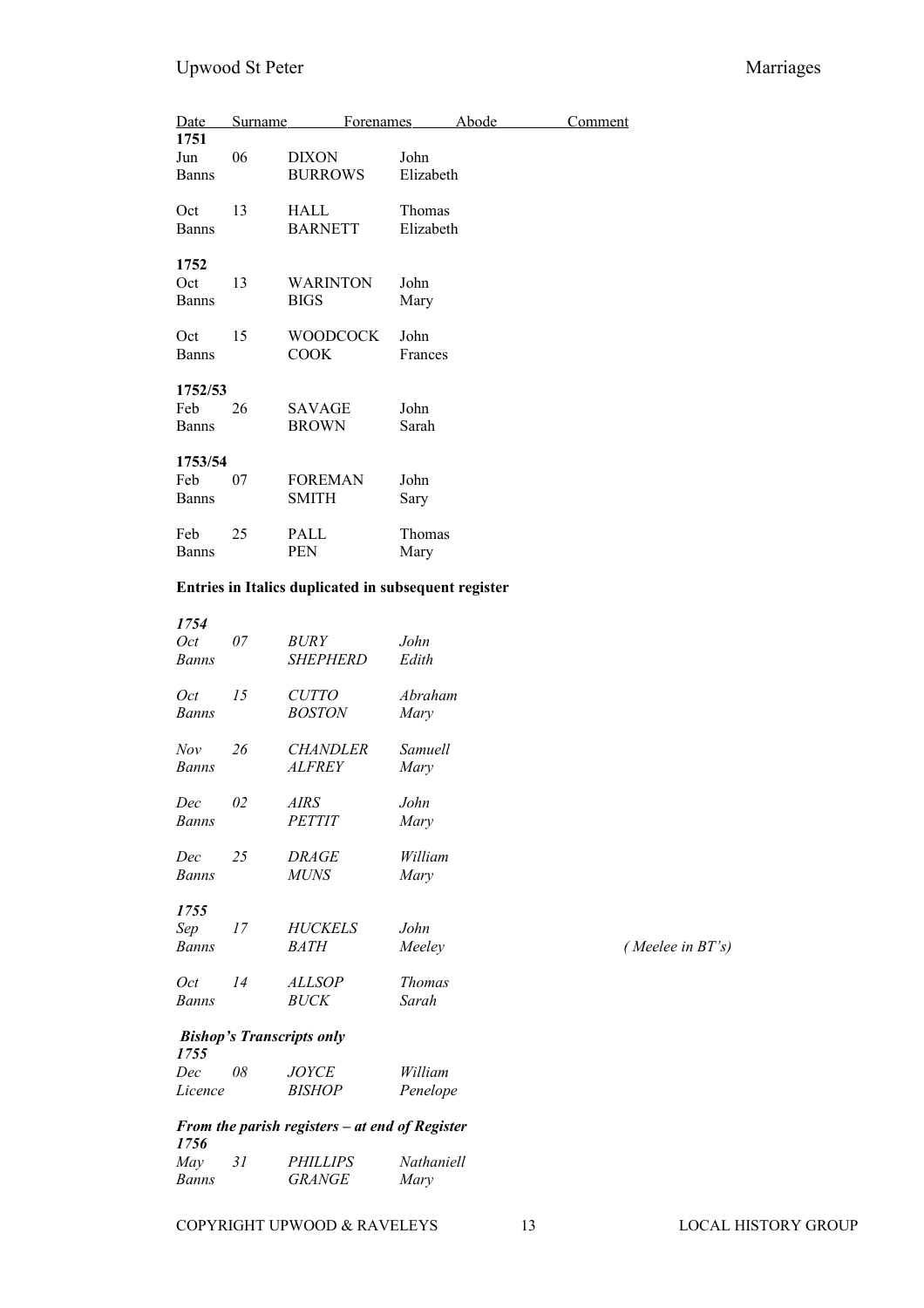| Date<br>1756                   | <b>Surname</b> | <b>Forenames</b>                           |                            | <b>Abode</b>                                     | Comment                |
|--------------------------------|----------------|--------------------------------------------|----------------------------|--------------------------------------------------|------------------------|
| Oct<br><b>Banns</b>            | 10             | <b>EVENS</b><br><b>HALES</b>               | John<br>Elizabeth          |                                                  |                        |
| Oct<br><b>Banns</b>            | 11             | <b>RIGNAILE</b><br><b>LANT</b>             | John<br>Mary               |                                                  | $(RIGNALE$ in $BT$ 's) |
| Oct<br><b>Banns</b>            | 11             | <b>KING</b><br><b>BLACKBON</b>             | Robert<br>Ann              |                                                  | (BLACKBURN in BT's)    |
| <i>Oct</i><br><b>Banns</b>     | 26             | <b>CLARK</b><br><b>RAWLIN</b>              | <b>Thomas</b><br>Elizabeth |                                                  |                        |
| Dec<br><b>Banns</b>            | 05             | <b>SHELTON</b><br><b>FULLER</b>            | George<br>Mary             |                                                  |                        |
| 1757<br>Nov<br><b>Banns</b>    | 18             | WILCOK<br><b>ALLEN</b>                     | Edward<br>Elizabeth        |                                                  | (WILLCOKin BT's)       |
| Dec<br><b>Banns</b>            | 05             | <b>EMBERY</b><br><b>SMITH</b>              | ${\cal W}^m$<br>Mary       |                                                  |                        |
| 1757/58<br>Jan<br><b>Banns</b> | 03             | <b>WHITEHED</b><br><b>SHEPHERD</b>         | <b>Thos</b><br>Elizabeth   |                                                  |                        |
| Feb<br><b>Banns</b>            | 13             | <b>DRAGE</b><br><b>WESMORLAND</b> Susannah | Richd                      |                                                  |                        |
| 1758<br>Oct<br><b>Banns</b>    | 10             | <b>OATEY</b><br><b>BUZINGGEM</b>           | John<br>Catharin           |                                                  |                        |
| 1758/59<br>Feb<br>Banns        | 26             | <b>SMITH</b><br><b>LUCASS</b>              | Edward<br>Susanah          |                                                  |                        |
| 1759<br>Apr<br>Licence         | 12             | <b>SMITH</b><br><b>NURSE</b>               | William<br>Mary            |                                                  |                        |
| Aug<br>Licence                 | 19             | <b>SMITH</b><br><b>NURSE</b>               | Charles<br>Sarah           |                                                  |                        |
| 1759/60<br>Mar<br><b>Banns</b> | 25             | <b>SUTTEN</b><br><b>CARRINTON</b>          | Joseph<br>Ann              |                                                  |                        |
| 1754<br>Oct<br><b>Banns</b>    | 07             | <b>BERRY</b><br><b>SHEPHERD</b>            | Edith $(x)$ of GR          | John $(x)$ of Woodwalton<br>Wits: Robert JOHNSON | John AIRS (x)          |
| Oct<br><b>Banns</b>            | 15             | <b>CUTTO</b><br><b>BOSTON</b>              | Mary $(x)$ of GR           | Abraham (x) of GR<br>Wits: Henry ASSELL          | Robert JOHNSON         |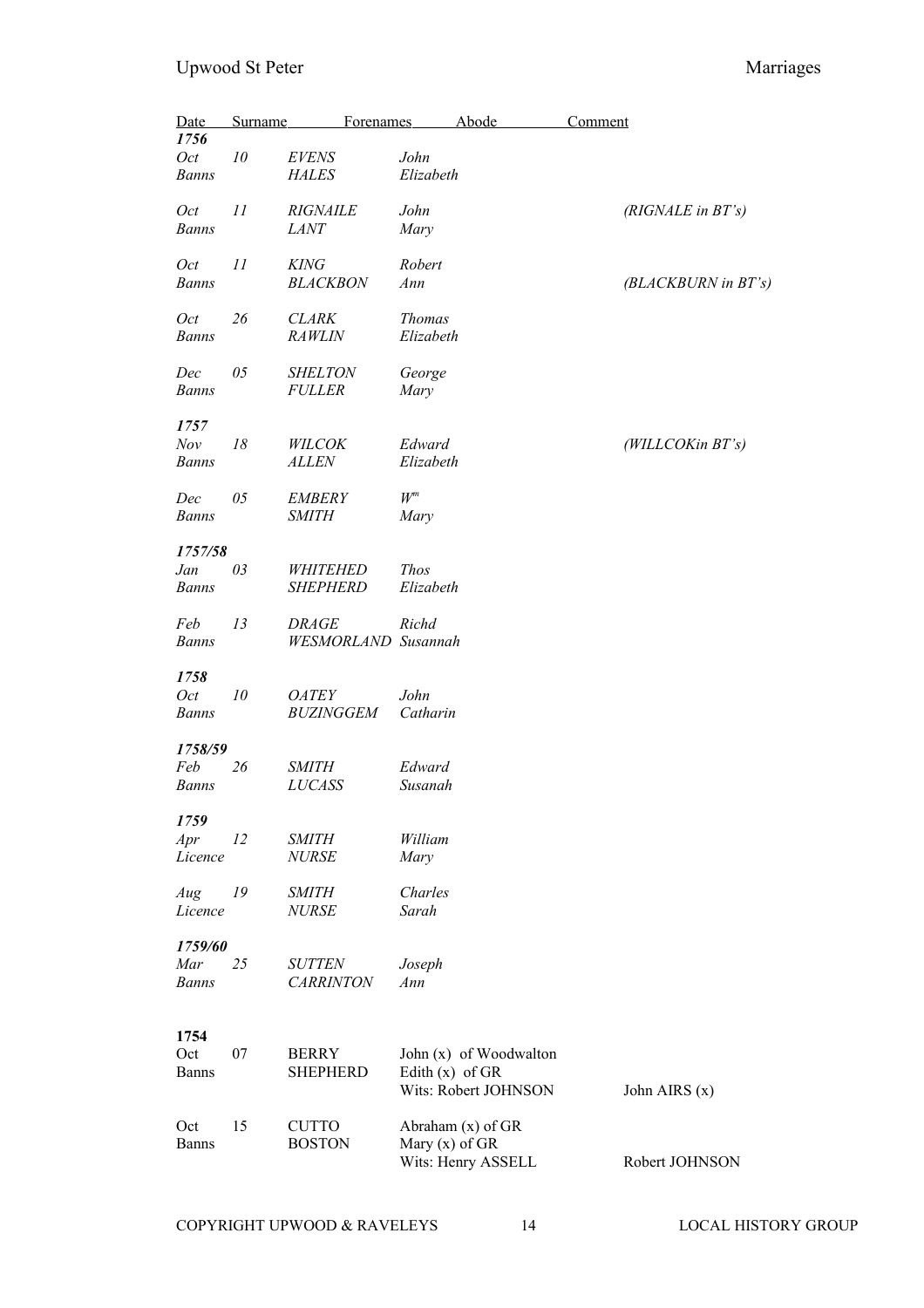| Date                | <b>Surname</b> | <b>Forenames</b>                 |                          | Abode                                      | Comment             |                                    |
|---------------------|----------------|----------------------------------|--------------------------|--------------------------------------------|---------------------|------------------------------------|
| 1753                |                |                                  |                          |                                            |                     |                                    |
| <b>Nov</b>          | 26             | <b>CHANDLER</b>                  | Samuel $(x)$             |                                            |                     |                                    |
| <b>Banns</b>        |                | <b>ALFREY</b>                    | Mary $(x)$               | Wits: Robert JOHNSON                       |                     | James WAKEFIELD (x)                |
|                     |                |                                  |                          |                                            |                     |                                    |
| Dec                 | 02             | <b>AIRS</b>                      | John $(x)$               |                                            |                     |                                    |
| <b>Banns</b>        |                | <b>PETTIT</b>                    | Mary $(x)$               |                                            |                     |                                    |
|                     |                |                                  |                          | Wits: John FOREMAN                         |                     | William COLLIS                     |
| 1754<br>Dec         | 25             | <b>DRAGE</b>                     |                          | William (x) of GR                          |                     |                                    |
| <b>Banns</b>        |                | <b>MUNS</b>                      | Mary $(x)$ of GR         |                                            |                     |                                    |
|                     |                |                                  |                          | Wits: Thomas CATTLEN                       |                     | William MUTTON                     |
| 1755                |                |                                  |                          |                                            |                     |                                    |
| Sep                 | 17             | <b>HUCKLES</b>                   | John $(x)$ of GR         |                                            |                     |                                    |
| <b>Banns</b>        |                | <b>BATH</b>                      |                          | Milley $(x)$ of GR<br>Wits: Samuel SHEPARD |                     | (Meelee in BT's)<br>Robert JOHNSON |
| Oct                 | 14             | <b>ALSOP</b>                     | Thomas $(x)$             |                                            |                     |                                    |
| <b>Banns</b>        |                | <b>BECK</b>                      | Sarah $(x)$              |                                            |                     | (BUCK in BT's)                     |
|                     |                |                                  |                          | Wits: Robert JOHNSON                       | <b>Edwars SMITH</b> |                                    |
|                     |                |                                  |                          |                                            |                     |                                    |
| Dec                 | 08             | <b>JOIST</b>                     |                          | William $(x)$ of Withom (Lincs)            |                     | (JOYCE in BT's)                    |
| Licence             |                | <b>BISHOP</b>                    | Penelope $(x)$           | Wits: Jonathan MARTIN                      |                     | William TOWNSEND                   |
| 1756                |                |                                  |                          |                                            |                     |                                    |
| Oct                 | 11             | <b>KING</b>                      |                          | Robert $(x)$ of GR                         |                     |                                    |
| <b>Banns</b>        |                | BLACKBOURN Anne (x) of GR        |                          |                                            |                     |                                    |
|                     |                |                                  |                          | Wits: Robert JOHNSON                       |                     | John WHITTLESEY                    |
| May                 | 31             | <b>PHILIPS</b>                   |                          | Nathaniel $(x)$ of GR                      |                     | (Nathanell in BT's)                |
| <b>Banns</b>        |                | <b>GRANGE</b>                    | Mary $(x)$ of GR         |                                            |                     |                                    |
|                     |                |                                  |                          | Wits: Robert JOHNSON                       | Judith GUY          |                                    |
|                     |                |                                  |                          |                                            |                     |                                    |
| Dec<br><b>Banns</b> | 05             | <b>SHELTON</b><br><b>FULLARD</b> | Mary $(x)$               | George of Berry (Hunts)                    |                     | (FULLER in BT's)                   |
|                     |                |                                  |                          | Wits: Robert JOHNSON                       |                     | John WHITTLESEY                    |
|                     |                |                                  |                          |                                            |                     |                                    |
| Oct                 | 10             | <b>EVINS</b>                     | John $(x)$ of GR         |                                            |                     | (EVENS in BT's)                    |
| <b>Banns</b>        |                | HAILE                            |                          | Elizabeth $(x)$ of GR                      |                     |                                    |
|                     |                |                                  |                          | Wits: Robert JOHNSON                       |                     | Matthew FENELL                     |
| Oct                 | 21             | <b>CLARK</b>                     | Thomas $(x)$             |                                            |                     |                                    |
| <b>Banns</b>        |                | <b>RAWLING</b>                   | Elizabeth $(x)$          |                                            |                     |                                    |
|                     |                |                                  |                          | Wits: Robert JOHNSON                       |                     | Ralph RAWLING (x)                  |
|                     | 11             |                                  |                          |                                            |                     |                                    |
| Oct<br><b>Banns</b> |                | <b>RIGNAL</b><br><b>LANT</b>     | John $(x)$<br>Mary $(x)$ |                                            |                     |                                    |
|                     |                |                                  |                          | Wits: Robert JOHNSON                       | <b>Edward SMITH</b> |                                    |
| 1757                |                |                                  |                          |                                            |                     |                                    |
| Dec                 | 05             | <b>EMBREY</b>                    |                          | William (x) of Ainsberry                   |                     |                                    |
| Banns               |                | <b>SMITH</b>                     |                          | Mary of Ainsberry                          |                     |                                    |
|                     |                |                                  |                          | Wits: Robert JOHNSON                       | Henry ASSELL        |                                    |
| Nov                 | 18             | WILCOCK                          |                          | Edward (x) of Somersham (Hunts)            |                     |                                    |
| <b>Banns</b>        |                | <b>ALLENE</b>                    | Elizabeth $(x)$          |                                            |                     |                                    |
|                     |                |                                  |                          | Wits: Robert JOHNSON                       |                     | William KEY $(x)$                  |
| 1758                |                |                                  |                          |                                            |                     |                                    |
| Jan<br><b>Banns</b> | 03             | WHITEHEAD<br><b>SHEPHERD</b>     | Thomas of GR             | Elizabeth $(x)$ of GR                      |                     |                                    |
|                     |                |                                  |                          | Wits: John HUCKLES (x)                     |                     | Robert JOHNSON                     |
|                     |                |                                  |                          |                                            |                     |                                    |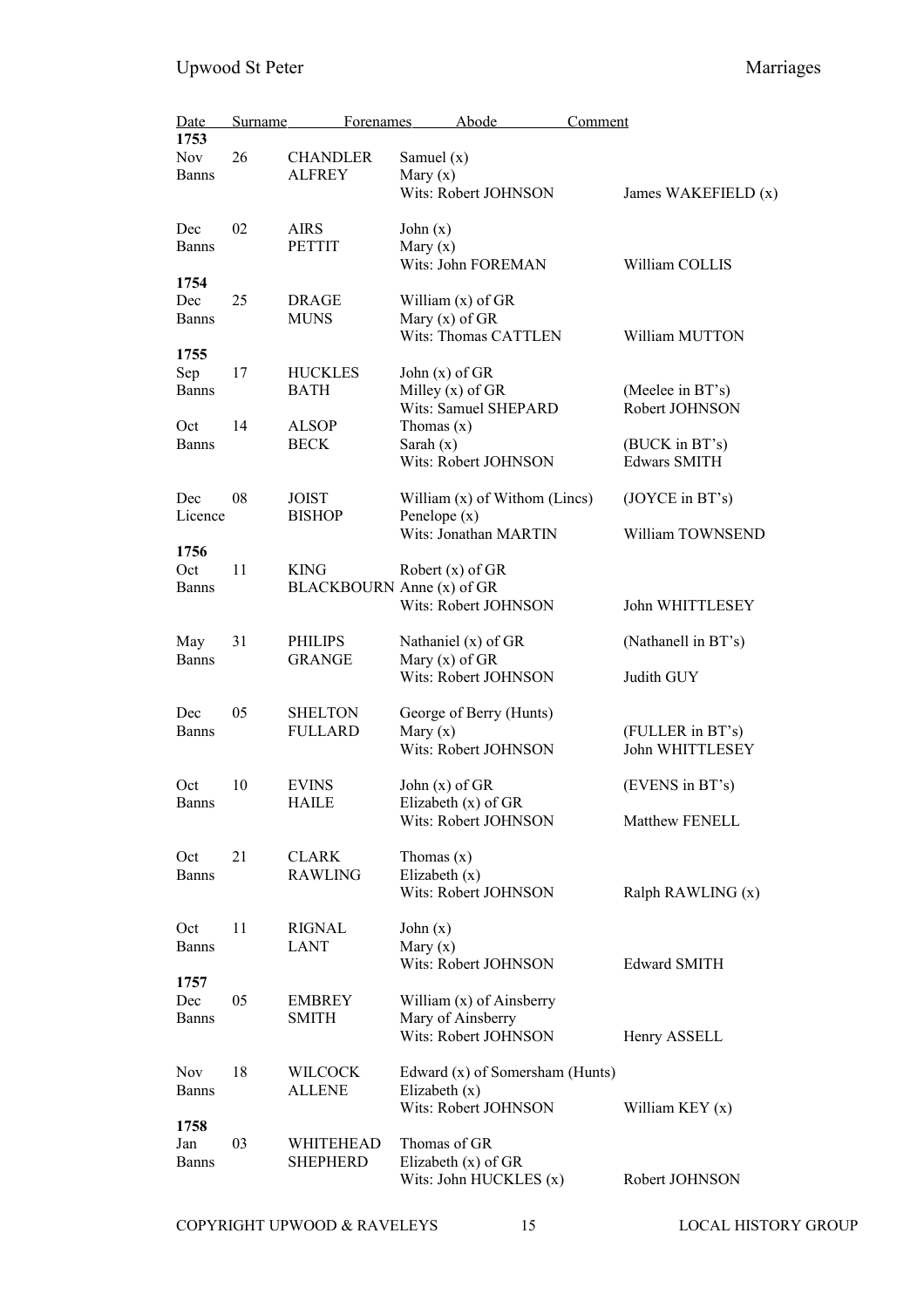| Date                        | Surname | Forenames                          | Abode                                                                                 | Comment                                                                                    |
|-----------------------------|---------|------------------------------------|---------------------------------------------------------------------------------------|--------------------------------------------------------------------------------------------|
| 1757<br>Feb<br><b>Banns</b> | 13      | <b>DRAGE</b><br>WESTMORELAND       | Richard (x) of Somersham Hunts<br>Susanna $(x)$ of GR<br>Wits: Thomas WHITEHEAD       |                                                                                            |
| 1758<br>Oct                 | 10      | <b>OADLEY</b>                      | John $(x)$ of GR                                                                      | Robert JOHNSON                                                                             |
| <b>Banns</b>                |         | <b>BOZINGHAM</b>                   | Katharine (x) of GR<br>Wits: Francis NEWMAN                                           | (Catharine in BT's)<br>Robert JOHNSON                                                      |
| 1759<br>Feb<br>Banns        | 26      | <b>SMITH</b><br>LUCAS              | Edward<br>Susanna $(x)$<br>Wits: Philip BEDFORD $(x)$                                 | Robert JOHNSON                                                                             |
| Apr<br>Licence              | 12      | <b>SMITH</b><br><b>NURSE</b>       | Mr Williamof Abbot Rippon Hunts<br>Mrs Mary<br>Wits: W <sup>m</sup> CAMPION           | Robert JOHNSON<br>Sarah NURSE (x)                                                          |
| Aug<br>Licence              | 18      | <b>SMITH</b><br><b>NURSE</b>       | Mr Charles of Abbot Rippon Hunts<br>$Mrs$ Sarah $(x)$<br>Wits: W <sup>m</sup> CAMPION | Robert JOHNSON                                                                             |
| 1760<br>Mar<br><b>Banns</b> | 25      | <b>SUTTON</b><br><b>CARRINGTON</b> | Joseph (x) of Berry Hunts<br>Anne $(x)$<br>Wits: Robert JOHNSON                       | John FOREMAN                                                                               |
| Jul<br><b>Banns</b>         | 31      | RABY<br><b>BEBY</b>                | Thomas $(x)$<br>Anne<br>Wits: Roberd KING                                             | Jonathan MARTIN                                                                            |
| 1761<br>Feb<br>Banns        | 03      | <b>MASON</b><br><b>SMITH</b>       | Thomas $(x)$ of GR<br>Mary $(x)$ of GR<br>Wits: Robert JOHNSON                        | Joshua TAYLOR (x)                                                                          |
| Feb<br><b>Banns</b>         | 26      | <b>BEDFORD</b><br><b>HOODS</b>     | Philip $(x)$<br>Esther $(x)$<br>Wits: Thomas EDGLY                                    | Robert JOHNSON                                                                             |
| Mar<br><b>Banns</b>         | 02      | <b>WOTTON</b><br><b>BROOKS</b>     | Abraham $(x)$<br>Jane $(x)$<br>Wits: Robert JOHNSON                                   | James WAKEFIELD (x)                                                                        |
| May<br><b>Banns</b>         | 03      | <b>FENNELL</b><br><b>MIDDLETON</b> | Matthew<br>Elizabeth<br>Wits: Philip RIGNAL                                           | Robert JOHNSON                                                                             |
| Sep<br>Licence              | 28      | HALL<br><b>TRUE</b>                | Mrs Mary<br>Wits: Jonathan MARTIN                                                     | Mr Thomas of St John the Baptist Peterborough, Northants<br>(signs HALL)<br>Stephen MARTIN |
| 1762<br>Jan<br>Licence      | 25      | <b>POOLEY</b><br>WARNER            | Mr Thomas of Alwalton Hunts<br>Mrs Mary<br><b>Wits: Thomas CHARTER</b>                | Robert JOHNSON                                                                             |
| Sep<br>Licence              | 15      | TAYLOR<br><b>FEAKEN</b>            | Charles (x) of Ramsey Hunts<br>Elizabeth $(x)$<br>Wits: William WRIGHT                | (FEAKON in BT's)<br>$W^m$ GOSLIN                                                           |

COPYRIGHT UPWOOD & RAVELEYS 16 LOCAL HISTORY GROUP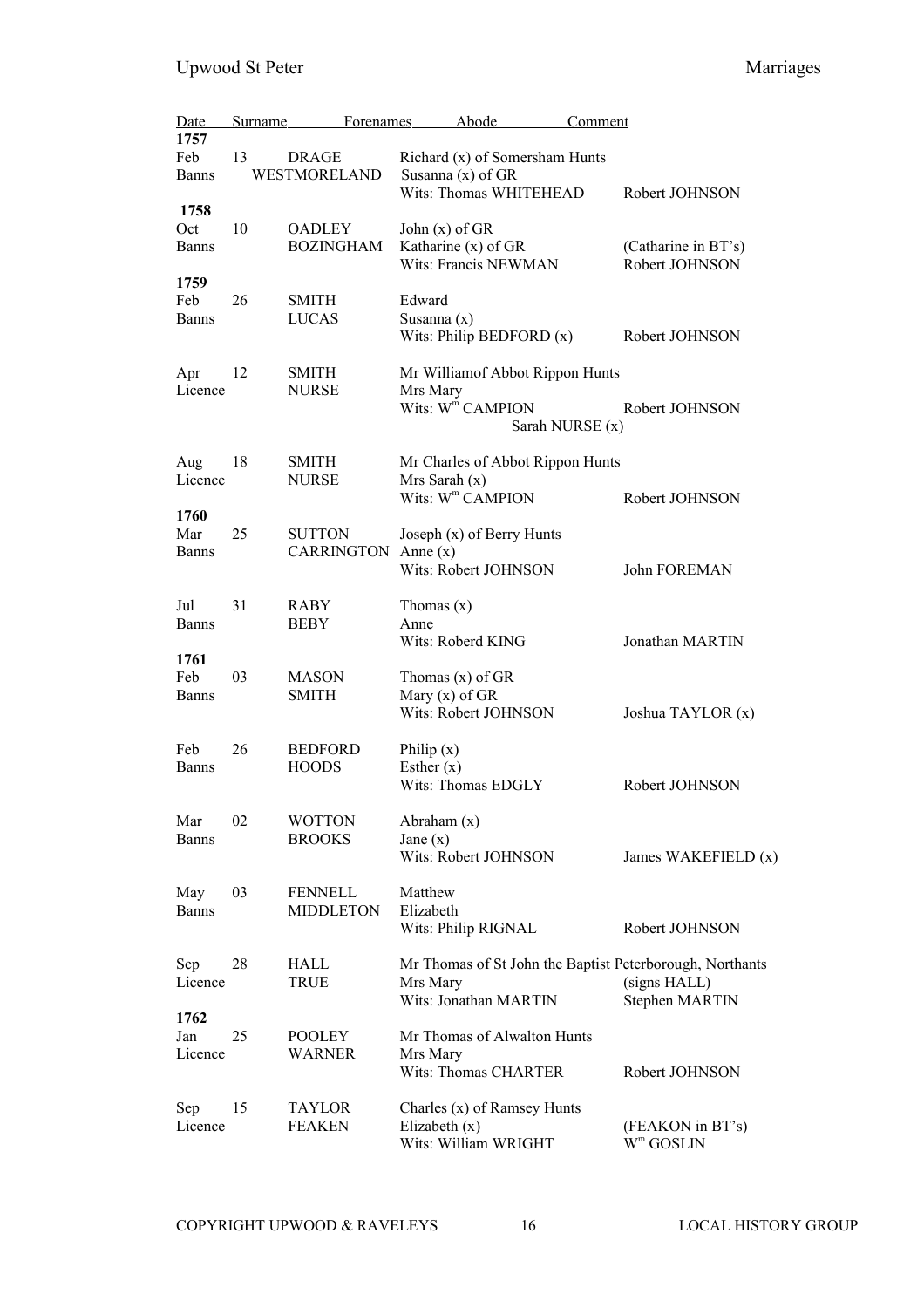| Date<br>1762                | Surname | Forenames                             |                                        | Abode                                                 | Comment |                                            |
|-----------------------------|---------|---------------------------------------|----------------------------------------|-------------------------------------------------------|---------|--------------------------------------------|
| Oct<br><b>Banns</b>         | 14      | <b>JOHNSTON</b><br><b>SHEPHERD</b>    | Mary $(x)$                             | John (x) of Little Raveley<br>Wits: William CAMPIN    |         | Robert JOHNSON                             |
| Oct<br><b>Banns</b>         | 26      | <b>HARTLEY</b><br><b>DEEKINS</b>      | Elizabeth $(x)$                        | David (x) of Woodwalton Hunts<br>Wits: Robert JOHNSON |         | (DICKINS in BT's)<br>Edward ELLINGTON (x)  |
| <b>Nov</b><br>Licence       | 12      | <b>ADAMS</b><br><b>RAY</b>            | Mary $(x)$                             | William (x) bac of Layton (Hunts)                     |         | Wits: Thomas CHARTER junior Robert JOHNSON |
| Nov<br><b>Banns</b>         | 25      | <b>BARNS</b><br><b>WOODS</b>          | John<br>Elizabeth $(x)$                | Wits: John SUMNER                                     |         | Robert JOHNSON                             |
| 1763<br>May<br><b>Banns</b> | 23      | <b>BURTON</b><br><b>LENTON</b>        | Edmund $(x)$ bac<br>Alice $(x)$ sp     | Wits: William LENTON $(x)$                            |         | John LENTON                                |
| Jul<br>Licence              | 04      | <b>MARTIN</b><br><b>GUY</b>           | Stephen bac<br>Judith $(x)$ sp         | Wits: Will RABY(x)                                    |         | Johnathon MARTIN                           |
| <b>Nov</b><br><b>Banns</b>  | 04      | CAR<br><b>DEXTER</b>                  | John $(x)$ of GR<br>Ann $(x)$ of GR    | Wits: Thos POOLEY                                     |         | John MIDDLETON                             |
| 1764<br>Apr<br><b>Banns</b> | 29      | <b>BEHARRELL</b><br><b>LANT</b>       | John                                   | Eliz $(x)$ of Wistow Hunts<br>Wits: Willm $RABY(x)$   |         | John GUY                                   |
| May<br><b>Banns</b>         | 17      | <b>CLEMENT</b><br><b>RABY</b>         | Henry $(x)$ of GR<br>Mary $(x)$ of GR  | Wits: $Willm RABY(x)$                                 |         | George CLEMENT $(x)$                       |
| Jul<br><b>Banns</b>         | 31      | <b>EATON</b><br><b>BARNS</b>          | Willm wid<br>Sarah (x) wid             | Wits: Thomas CORBET                                   |         | John LENTON                                |
| Oct<br><b>Banns</b>         | 14      | <b>PACK</b><br>CARRINGTON Mary (x) sp | Robert bac                             | Wits: John FOREMAN                                    |         | Thos POOLEY                                |
| Oct<br><b>Banns</b>         | 25      | <b>PHILLIPS</b><br>PLOWRIGHT          | Matthew (x) wid<br>Eliz $(x)$ sp       | Wits: John WOODCOC $K(x)$                             |         | Nathaniel PHILLIPS (x)                     |
| Oct<br><b>Banns</b>         | 25      | <b>STOKELEY</b><br><b>PARKER</b>      | $Willm(x)$ wid<br>Hannah $(x)$ sp      | Wits: John WOODCOC $K(x)$                             |         | John BEDFORD (x)                           |
| Oct<br><b>Banns</b>         | 25      | <b>FISHER</b><br><b>FRIER</b>         | John $(x)$ bac of GR<br>Ellen $(x)$ sp | Wits: John WOODCOCK (x)                               |         | John BEDFORD (x)                           |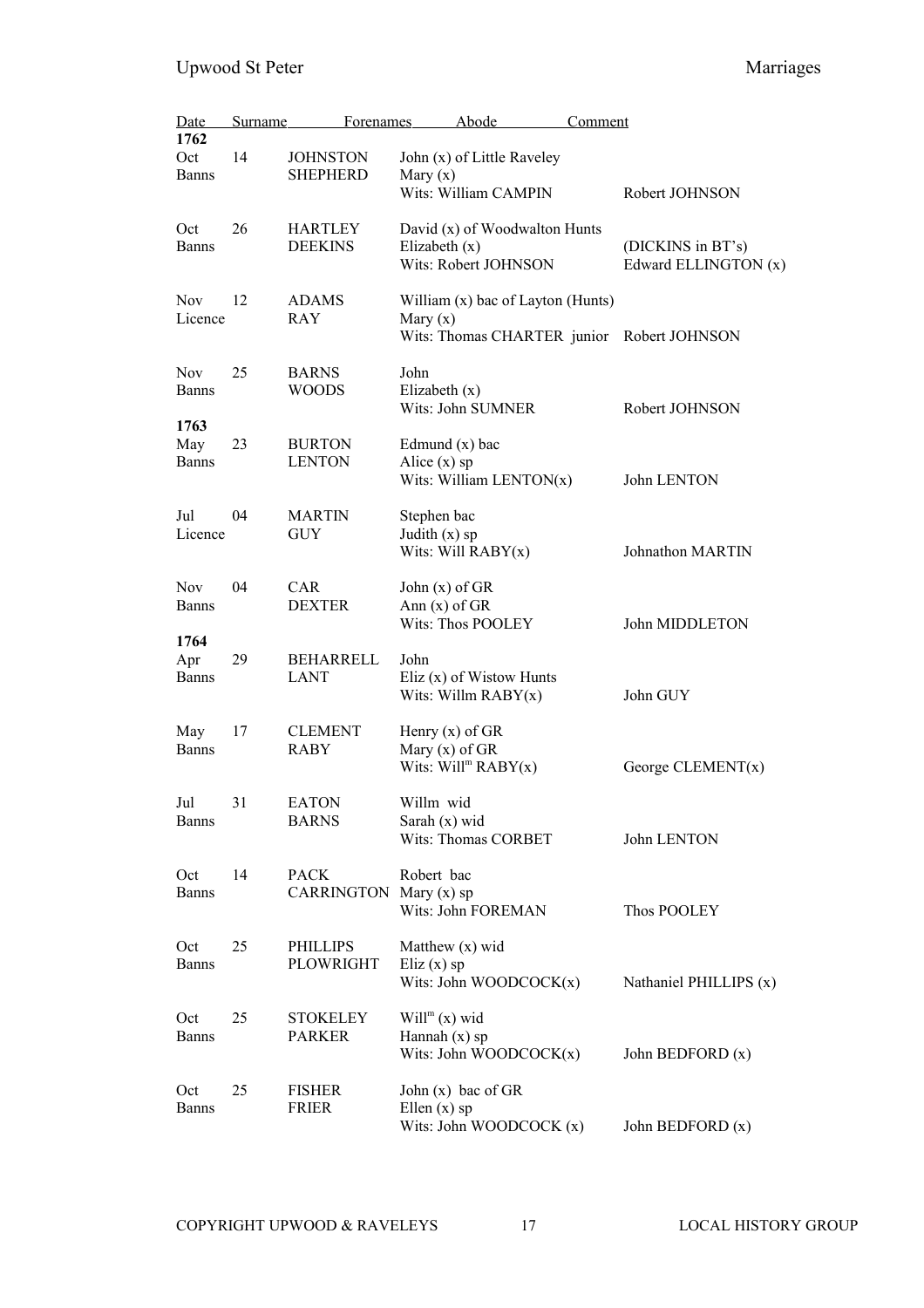| <u>Date</u>         | <b>Surname</b> | <b>Forenames</b>          |                   | Abode                            | Comment |                            |
|---------------------|----------------|---------------------------|-------------------|----------------------------------|---------|----------------------------|
| 1764                |                |                           |                   |                                  |         |                            |
| <b>Nov</b>          | 19             | WRIGHT                    | Willm bac of GR   |                                  |         |                            |
| <b>Banns</b>        |                | <b>GIFFORD</b>            | Rebecca $(x)$ sp  |                                  |         |                            |
|                     |                |                           |                   | Wits: Thos POOLEY                |         | <b>JONES</b><br>e          |
| 1765                |                |                           |                   |                                  |         |                            |
| Feb                 | 02             | <b>TATE</b>               |                   | John $(x)$ of Wistow             |         |                            |
| <b>Banns</b>        |                | <b>FRUDE</b>              | Mary $(x)$        |                                  |         |                            |
|                     |                |                           |                   | Wits: George SHELTON             |         | <b>Edward SHELTON</b>      |
|                     |                | [not in BT's]             |                   |                                  |         |                            |
| Mar                 | 12             | <b>ALLRED</b>             | $Willm$ bac       |                                  |         |                            |
| Licence             |                | <b>EDMONDS</b>            | Anne sp           |                                  |         |                            |
|                     |                |                           |                   | Wits: Thos CHARTER junior        |         | Elizabeth FRENNELL         |
|                     |                | [not in BT's]             |                   |                                  |         |                            |
|                     |                |                           |                   |                                  |         |                            |
| May                 | 28             | <b>LANT</b>               | $Willm(x)$ bac    |                                  |         |                            |
| <b>Banns</b>        |                | <b>TOMLIN</b>             | Edith $(x)$ sp    |                                  |         |                            |
|                     |                |                           |                   | Wits: John WOODCOC $K(x)$        |         | Thos ALLSOP $(x)$          |
| 1766                |                |                           |                   |                                  |         |                            |
| Oct                 | 14             | <b>LAXON</b>              |                   | John (x) bac of Warboys          |         |                            |
| <b>Banns</b>        |                | <b>CROWDER</b>            | Mary $(x)$ sp     |                                  |         |                            |
|                     |                |                           |                   | Wits: Ann ALLRED                 |         | Mary COPE                  |
| Oct                 | 14             | <b>SEARLE</b>             |                   | Robert (x) wid of GR             |         |                            |
| Licence             |                | <b>BARNETT</b>            | Sarah $(x)$ of GR |                                  |         |                            |
|                     |                |                           |                   | Wits: Thos PAROLL (x)            |         | Thos $CLARKE(x)$           |
| 1767                |                |                           |                   |                                  |         |                            |
| Jan                 | 28             | <b>RANDS</b>              |                   | Thos $(x)$ bac of Oldhurst       |         |                            |
| <b>Banns</b>        |                | <b>LENTON</b>             | Anne $(x)$        |                                  |         |                            |
|                     |                |                           |                   | Wits: John SPRAGGINS (x)         |         | Rob <sup>t</sup> WILLSHIRE |
|                     |                |                           |                   |                                  |         |                            |
| Apr                 | 27             | <b>PULLEY</b>             |                   | John of Abbot's Ripton           |         |                            |
| Licence             |                | <b>COPE</b>               | Mary              |                                  |         |                            |
|                     |                |                           |                   | Wits: Thos POOLEY                |         | Heny COPE                  |
| Oct                 | 12             | <b>TEATE</b>              |                   | Henry $(x)$ of Wistow            |         |                            |
| <b>Banns</b>        |                | <b>LENTON</b>             | Mary $(x)$        |                                  |         |                            |
|                     |                |                           |                   | Wits: Rob <sup>t</sup> WILLSHIRE |         | Ann BURTON                 |
|                     |                |                           |                   |                                  |         |                            |
| <b>Nov</b>          | 23             | FENNELL                   | Matthew wid       |                                  |         |                            |
| Licence             |                | <b>BEEBY</b>              | Eliz sp           |                                  |         |                            |
|                     |                |                           |                   | Wits: Philip RIGNALL             |         | Thomas SMITH               |
| 1768                |                |                           |                   |                                  |         |                            |
| Apr                 | 04             | WOODS                     |                   | James wid of Wistow              |         |                            |
| <b>Banns</b>        |                | SAVAGE                    | Sarah wid         |                                  |         |                            |
|                     |                |                           |                   | Wits: James WOODS senior $(x)$   |         | Thomas SMITH               |
|                     | 24             | <b>BEEBY</b>              | Robert bac        |                                  |         |                            |
| May<br><b>Banns</b> |                | <b>STANNIT</b>            |                   |                                  |         |                            |
|                     |                |                           | Mary sp           | Wits: Thom ASHES/ASHER           |         | Alice MEWS $(x)$           |
|                     |                |                           |                   |                                  |         |                            |
| May                 | 30             | <b>PARKINSON</b>          | Willm bac of GR   |                                  |         | (signs PARKASON)           |
| <b>Banns</b>        |                | <b>DEXTER</b>             |                   | Susanna $(x)$ of GR              |         |                            |
|                     |                |                           |                   | Wits: John MURDEN (x)            |         | Robert BEEBY               |
| 1768                |                |                           |                   |                                  |         |                            |
| Jun                 | 28             | WARRINGTON John (x) of GR |                   |                                  |         |                            |
| <b>Banns</b>        |                | <b>PARKINSON</b>          | Anne $(x)$ of GR  |                                  |         |                            |
|                     |                |                           |                   | Wits: Thos PARILL $(x)$          |         | Rob <sup>t</sup> WILLSHIRE |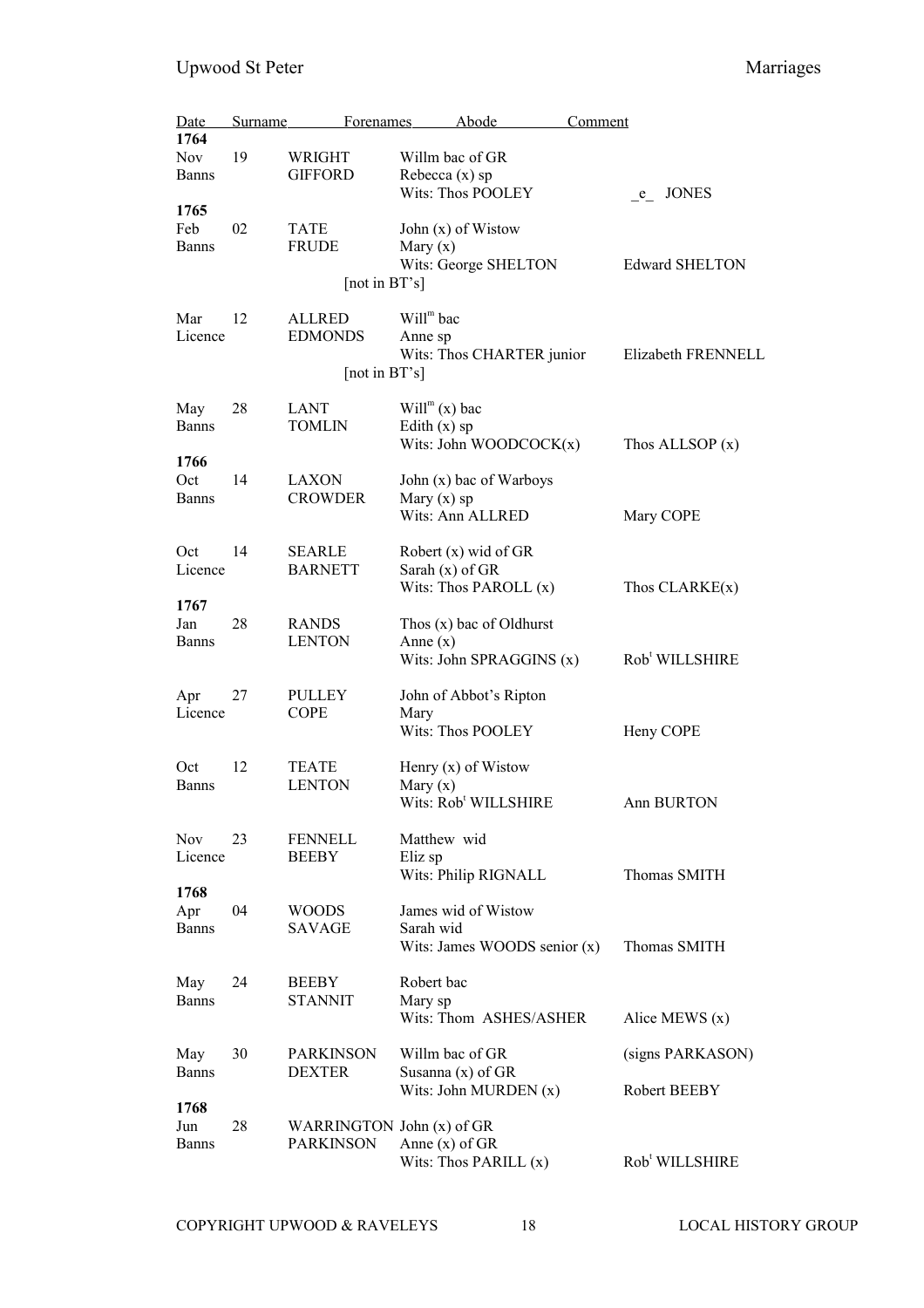| Date<br>1768                | Surname | <b>Forenames</b>                  | Abode                                                                   | Comment                                     |
|-----------------------------|---------|-----------------------------------|-------------------------------------------------------------------------|---------------------------------------------|
| Jul<br><b>Banns</b>         | 24      | <b>AYRE</b><br><b>GREADON</b>     | John $(x)$ wid<br>Dennis (x) sp of GR<br>Wits: Edward GRAN              | Rob <sup>t</sup> WILTSHIRE                  |
| Sep<br><b>Banns</b>         | 20      | JOYCE<br><b>HITCH</b>             | Joseph $(x)$ bac<br>Sarah $(x)$ sp<br><b>Wits: Thos WHYTELLS</b>        | John SHARMAN                                |
| Sep<br><b>Banns</b>         | 26      | <b>DIXON</b><br><b>ILETT</b>      | John $(x)$ wid<br>Anne $(x)$ wid of GR<br>Wits: Abraham WOOTON (x)      | John CHARTER                                |
| Oct<br><b>Banns</b>         | 18      | CARRINGTON<br><b>COX</b>          | John $(x)$ bac<br>Sarah $(x)$ sp<br>Wits: William EATON                 | <b>Everrit BARNES</b>                       |
| 1769<br>May<br><b>Banns</b> | 30      | SHEPHEARD<br><b>LANT</b>          | John bac<br>Eliz $(x)$ sp<br><b>Wits: Thos CHARTER</b>                  | Robert BEEBY                                |
| Oct<br><b>Banns</b>         | 12      | <b>BALL</b><br><b>FORDHAM</b>     | John $(x)$ bac<br>Jane $(x)$ sp<br>Wits: Matthew FENELL                 | <b>Edward SEATON</b>                        |
| Oct<br><b>Banns</b>         | 16      | <b>WOODFORD</b><br><b>HUCKLE</b>  | John $(x)$ bac of GR<br>Anne $(x)$ of GR<br>Wits: Nathaniel PHILIPS (x) | Rob <sup>t</sup> WILLSHIRE                  |
| Dec<br><b>Banns</b>         | 11      | <b>CLARKE</b><br><b>GOODSON</b>   | Henry $(x)$ bac<br>Mary $(x)$ sp<br>Wits: John GOODSON (x)              | Thos CHARTER                                |
| 1770<br>Oct<br><b>Banns</b> | 16      | <b>GRAY</b><br><b>WOOTON</b>      | Thos $(x)$ bac<br>Mary $(x)$ sp<br>Wits: John GOODRED                   | <b>Thos CHARTER</b>                         |
| 1771<br>Mar<br><b>Banns</b> | 31      | <b>BARNS</b><br><b>TUCK</b>       | Everitt bac<br>Mary $(x)$ sp<br>Wits: John BEHARREL                     | (signed Everrit BARNES)<br>Elizabeth TURNER |
| Apr<br><b>Banns</b>         | 02      | CATLING<br>WHITEHEAD              | John wid of GR<br>Eliz $(x)$ wid of GR<br>Wits: John WARRINGTON(x)      | William THURLBY                             |
| Apr<br><b>Banns</b>         | 23      | LILLY<br>WRIGHT                   | $Willm$ bac<br>Mary $(x)$ sp<br>Wits: William $RABY(x)$                 | (signed William LILLEY)<br>John MIDDLETON   |
| May<br><b>Banns</b>         | 20      | <b>GAVINS</b><br><b>LENTON</b>    | Thomas $(x)$ bac of GR<br>Hannah $(x)$ sp<br>Wits: Richard GAVINS       | William THURLBY                             |
| 1771<br>Oct<br><b>Banns</b> | 11      | <b>REYNOLDS</b><br><b>GABRIEL</b> | Thos $(x)$ bac<br>Eliz $(x)$ sp<br>Wits:Robert PACK                     | Rob <sup>t</sup> WILTSHIRE                  |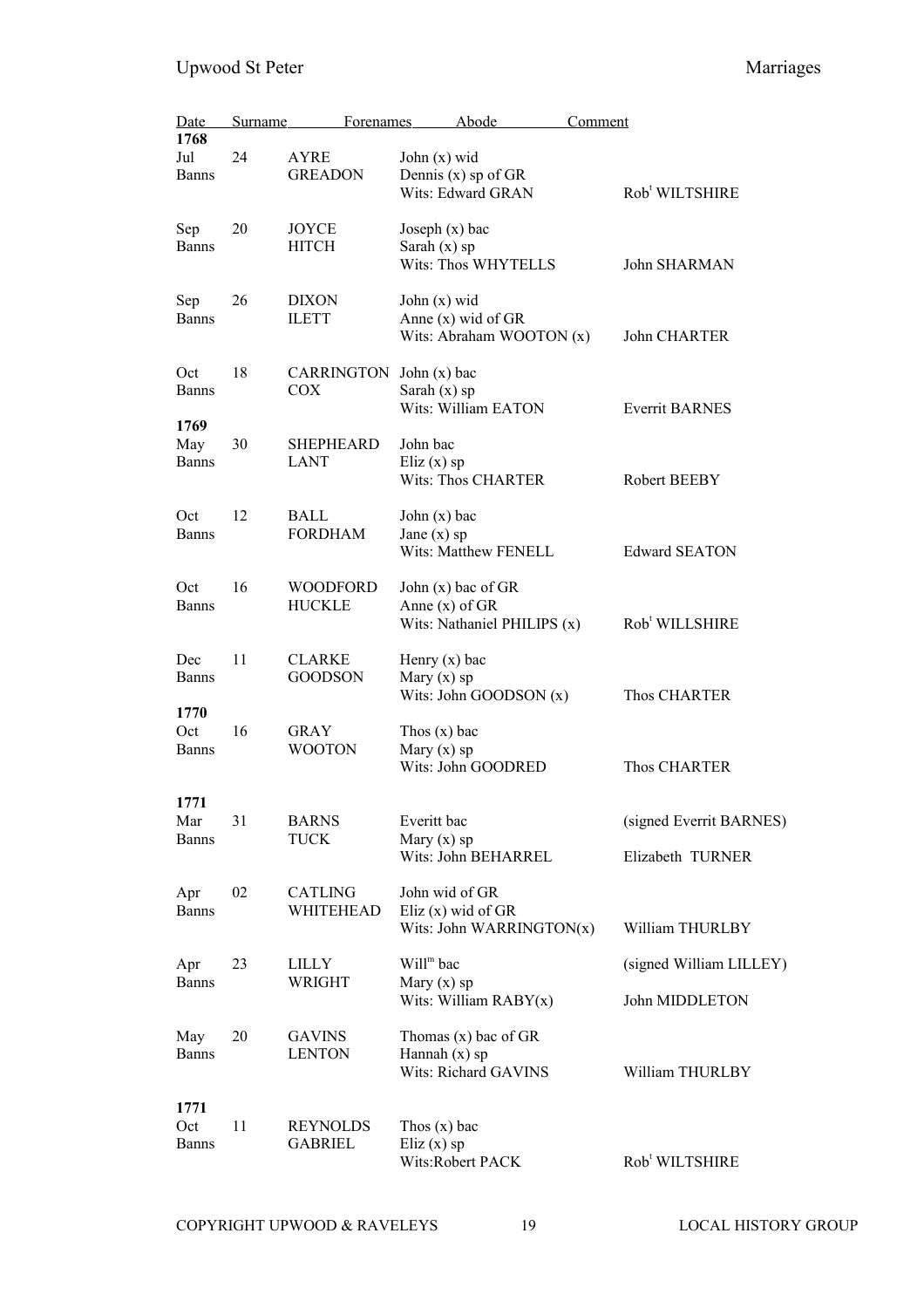| Date<br>1771                | Surname | <b>Forenames</b>                   | Abode                                                                         | Comment |                                          |
|-----------------------------|---------|------------------------------------|-------------------------------------------------------------------------------|---------|------------------------------------------|
| Oct<br><b>Banns</b>         | 19      | <b>PETERS</b><br><b>CARTER</b>     | Thos $(x)$ bac of GR<br>Mary sp of GR<br>Wits: William PARKASON               |         | Eliz ILETT $(x)$                         |
| <b>Nov</b><br><b>Banns</b>  | 26      | <b>GAVINS</b><br><b>PACK</b>       | Richard bac<br>Eliz $(x)$ sp<br>Wits: Abraham KING                            |         | Robert PACK                              |
| 1772<br>Feb<br>Banns        | 10      | <b>DARBY</b><br><b>PERKINS</b>     | Robert bac<br>Anne $(x)$<br>Wits: Thos BELLAMY                                |         | George COLEMAN                           |
| Oct<br>Licence              | 02      | <b>SEATON</b><br><b>MARTIN</b>     | Edward bac<br>Mary sp<br>Wits: William RABY (x)                               |         | Catlin JOHNSON                           |
| Dec<br>Licence              | 08      | <b>CANNARD</b><br><b>MARTIN</b>    | Samuel wid of Little Raveley<br>Anne $(x)$ wid<br>Wits: Stephen MARTIN        |         | <b>Edward SEATON</b>                     |
| 1773<br>Feb<br><b>Banns</b> | 09      | YOUNG<br><b>HUCKLES</b>            | Thos bac of GR<br>Millicent $(x)$ of GR<br>Wits: John BLACK                   |         | Thos CHARTER                             |
| Apr<br><b>Banns</b>         | 05      | <b>LILLEY</b><br><b>SPRAGGINS</b>  | Will <sup>m</sup> wid<br>Anne $(x)$ sp<br>Wits: Edward SEATON                 |         | John SHEPARD                             |
| Apr<br><b>Banns</b>         | 12      | <b>MILLS</b><br><b>SAWYER</b>      | Benjamin $(x)$ bac of GR<br>Anne $(x)$ sp<br>Wits: $Robt BARLEY(x)$           |         | Ann TURNER                               |
| May<br>Licence              | 29      | <b>HOLDER</b><br>ALLEN             | James (x) bac of Broughton<br>Eliz (x) of Little Raveley<br>Wits: John PULLEY |         | John CAMPIN                              |
| Oct<br>Licence              | 05      | <b>MOWBRAY</b><br><b>HUSSEY</b>    | Robt of Huntingdon All Saints<br>Arabella<br>Wits:Read PEACOCK                |         | (signed MOUBRAY)<br>Maria Anna BICKERTON |
| Oct<br><b>Banns</b>         | 10      | PHILIPS<br><b>BRIGHTY</b>          | Nathaniel $(x)$ of GR<br>Eliz $(x)$ of GR<br>Wits: Will PARILL (x)            |         | Thos PARRELL                             |
| <b>Nov</b><br><b>Banns</b>  | 01      | <b>CHANDLER</b><br><b>AYRES</b>    | John $(x)$ wid of GR<br>Dinah (x) sp of Little Raveley<br>Wits: John CAMPIN   |         | John PULLEY                              |
| 1774<br>Jan<br><b>Banns</b> | 11      | <b>AYRES</b><br><b>FOWLER</b>      | Woolston (x) of Ramsey<br>Mary $(x)$ sp<br>Wits: John WATSON                  |         | Matthew PORTER                           |
| 1774<br>May<br>Licence      | 26      | <b>JOHNSON</b><br><b>WILTSHIRE</b> | Catlin bac<br>Mary<br>Wits: John BEHARREL                                     |         | Mary CHAPLIN (x)                         |

COPYRIGHT UPWOOD & RAVELEYS 20 LOCAL HISTORY GROUP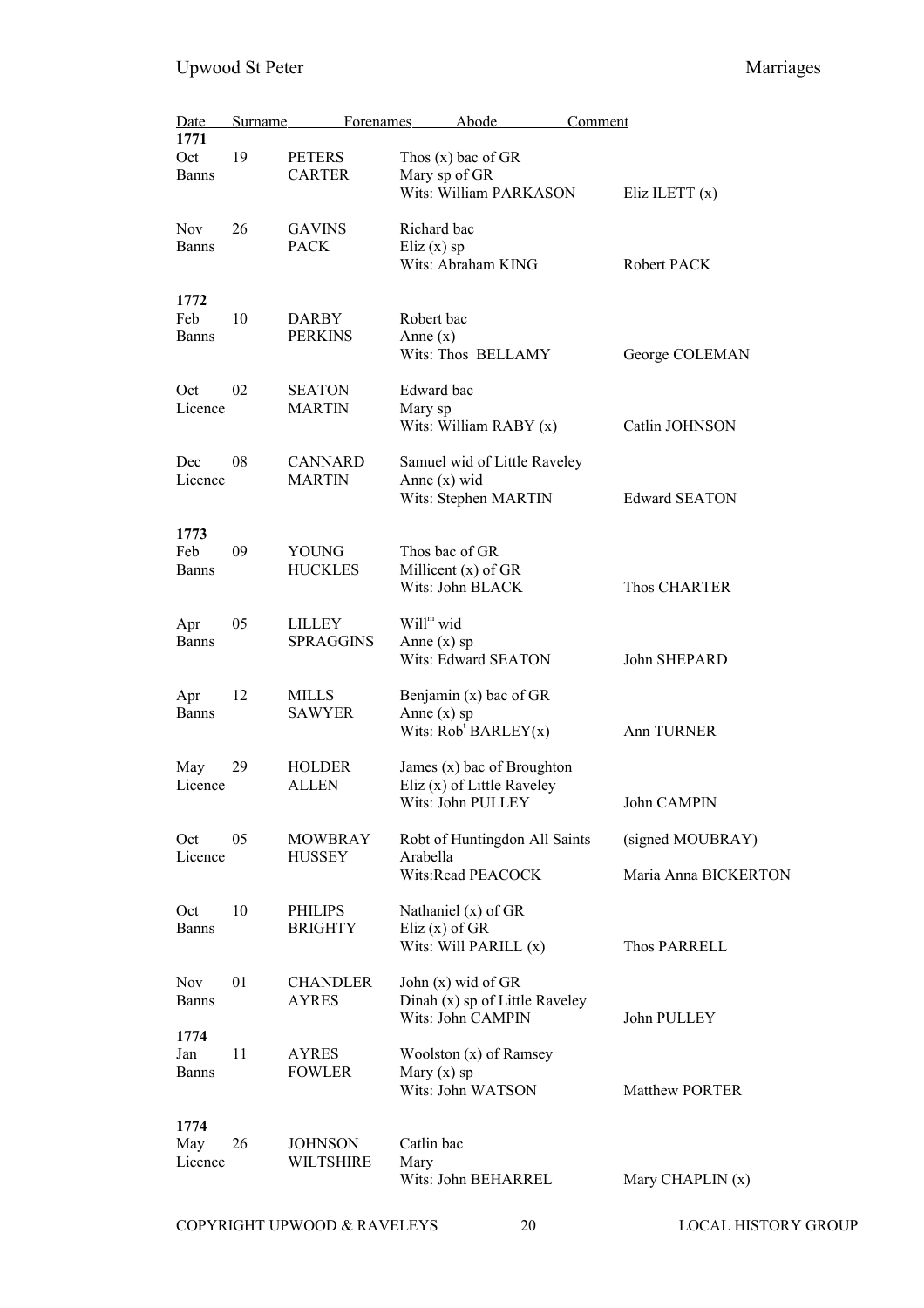| Date<br>1774                | Surname | Forenames                                       |                                        | Abode                                                               | Comment |                                                                       |
|-----------------------------|---------|-------------------------------------------------|----------------------------------------|---------------------------------------------------------------------|---------|-----------------------------------------------------------------------|
| Dec<br><b>Banns</b>         | 26      | <b>RABY</b><br><b>FEEKINS</b>                   | Thos $(x)$ wid<br>Judith wid           | Wits: Benj MILLS $(x)$                                              |         | (FEACON in BT's)<br>John LANT                                         |
| 1775<br>May<br>Licence      | 02      | <b>ROLESON</b><br><b>TURNER</b>                 | Eliz                                   | William bac of Folksworth<br>Wits: John CHARTER                     |         | Eliz CHARTER                                                          |
| Jul<br>Banns                | 22      | <b>WOTFORD</b><br>KAGE                          | Sarah $(x)$ of GR                      | Will (x) bac of GR<br>Wits: John WOTFORD $(x)$                      |         | Thos CHARTER                                                          |
| Jul<br><b>Banns</b>         | 31      | KNIGHTSMITH Charles Brown (x)<br><b>LANT</b>    | Edith $(x)$ wid                        | Wits: Thos RABY $(x)$                                               |         | Robert WILTSHIRE                                                      |
| Oct<br>Licence              | 23      | <b>PERRY</b><br><b>GOODALL</b>                  | Henry bac<br>Eliz sp                   | Wits: John CASTLEDINE                                               |         | John MORDEN                                                           |
| 1776<br>Apr<br><b>Banns</b> | 11      | <b>TOWNSEND</b><br><b>CORBY</b>                 | $Willm(x)$ wid<br>Eliz $(x)$ wid       | Wits: Rob <sup>t</sup> WILTSHIRE                                    |         | Mary PETERS                                                           |
| Jun<br>Licence              | 06      | PARRELL<br><b>SHELTON</b>                       | Jean of Bury                           | Thomas junr of GR<br>Wits: Thos SMITH                               |         | (Jane in BT's)<br>Will <sup>m</sup> PARELL $(x)$                      |
| Jul<br>Licence              | 02      | MAN<br><b>SMITH</b>                             | Mary $(x)$ wid                         | Wits: Thos PARRELL                                                  |         | John Curtis wid of Abbot's Ripton (MANN in BT's)<br>Thos PARRELL junr |
| <b>Nov</b><br><b>Banns</b>  | 19      | <b>GOODING</b><br><b>FURNESS</b>                | John $(x)$ bac                         | Mary (x) wid of Kings Ripton<br>Wits: John MARDEN $(x)$             |         | Rob <sup>t</sup> WILTSHIRE                                            |
| 1777<br>Jan<br><b>Banns</b> | 14      | <b>LEADON</b><br><b>SMITH</b>                   |                                        | Thos $(x)$ bac of GR<br>Anne $(x)$ sp of GR<br>Wits: John CURTISMAN |         | (LENTON in BT's)<br>Thomas SMITH                                      |
| Jun<br><b>Banns</b>         | 10      | <b>BRIGHTY</b><br>WHITTLESEA                    | John $(x)$ bac<br>Mary $(x)$ sp        | Wits: W <sup>m</sup> LILLEY                                         |         | (Elizabeth WHITTLESEY in BT's)<br>John BRIGHTY senr (x)               |
| Jun<br><b>Banns</b>         | 30      | <b>MATHERSON</b><br><b>CARTER</b>               | Robert $(x)$ bac                       |                                                                     |         | (MATTISSON in BT's)                                                   |
|                             |         |                                                 | Eliz $(x)$ sp                          | Wits: John CARTER $(x)$                                             |         | $W^m$ DEXTER                                                          |
| Oct<br>Licence              | 03      | <b>HOLDING</b><br><b>ILETT</b>                  | Chander $(x)$ bac<br>Eliza $(x)$ of GR |                                                                     |         | (Chandler in BT's)                                                    |
| 1777                        |         |                                                 |                                        | Wits: John DIXON $(x)$                                              |         | Stephen MARTIN                                                        |
| Oct<br><b>Banns</b>         | 26      | WARRINGTON John (x) bac of GR<br><b>BLUFFIN</b> |                                        | Anne $(x)$ sp of GR<br>Wits: Wm PARILL (x)                          |         | Eliz WARRINGTON (x)                                                   |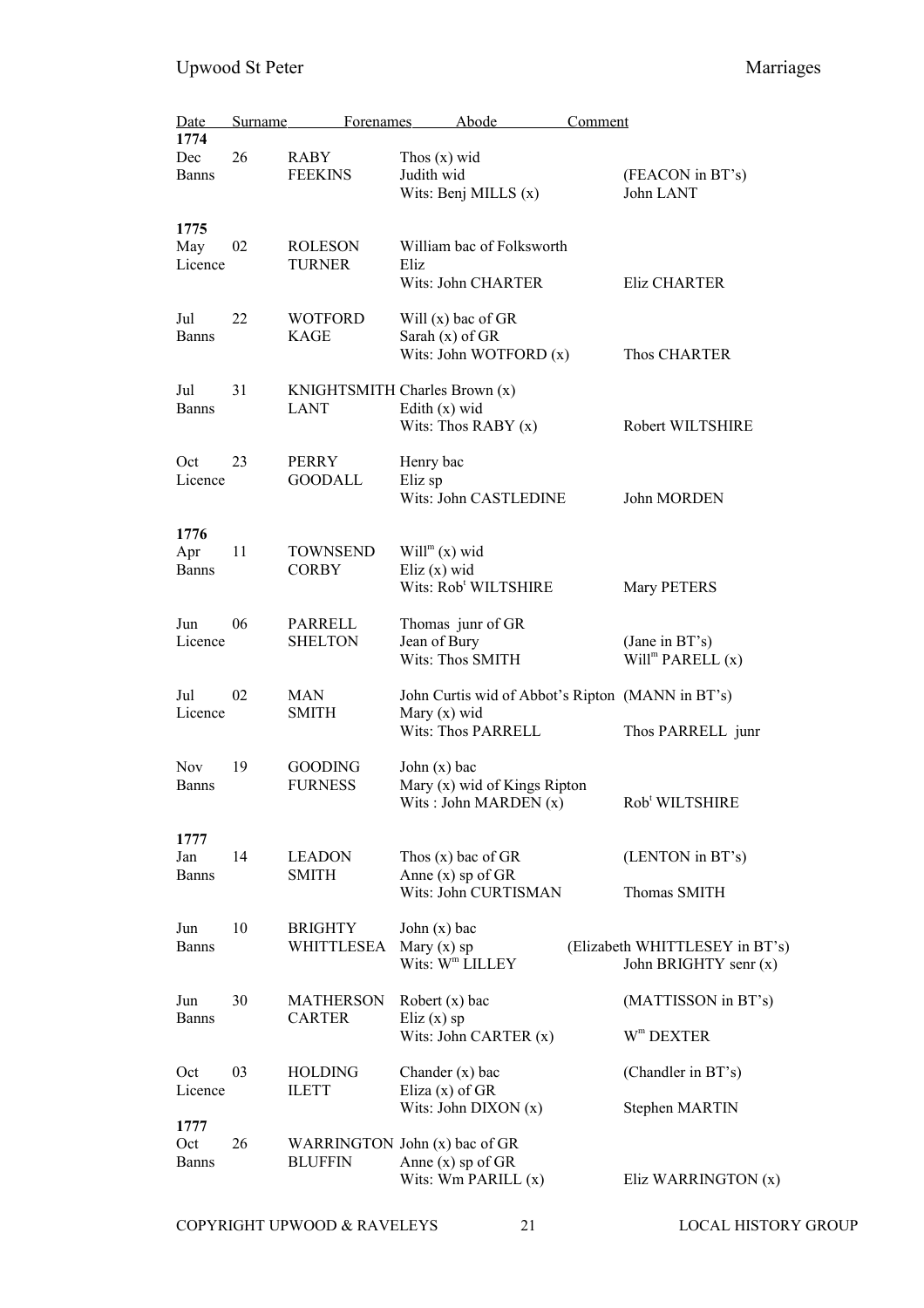| <u>Date</u>         | <b>Surname</b> | Forenames                       |                                      | Abode                                        | <u>Comment</u> |                                   |
|---------------------|----------------|---------------------------------|--------------------------------------|----------------------------------------------|----------------|-----------------------------------|
| 1777                |                |                                 |                                      |                                              |                |                                   |
| Dec<br>Licence      | 26             | RABY<br><b>SIMPSON</b>          | $Willm(x)$ wid                       | Anne (x) wid of Abbots Ripton cum Wennington |                |                                   |
|                     |                |                                 |                                      | Wits: Edward SEATON                          |                | Mary SEATON                       |
| Dec                 | 26             | <b>JOHNSON</b>                  |                                      | $Willm$ (x) wid of GR                        |                |                                   |
| Banns               |                | <b>KING</b>                     |                                      | Anne $(x)$ wid of GR                         |                |                                   |
|                     |                |                                 | [not in BT's]                        | Wits: William GRAY                           |                | Rob <sup>t</sup> WILTSHIRE        |
| 1778                |                |                                 |                                      |                                              |                |                                   |
| Jan                 | 06             | <b>BEDFORD</b>                  |                                      | John (x) of Warboys                          |                |                                   |
| <b>Banns</b>        |                | DRAWWATER                       | Sarah $(x)$                          |                                              |                |                                   |
|                     |                |                                 |                                      | Wits: John STEVENSON (x)                     |                | Thos CHARTER                      |
| Jul                 | 09             | <b>CAMPION</b>                  | Will <sup>m</sup> wid                |                                              |                |                                   |
| Licence             |                | <b>NORTH</b>                    |                                      | Mary wid of Alconbury                        |                |                                   |
|                     |                |                                 |                                      | Wits: Thos POOLEY                            |                | John WHITTLESEY                   |
| Sep                 | 05             | <b>STACEY</b>                   |                                      | Thomas $(x)$ bac of GR                       |                |                                   |
| Licence             |                | <b>SAVAGE</b>                   | Ann $(x)$ sp                         | Wits: Stephen MARTIN                         |                | (SAVAIGE in BT's)<br>Thos CHARTER |
|                     |                |                                 |                                      |                                              |                |                                   |
| <b>Nov</b>          | 02             | <b>WOODCOCK</b>                 |                                      | John (x) bac of Woodwalton                   |                |                                   |
| <b>Banns</b>        |                | <b>PHILLIPS</b>                 | Sarah $(x)$ sp                       | Wits: Elizabeth MACE                         |                | Lettice SMITH                     |
|                     |                |                                 |                                      |                                              |                |                                   |
| 1779                |                |                                 |                                      |                                              |                |                                   |
| Jan<br><b>Banns</b> | 05             | <b>SCOT</b><br>TILL             | John $(x)$ of GR<br>Mary $(x)$ of GR |                                              |                |                                   |
|                     |                |                                 |                                      | Wits: John BELLAMY                           |                | Benjamin CLARK                    |
| Apr                 | 19             | WHITEHEAD                       |                                      | John (x) of Bluntisham                       |                |                                   |
| <b>Banns</b>        |                | WRIGHT                          | Mary $(x)$                           |                                              |                |                                   |
|                     |                |                                 |                                      | Wits: Thos $ALLSOP(x)$                       |                | Rob <sup>t</sup> WILTSHIRE        |
| May                 | 07             | <b>ROSE</b>                     | John of Warboys                      |                                              |                |                                   |
| Banns               |                | <b>FOREMAN</b>                  | Sarah $(x)$                          |                                              |                |                                   |
|                     |                |                                 |                                      | Wits: Edward SEATON                          |                | Thomas CYDDA                      |
| May                 | 27             | DAY                             | John $(x)$                           |                                              |                |                                   |
| <b>Banns</b>        |                | WHITTLESEY                      | Ann $(x)$                            |                                              |                |                                   |
|                     |                |                                 |                                      | Wits: Phillip RIGNALL                        |                | Rob <sup>t</sup> WILTSHIRE        |
| Sep                 | 16             | <b>BRIGHTY</b>                  |                                      | William bac of GR                            |                |                                   |
| Licence             |                | <b>SIMPSON</b>                  | Mary $(x)$                           | Wits: Thos PARRELL $(x)$                     |                | Elizabeth MACE                    |
|                     |                |                                 |                                      |                                              |                |                                   |
| Oct<br><b>Banns</b> | 12             | <b>EVERETT</b><br><b>GROOMS</b> | Alice $(x)$                          | Thomas $(x)$ of GR                           |                |                                   |
|                     |                |                                 |                                      | Wits: John BELLAMY                           |                | Mathew MATTON                     |
| Oct                 | 12             | <b>ROSS</b>                     | Thomas                               |                                              |                | (signed ROOS)                     |
| <b>Banns</b>        |                | WAKEFIELD                       | Elizabeth $(x)$                      |                                              |                |                                   |
| 1779                |                |                                 |                                      | Wits: John BELLAMY                           |                | Mathew MUTTON                     |
| <b>Nov</b>          | 22             | WALKER                          | Henry of GR                          |                                              |                |                                   |
| <b>Banns</b>        |                | <b>BASSFORD</b>                 |                                      | Elizabeth $(x)$ of GR                        |                |                                   |
|                     |                |                                 |                                      | Wits: $Willm PARRELL(x)$                     |                | Rob <sup>t</sup> WILTSHIRE        |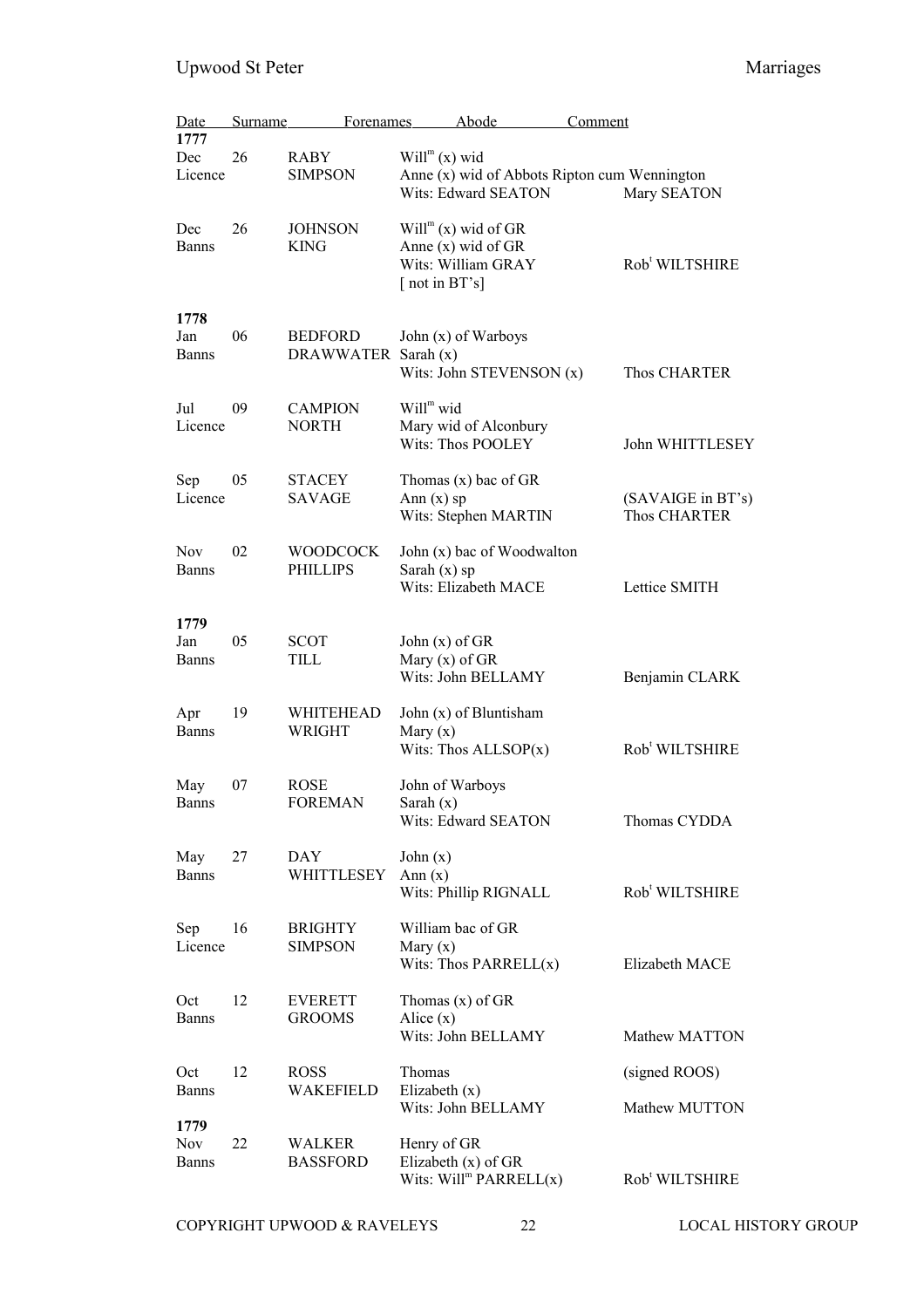| Date<br>1780<br>No marriages | Surname | <b>Forenames</b>                        | Abode                                                                       | Comment                            |
|------------------------------|---------|-----------------------------------------|-----------------------------------------------------------------------------|------------------------------------|
|                              |         |                                         |                                                                             |                                    |
| 1781<br>Jan<br>Banns         | 17      | <b>CHANDLER</b><br><b>MARRIOT</b>       | Samuel $(x)$<br>Mary $(x)$<br>Wits: William LILLEY<br>$\lceil$ not in BT's] | Rob <sup>t</sup> WILTSHIRE         |
| Apr<br><b>Banns</b>          | 17      | <b>COOPER</b><br><b>BENTON</b>          | James $(x)$<br>Susanna (x)<br>Wits: Thomas SIMPSON                          | <b>Edward SEATON</b>               |
| Apr<br>Banns                 | 17      | <b>SLOW</b><br>HUTCHCRAFT Catherine (x) | Thos $(x)$<br>Wits: Edward SEATON                                           | Thomas SIMPSON                     |
| Apr<br><b>Banns</b>          | 24      | <b>SEATON</b><br><b>GILBERT</b>         | John $(x)$<br>Elizabeth $(x)$<br>Wits: George FOREMAN                       | Mary SELLERS                       |
| Jun<br><b>Banns</b>          | 05      | <b>BRANSON</b><br>MIZER                 | John of GR<br>Ann $(x)$ of GR<br>Wits: Rich <sup>d</sup> GAVINS             | Warpole SMITH                      |
| Jun<br>Banns                 | 21      | <b>GAVINS</b><br><b>SMITH</b>           | Richard wid<br>Mary $(x)$ wid<br>Wits: Edward SEATON                        | Rebecca RAWLENCE                   |
| Oct<br>Banns                 | 12      | <b>FREEMAN</b><br><b>SINGLE</b>         | Thomas $(x)$ bac of GR<br>Mary $(x)$ sp of GR<br>Wits: Joseph $SINGLE(x)$   | Rob <sup>t</sup> WILTSHIRE         |
| Oct<br><b>Banns</b>          | 29      | JOICE<br>ANNIS                          | Joseph $(x)$ wid<br>Mary $(x)$ sp<br>Wits: Warpol SMITH                     | (JOYCE in BT's)<br>Maria MIDDLETON |
| 1782<br>Oct<br>Licence       | 21      | <b>PHELON</b><br><b>SAUNDERS</b>        | Matthew bac<br>Mary sp<br>Wits: M.A.BICKERTON                               | Maria BICKERTON                    |
| Oct<br><b>Banns</b>          | 29      | <b>CYDDA</b><br><b>BROWN</b>            | Thomas bac of GR<br>Mary sp of GR<br>Wits: Thos SMITH                       | Edw <sup>d</sup> SEATON            |
| <b>Nov</b><br><b>Banns</b>   | 04      | HUTCHCRAFT Thomas (x) bac<br>TAYLOR     | Ann $(x)$ sp<br>Wits: Sarah MARTIN                                          | Rob <sup>t</sup> WILTSHIRE         |
| <b>Nov</b><br><b>Banns</b>   | 19      | <b>ARGENT</b><br>JULIAN                 | John bac<br>Mary $(x)$ sp<br>Wits: Mary SELLERS                             | Elizabeth MURDIN                   |
| 1783<br>Apr<br>Licence       | 21      | ROSE<br><b>MURDIN</b>                   | Edward bac<br>Elizabeth sp<br>Wits: Thomas SEATON $(x)$                     | Daniel SINCLAIR                    |

COPYRIGHT UPWOOD & RAVELEYS 23 LOCAL HISTORY GROUP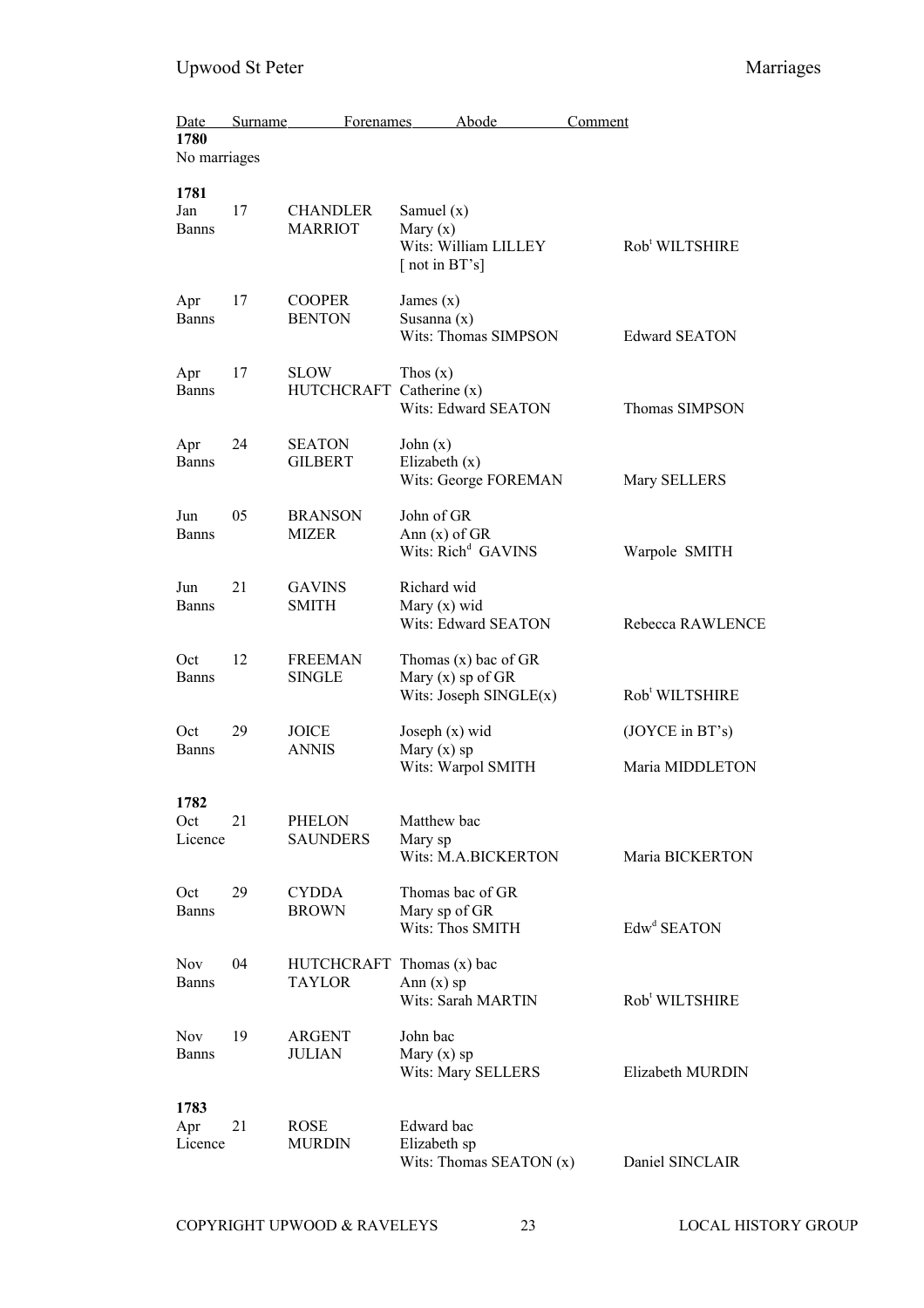| Date         | Surname | <b>Forenames</b>                   |                    | Abode                                                     | Comment |                                |              |
|--------------|---------|------------------------------------|--------------------|-----------------------------------------------------------|---------|--------------------------------|--------------|
| 1883         |         |                                    |                    |                                                           |         |                                |              |
| May          | 27      | <b>MARTIN</b>                      |                    | Thomas Boucher bac                                        |         |                                |              |
| Licence      |         | <b>EVANS</b>                       | Ann sp             | <b>Wits: Thomas ANDREWS</b>                               |         | [signed EVENS]<br>Sarah MARTIN |              |
| Jun          | 09      | WAKEFIELD                          | James $(x)$ wid    |                                                           |         |                                |              |
| Banns        |         | <b>SUTTON</b>                      | Ann $(x)$ wid      |                                                           |         |                                |              |
|              |         |                                    |                    | Wits: John NEWMAN                                         |         | <b>Thomas CARTER</b>           |              |
| Oct          | 15      | <b>BEDFORD</b>                     | John $(x)$ wid     |                                                           |         |                                |              |
| Banns        |         | <b>BEDFORD</b>                     | Mary $(x)$ sp      | Wits: George TAYLOR $(x)$                                 |         | Rob <sup>t</sup> WILTSHIRE     |              |
| Oct          | 27      | MILLER                             | Joseph $(x)$ bac   |                                                           |         |                                |              |
| <b>Banns</b> |         | <b>FISHER</b>                      |                    | Elizabeth sp of GR                                        |         |                                |              |
|              |         |                                    |                    | Wits: Thos SMITH                                          |         | Elizabeth CHILD                |              |
|              |         |                                    |                    |                                                           |         |                                |              |
| 1784<br>Feb  | 22      | <b>BARNETT</b>                     |                    | George (x) bac of Alconbury                               |         |                                |              |
| <b>Banns</b> |         | <b>EYRE</b>                        | Martha $(x)$ of GR |                                                           |         |                                |              |
|              |         |                                    |                    | Wits: John WARRINGTON                                     |         | Rob <sup>t</sup> WILTSHIRE     |              |
|              |         | Parish Register lacking 1784 -1787 |                    | <b>From the Bishop's Transcripts</b>                      |         |                                |              |
| 1784         |         |                                    |                    |                                                           |         |                                |              |
| Apr          | 15      | <b>SINCLAIR</b>                    |                    | Daniel & Elizabeth RIDOUT                                 |         | <b>Banns</b>                   |              |
| Jun          | 01      | <b>GASHES</b>                      |                    | John & Sarah MARTIN                                       |         | <b>Banns</b>                   |              |
| Aug          | 01      | <b>FOUNTAIN</b>                    |                    | Edward & Mary PARRELL                                     |         | <b>Banns</b>                   |              |
| Oct          | 11      | <b>FRASHER</b>                     |                    | John & Judith RABY                                        |         | <b>Banns</b>                   |              |
| <b>Nov</b>   | 23      | <b>HOLDEN</b>                      |                    | Samuel & Sarah RIGNAL                                     |         | <b>Banns</b>                   |              |
| 1785         |         |                                    |                    |                                                           |         |                                |              |
| Jan          | 17      | <b>PANTENAY</b>                    |                    | Lazarus & Mary PETERS                                     |         | <b>Banns</b>                   |              |
| Apr          | 11      | <b>RAPPIT</b>                      |                    | John & Ann BEDFORD of Woodwalton                          |         | <b>Banns</b>                   |              |
| Jun          | 14      | <b>SADDINGTON</b>                  |                    | John & Sarah HALL                                         |         | <b>Banns</b>                   |              |
|              | 20      | <b>GOOGE</b>                       |                    | John of Hemingford & Susannah PACKS                       |         | <b>Banns</b>                   |              |
|              | 29      | <b>CARTER</b>                      |                    | Thomas & Ann COOLEY                                       |         | <b>Banns</b>                   |              |
| Aug          | 01      | <b>BRIGHTY</b>                     |                    | W <sup>m</sup> & Sarah BUTCHER                            |         | Licence                        |              |
| Nov          | 05      | <b>SOMERS</b>                      |                    | James & Ann CARTER                                        |         | Licence                        |              |
| Dec          | 20      | <b>DEXTER</b>                      |                    | William of Godmanchester & Elizabeth CHARTER (sp) Licence |         |                                |              |
| 1786         |         |                                    |                    |                                                           |         |                                |              |
| Jan          | 21      | <b>MARTIN</b>                      |                    | Rob <sup>t</sup> of Aldgate, Middlesex & Mary POOLEY      |         |                                | Licence      |
| Apr          | 10      | <b>WARD</b>                        |                    | Joseph, wid & Dinah CHANDLER, wid of GR                   |         |                                | <b>Banns</b> |
| 1786         |         |                                    |                    |                                                           |         |                                |              |
| May          | 16      | <b>LEIGHTON</b>                    |                    | Thomas, wid & Alice STIMPSON                              |         |                                | <b>Banns</b> |
| Oct          | 24      | <b>FOREMAN</b>                     |                    | George bac of GR & Eliz CHILD (sp) of GR                  |         |                                | <b>Banns</b> |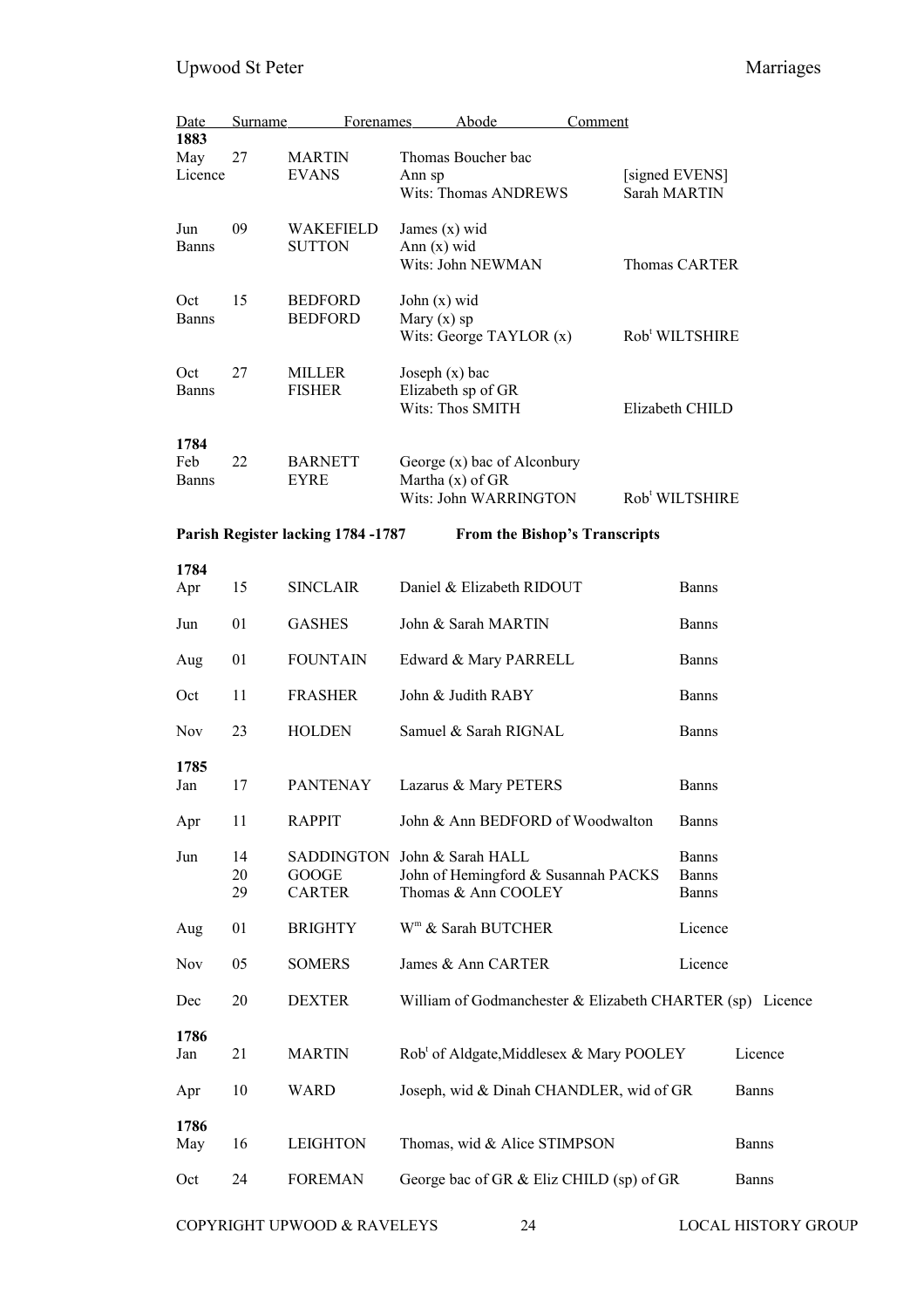| Date                               | Surname            | <b>Forenames</b>                  | Abode<br>Comment                                                          |                                              |
|------------------------------------|--------------------|-----------------------------------|---------------------------------------------------------------------------|----------------------------------------------|
| 1787                               |                    |                                   | (entries from the Bishops Transcripts - marriage register lacking)        |                                              |
| Mar                                | 08                 | <b>CARTER</b>                     | John & Dinah WARD                                                         | <b>Banns</b>                                 |
| (Apr)                              | 16                 | <b>SHEPHERD</b>                   | John wid & Mary RICHMOND wid                                              | Banns) crossed out in BT's                   |
| 1786                               | From the registers |                                   |                                                                           |                                              |
| Jun<br>Licence                     | 02                 | <b>CHARTER</b><br><b>MALDIN</b>   | Thos bac<br>Sarah sp of Ramsey<br>Wits: John JULIAN                       | Thos WHYTELL                                 |
| 1787<br>Sep<br>Licence             | 10                 | <b>BROWN</b><br><b>POOLEY</b>     | Henry bac of Ramsey<br>Elizabeth sp<br><b>Wits: R.BICKERTON</b>           | <b>M.A.BICKERTON</b>                         |
| Oct<br><b>Banns</b><br>1788        | 10                 | <b>CATLIN</b><br><b>OTEY</b>      | Thomas $(x)$ bac of Bury<br>Martha $(x)$ sp of GR<br>Wits: Martha DOBBS   | (OPEY in BT's)<br>Rob <sup>t</sup> WILTSHIRE |
| May<br><b>Banns</b>                | 29                 | <b>PARRY</b><br>TUCK              | Henry wid of GR<br>Elizabeth (x) sp of Little Raveley<br>Wits: John BOND  | Rob <sup>t</sup> WILTSHIRE                   |
| Jun<br><b>Banns</b>                | 30                 | <b>GOTOBED</b><br><b>SUTTON</b>   | John (x) bac of Abbots Ripton<br>Mary Ann $(x)$ sp<br>Wits: Lettice SMITH | Rob <sup>t</sup> WILTSHIRE                   |
| Jun<br><b>Banns</b>                | 30                 | <b>BEDFORD</b><br><b>SMITH</b>    | James bac<br>Mary $(x)$ sp<br>Wits: Lettice SMITH                         | Rob <sup>t</sup> WILTSHIRE                   |
| Aug<br><b>Banns</b>                | 02                 | <b>CHRISTMAS</b><br><b>RAY</b>    | Edward $(x)$<br>Mary $(x)$<br>Wits: Benj CLARK $(x)$                      | Rob <sup>t</sup> WILTSHIRE                   |
| Oct<br><b>Banns</b>                | 27                 | <b>FORSTER</b><br><b>FLETCHER</b> | William $(x)$ bac<br>Ann $(x)$ sp<br>Wits: Richard CORDELL                | Rob <sup>t</sup> WILTSHIRE                   |
| <b>Nov</b><br><b>Banns</b>         | 18                 | <b>BEDFORD</b><br><b>INGHAM</b>   | George $(x)$ bac of GR<br>Elizabeth (x) sp of GR<br>Wits: John CLARK      | Jonas INGHAM                                 |
| 1789<br>Feb<br><b>Banns</b>        | 04                 | <b>SEATON</b><br><b>MILLS</b>     | John $(x)$ wid<br>Ann $(x)$ wid<br><b>Banns: Richard CORDELL</b>          | Rob <sup>t</sup> WILTSHIRE                   |
| Apr<br>Licence                     | 11                 | <b>BRIGHTY</b><br><b>CHARTER</b>  | William wid of GR<br>Sarah wid<br>Wits: John BERRY                        | Mary POOLEY                                  |
| 1789<br><b>Nov</b><br><b>Banns</b> | 24                 | <b>ALLSOP</b><br><b>CHARTER</b>   | Thomas $(x)$ bac of GR<br>Mary $(x)$ sp of GR<br>Wits: Martha DOBBS       | Rob <sup>t</sup> WILTSHIRE                   |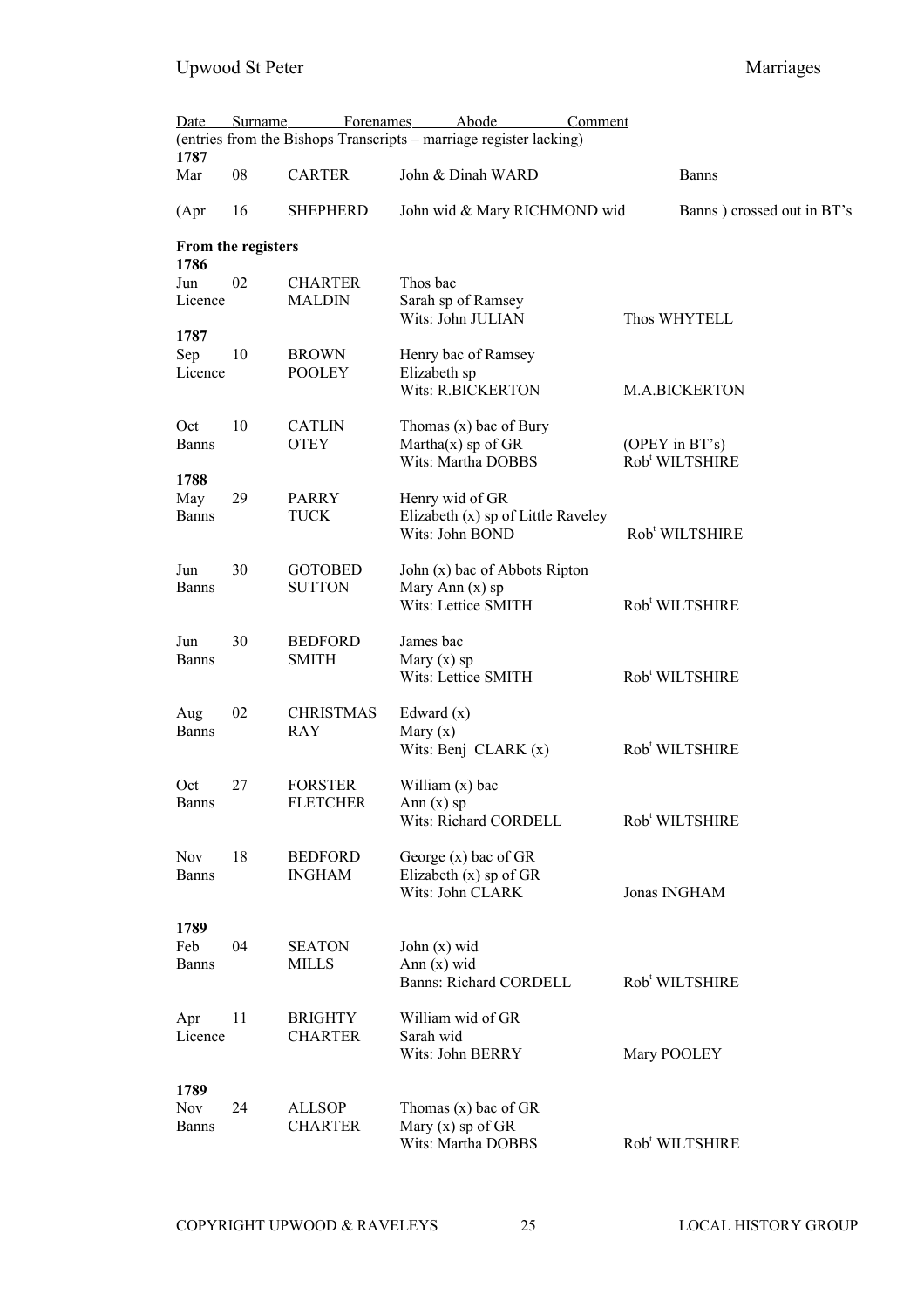| <b>Date</b>                                         | Surname | Forenames                         | Abode                                                                        | Comment                                           |                               |
|-----------------------------------------------------|---------|-----------------------------------|------------------------------------------------------------------------------|---------------------------------------------------|-------------------------------|
| 1790<br>Jan<br>Licence                              | 14      | <b>FORDHAM</b><br><b>GLAISTER</b> | Thomas wid of Broughton<br>Martha sp<br>Wits: W <sup>m</sup> MOLD            |                                                   | Maria BICKERTON               |
| Apr<br><b>Banns</b>                                 | 08      | <b>GRANGE</b><br><b>CLARK</b>     | William (x) bac<br>Mary $(x)$ sp<br>Wits: John CLARK                         |                                                   | Rob <sup>t</sup> WILTSHIRE    |
| Apr<br><b>Banns</b>                                 | 19      | <b>OTEY</b><br>HALL               | William $(x)$ wid of GR<br>Mary $(x)$ sp of GR<br>Wits: Philip LARRITT       |                                                   | Rob <sup>t</sup> WILTSHIRE    |
| Oct<br><b>Banns</b>                                 | 12      | <b>FLETCHER</b><br>WILLSHIRE      | Joseph $(x)$ bac<br>Mary $(x)$ sp<br>Wits: Richard CORDELL                   |                                                   | Rob <sup>t</sup> WILTSHIRE    |
| Oct<br><b>Banns</b>                                 | 28      | <b>CLEMENT</b><br><b>CLARKE</b>   | George $(x)$ bac<br>Ann $(x)$ sp<br>Wits: Edward SEATON                      |                                                   | John CLARK                    |
| Feb<br>Licence by and<br>with consent<br>of parents | 11      | <b>MARTIN</b><br><b>POOLEY</b>    | Stephen bac of GR<br>Sarah sp<br>Wits: Edward SEATON                         |                                                   | Thos SMITH                    |
| 1791<br>Jun<br><b>Banns</b>                         | 29      | <b>SUTTON</b><br><b>KING</b>      | John $(x)$ bac<br>Elizabeth $(x)$ sp<br>Wits: John SEATON $(x)$              |                                                   | Rob <sup>t</sup> WILTSHIRE    |
| Oct<br>Licence                                      | 06      | <b>GOODMAN</b><br><b>WALLIS</b>   | Thomas bac of Old Weston<br>Elizabeth $(x)$ sp of GR<br>Wits: George PASHLER |                                                   | Edward GOODMAN                |
| Oct<br><b>Banns</b>                                 | 12      | <b>THOMPSON</b><br><b>CHILDS</b>  | John $(x)$ bac<br>Ann $(x)$ sp<br>Wits: John CLARK                           |                                                   | Rob <sup>t</sup> WILTSHIRE    |
| 1792<br>Oct<br><b>Banns</b>                         | 18      | <b>WALKER</b><br><b>SMITH</b>     | Ann $(x)$ sp<br>Wits: Chrispopher BOTT                                       | Joseph (x) bac of Papworth in County of Cambridge | Rob <sup>t</sup> WILTSHIRE    |
| Oct<br><b>Banns</b>                                 | 23      | <b>CLARK</b><br><b>REGNOL</b>     | Thomas bac<br>Mary $(x)$ sp<br>Wits: Thomas CARTER                           |                                                   | Christopher BOTT              |
| <b>Nov</b><br><b>Banns</b>                          | 22      | <b>CARTER</b><br><b>SLOW</b>      | John $(x)$ wid<br>Catherine $(x)$ wid<br>Wits: Richard WOODCOCK              |                                                   | Rob <sup>t</sup> WILTSHIRE    |
| 1793<br>Jul<br>Licence                              | 11      | MOLE<br><b>RAWLINGS</b>           | William wid of Broughton<br>Rebecca sp<br>Wits: Maria BICKERTON              |                                                   | <b>Jane Frances BICKERTON</b> |
| Sep<br>Licence                                      | 26      | <b>MARTIN</b><br>WEST             | Jonathan bac<br>Lovell sp<br>Wits: Thos POOLEY                               |                                                   | John WEST                     |

COPYRIGHT UPWOOD & RAVELEYS 26 LOCAL HISTORY GROUP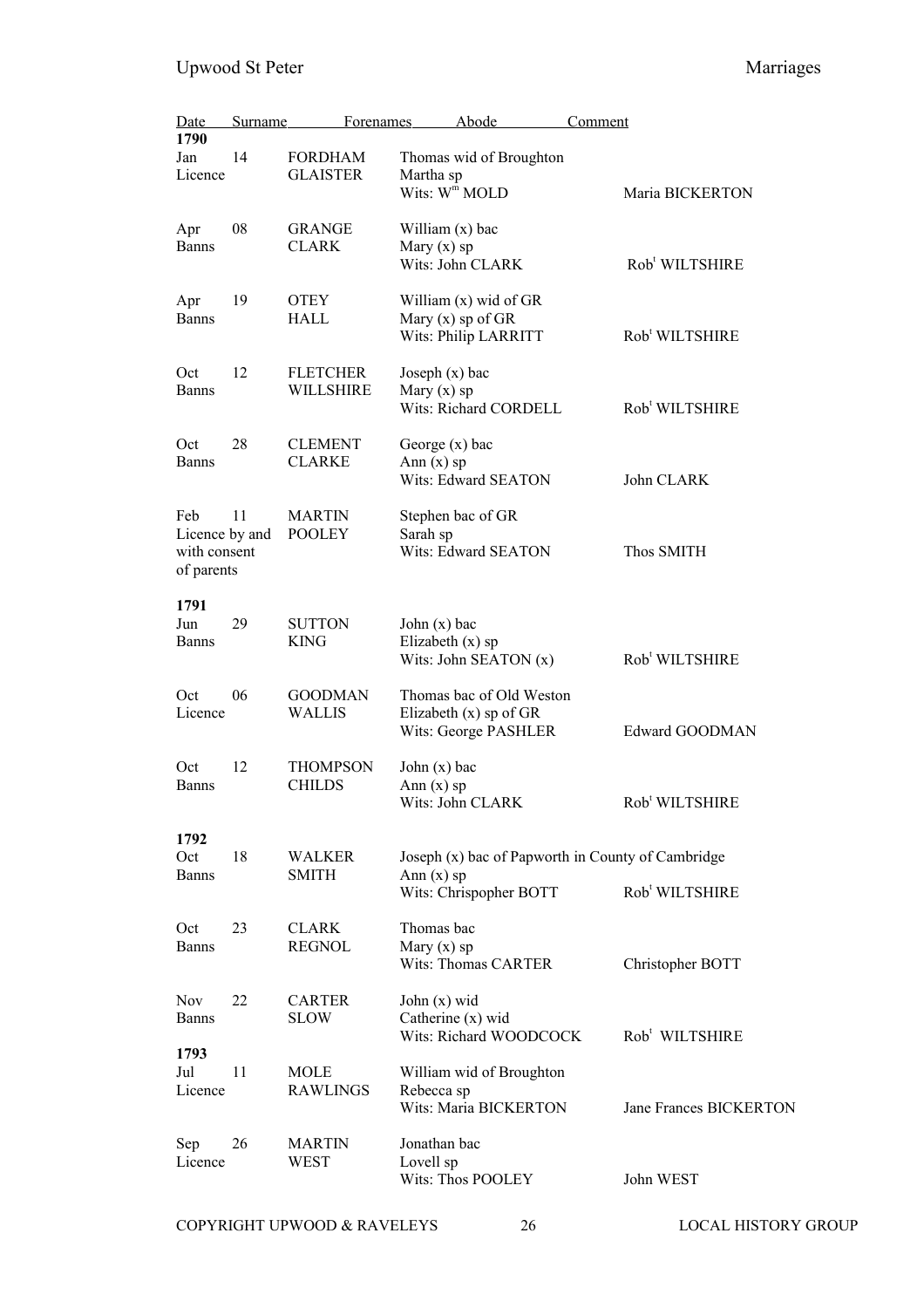| <b>Date</b><br>1793                | Surname | <b>Forenames</b>                   |                                   | Abode                                                                         | Comment |                                                                       |
|------------------------------------|---------|------------------------------------|-----------------------------------|-------------------------------------------------------------------------------|---------|-----------------------------------------------------------------------|
| Oct<br><b>Banns</b>                | 11      | <b>CHANDLER</b><br><b>CLEMENTS</b> | John $(x)$ bac<br>Mary $(x)$ sp   | Wits: Richard CORDELL                                                         |         | Rob <sup>t</sup> WILTSHIRE                                            |
| Oct<br><b>Banns</b>                | 09      | JOICE<br><b>BEDFORD</b>            | Joseph $(x)$ wid<br>Mary $(x)$ sp | Wits: Rob <sup>t</sup> WILTSHIRE                                              |         | <b>James BEDFORD</b>                                                  |
| Oct<br>Licence                     | 22      | <b>BEDFORD</b><br><b>WALLIS</b>    | Hannah sp of GR                   | John wid of Little Raveley<br><b>Wits: Thos BEDFORD</b>                       |         | Martha DOBBS                                                          |
| Dec<br><b>Banns</b>                | 11      | <b>GREEN</b><br><b>HILLS</b>       | George $(x)$ bac                  | Mary $(x)$ sp of GR<br>Wits: Anthoney CLARK                                   |         | Ann SMITH                                                             |
| 1794<br>Jul<br>Licence             | 05      | <b>RIGNALL</b><br>GUY              | Mary sp<br>Wits: John GUY         |                                                                               |         | James bac of St Botolph Aldgate in County of Middlesex<br>Mary SEATON |
| Jul<br><b>Banns</b>                | 28      | PAIN<br><b>SHARP</b>               | Elizabeth $(x)$ sp                | William bac of Ramsey<br><b>Wits: William PARSONS</b>                         |         | Ann BUTLER                                                            |
| Aug<br><b>Banns</b>                | 22      | <b>SEATON</b><br><b>STAMFORD</b>   | Edward $(x)$ bac<br>Ann $(x)$ sp  | Wits: A.BUTLER                                                                |         | Henry PERRY                                                           |
| Oct<br><b>Banns</b>                | 09      | <b>FOUNTAIN</b><br>MILLS           | Samuel $(x)$ bac<br>Mary $(x)$ sp | Wits: Mary SEATON                                                             |         | Rob <sup>t</sup> WILTSHIRE                                            |
| Oct<br><b>Banns</b>                | 13      | <b>TEATE</b><br><b>GOODES</b>      |                                   | Henry $(x)$ bac of GR<br>Rachael (x) of GR<br>Wits: Thomas CLARK              |         | Rob <sup>t</sup> WILTSHIRE                                            |
| Oct<br><b>Banns</b>                | 13      | <b>SUTTON</b><br>WRIGHT            |                                   | Carrington $(x)$ bac of GR<br>Mary $(x)$ sp of GR<br>Wits: William STEPHENSON |         | Rob <sup>t</sup> WILTSHIRE                                            |
| Oct<br><b>Banns</b>                | 14      | <b>GRANGE</b><br><b>BERRY</b>      | William (x) wid<br>Mary $(x)$ sp  | Wits: John CATTLING                                                           |         | Rob <sup>t</sup> WILTSHIRE                                            |
| Dec<br><b>Banns</b>                | 15      | <b>JACKSON</b><br><b>BUTLER</b>    | Ann sp                            | John bac of Warley, Essex<br>Wits: Mary CAMPION                               |         | Jane RAWLINS                                                          |
| 1795<br><b>Nov</b><br><b>Banns</b> | 06      | <b>ALSOP</b><br><b>HINCH</b>       |                                   | William $(x)$ bac of GR<br>Elizabeth $(x)$ sp of GR<br>Wits: Ann SMITH        |         | Rob <sup>t</sup> WILTSHIRE                                            |
| 1796<br><b>Nov</b><br><b>Banns</b> | 28      | <b>FOUNTAYNE</b><br><b>CLARK</b>   | John $(x)$ bac<br>Mary $(x)$ sp   | Wits: James HICKS                                                             |         | John CATTLING                                                         |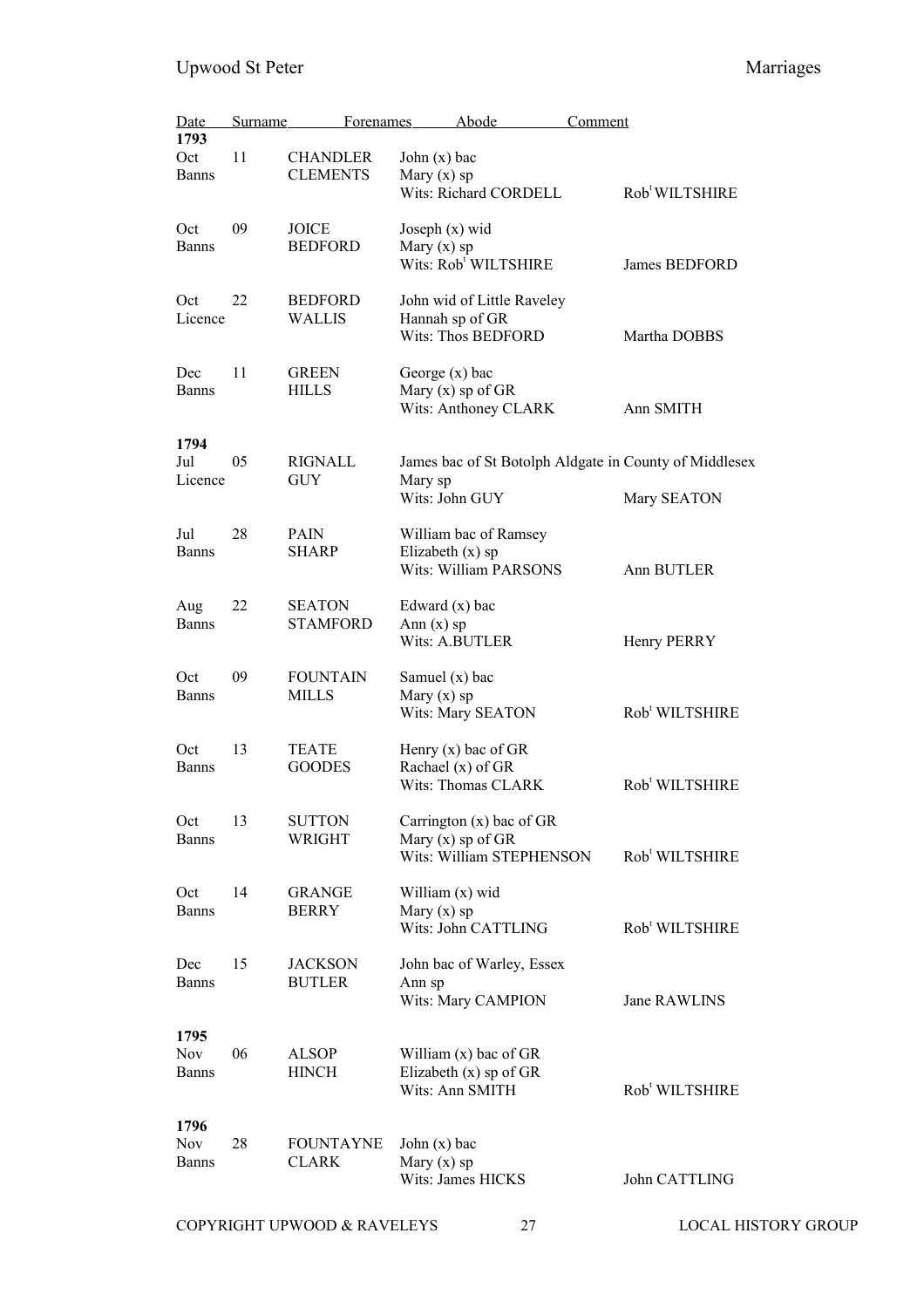| Date                        | Surname | Forenames                          |                                            | Abode                                                              | Comment                                                     |
|-----------------------------|---------|------------------------------------|--------------------------------------------|--------------------------------------------------------------------|-------------------------------------------------------------|
| 1796<br>Dec<br>Licence      | 21      | <b>TIBBALDS</b><br>JOICE           | Mary $(x)$ sp<br>Wits: W <sup>m</sup> WEST | William (x) bac of Woodwalton                                      | Thos CARTER                                                 |
| 1797<br>Jul<br><b>Banns</b> | 22      | <b>ALLSOP</b><br><b>WATFORD</b>    |                                            | James $(x)$ bac of GR<br>Sarah $(x)$ sp of GR<br>Wits: G W POOLEY  | Rob <sup>t</sup> WILTSHIRE                                  |
| Dec<br><b>Banns</b>         | 26      | <b>BECK</b><br><b>FEREEMAN</b>     |                                            | John $(x)$ wid of GR<br>Mary $(x)$ wid of GR<br>Wits: Mary BLUNDEL | [clerk writes James for mark]<br>Rob <sup>t</sup> WILTSHIRE |
| 1798<br>Jun<br>Licence      | 18      | <b>SIMPSON</b><br><b>DOLBY</b>     | Thos<br>Ann $(x)$                          | Wits: John BRIGHTY                                                 | <b>Edward SEATON</b>                                        |
| Jul<br>Licence              | 18      | <b>SELBY</b><br><b>POOLEY</b>      | Susan                                      | John of Cotterstock, Northampton<br>Wits: W <sup>m</sup> PEAKE     | [signed Susana ; Susanna in BT's]<br>Thos POOLEY            |
| Sep<br><b>Banns</b>         | 25      | <b>CLARK</b><br><b>SHOTBOLT</b>    | John $(x)$<br>Elizabeth $(x)$              | Wits: William SMITH                                                | Rob <sup>t</sup> WILTSHIRE                                  |
| Oct<br><b>Banns</b>         | 08      | <b>CLARK</b><br><b>ANDSON</b>      | Anthoney<br>Hannah $(x)$                   | Wits: Warren SEATON                                                | (ANSON in BT's)<br>Rob <sup>t</sup> WILTSHIRE               |
| Oct<br><b>Banns</b>         | 30      | <b>TEAT</b><br><b>CLARK</b>        | William $(x)$<br>Sarah $(x)$               | Wits: John BRIGHTY                                                 | Rob <sup>t</sup> WILTSHIRE                                  |
| 1799<br>Jan<br><b>Banns</b> | 08      | <b>ALLSOP</b><br><b>SIBLEE</b>     | Sarah of GR                                | Thomas $(x)$ of GR<br>Wits: Anthoney CLARK                         | (SELBY in BT's)<br>Rose SIBLEE                              |
| May<br>Licence              | 13      | <b>DOCKERILL</b><br><b>RAWLINS</b> | Jane sp<br>Wits: W <sup>m</sup> WEST       | John bac of Ramsey                                                 | Mary DOCKERILL                                              |
| Jul<br><b>Banns</b>         | 22      | <b>SAVAGE</b><br><b>KING</b>       | John $(x)$ of GR<br>Sarah $(x)$ of GR      | Wits: Warren SEATON                                                | Thomas ALLSOP $(x)$                                         |
| Jul<br><b>Banns</b><br>1799 | 27      | <b>HANCOCK</b><br><b>SEATON</b>    | Thomas $(x)$ bac<br>Elizabeth sp           | Wits: Mary SEATON                                                  | Warren SEATON                                               |
| Oct<br><b>Banns</b>         | 14      | <b>SUTTON</b><br><b>WOODS</b>      | Willm $(x)$ of GR<br>Elizabeth $(x)$       | Wits: William SMITH                                                | Rob <sup>t</sup> WILTSHIRE                                  |
| Oct<br><b>Banns</b>         | 12      | TILLEY<br>CARRINGTON               | John $(x)$<br>Sarah $(x)$                  | Wits: William SMITH                                                | Rob <sup>t</sup> WILTSHIRE                                  |
|                             |         | COPYRIGHT UPWOOD & RAVELEYS        |                                            | 28                                                                 | LOCAL HISTORY GROUP                                         |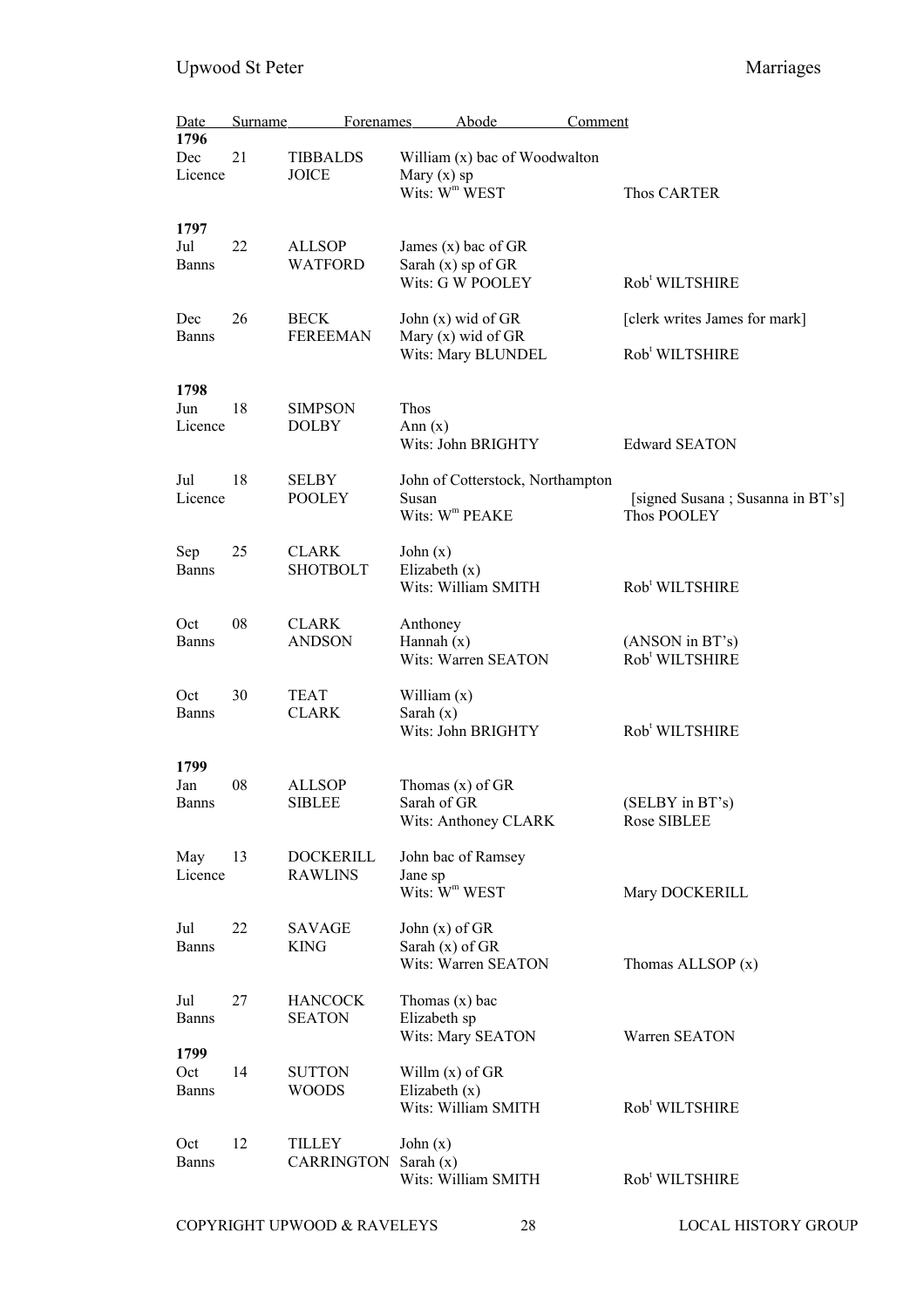| Date         | <b>Surname</b> | <b>Forenames</b> |                    | Abode                                 | Comment |                            |
|--------------|----------------|------------------|--------------------|---------------------------------------|---------|----------------------------|
| 1799         |                |                  |                    |                                       |         |                            |
| <b>Nov</b>   | 05             | <b>WATFORD</b>   | $Willm(x)$ of GR   |                                       |         |                            |
| <b>Banns</b> |                | <b>SANDERS</b>   | Mary $(x)$ of GR   |                                       |         |                            |
|              |                |                  |                    | Wits: William SMITH                   |         | Rob <sup>t</sup> WILTSHIRE |
| 1800         |                |                  |                    |                                       |         |                            |
| Jun          | 10             | <b>EDIS</b>      |                    | Rob <sup>t</sup> bac of Great Stukely |         |                            |
| Licence      |                | <b>MARTIN</b>    | Mary wid           |                                       |         |                            |
|              |                |                  |                    | Wits: John POOLEY                     |         | Mary POOLEY                |
| Jul          | 26             | <b>TOWNSEND</b>  |                    | John of Warboys                       |         |                            |
| Licence      |                | <b>HARVEY</b>    |                    | Elizabeth $(x)$ of GR                 |         |                            |
|              |                |                  |                    | Wits: Step MARTIN                     |         | Rob <sup>t</sup> WILTSHIRE |
| Oct          | 13             | MEE              |                    | James $(x)$ wid of GR                 |         |                            |
| <b>Banns</b> |                | <b>BULLMAN</b>   |                    | Lydia $(x)$ sp of GR                  |         |                            |
|              |                |                  |                    | Wits: Warren SEATON                   |         | Rob <sup>t</sup> WILTSHIRE |
| Oct          | 13             | <b>SMITH</b>     |                    | John (x) bac of Offord Cluny          |         |                            |
| Banns        |                | LILLY            |                    | Mary $(x)$ sp of GR                   |         |                            |
|              |                |                  |                    | Wits: Warren SEATON                   |         | Rob <sup>t</sup> WILTSHIRE |
| 1801         |                |                  |                    |                                       |         |                            |
| Feb          | 16             | <b>WATSON</b>    |                    | John (x) of Girton                    |         |                            |
| <b>Banns</b> |                | TILLEY           | Hannah $(x)$       |                                       |         |                            |
|              |                |                  |                    | Wits: William SMITH                   |         | Rob <sup>t</sup> WILTSHIRE |
| Aug          | 04             | <b>CARR</b>      | John $(x)$ of $GR$ |                                       |         |                            |
| Licence      |                | <b>HOBBS</b>     | Sarah $(x)$ of GR  |                                       |         |                            |
|              |                |                  |                    | Wits: John BUTLER                     |         | Rob <sup>t</sup> WILTSHIRE |
| <b>Nov</b>   | 03             | <b>WILTSHIRE</b> | John               |                                       |         |                            |
| <b>Banns</b> |                | WILLIAMSON       | Jane               |                                       |         |                            |
|              |                |                  |                    | Wits: Edward WILLTSHER                |         | John CATTLING              |
| Dec          | 01             | <b>CURTISMAN</b> | John of GR         |                                       |         |                            |
| <b>Banns</b> |                | <b>KING</b>      | Ann $(x)$ of GR    |                                       |         |                            |
|              |                |                  |                    | Wits: John TOWNSHEND                  |         | Rob <sup>t</sup> WILTSHIRE |
| 1802         |                |                  |                    |                                       |         |                            |
| Feb          | 15             | <b>BASTHILL</b>  |                    | William $(x)$ of GR                   |         | (BUSTLAR in BT's)          |
| <b>Banns</b> |                | <b>COOK</b>      | Mary $(x)$ of GR   |                                       |         |                            |
|              |                |                  |                    | Wits: William STEPHENSON              |         | Rob <sup>t</sup> WILTSHIRE |
| Mar          | 09             | <b>CHAPLIN</b>   |                    | Thos $(x)$ of Wistow                  |         |                            |
| <b>Banns</b> |                | <b>GAVINS</b>    | Eliz $(x)$ of GR   |                                       |         |                            |
|              |                |                  |                    | Wits: John CATTLING                   |         | Rob <sup>t</sup> WILTSHIRE |
| May          | 24             | <b>MILLS</b>     | John $(x)$ of GR   |                                       |         |                            |
| Banns        |                | <b>SMITH</b>     | Ann of GR          |                                       |         |                            |
|              |                |                  |                    | Wits: George FOREMAN                  |         | Susannah MILLER            |
| 1802         |                |                  |                    |                                       |         |                            |
| Aug          | 16             | <b>WATFORD</b>   | $W^m(x)$ of GR     |                                       |         |                            |
| <b>Banns</b> |                | <b>BROWN</b>     |                    | Hannah (x) of GR                      |         |                            |
|              |                |                  |                    | Wits: Warren SEATON                   |         | William SMITH              |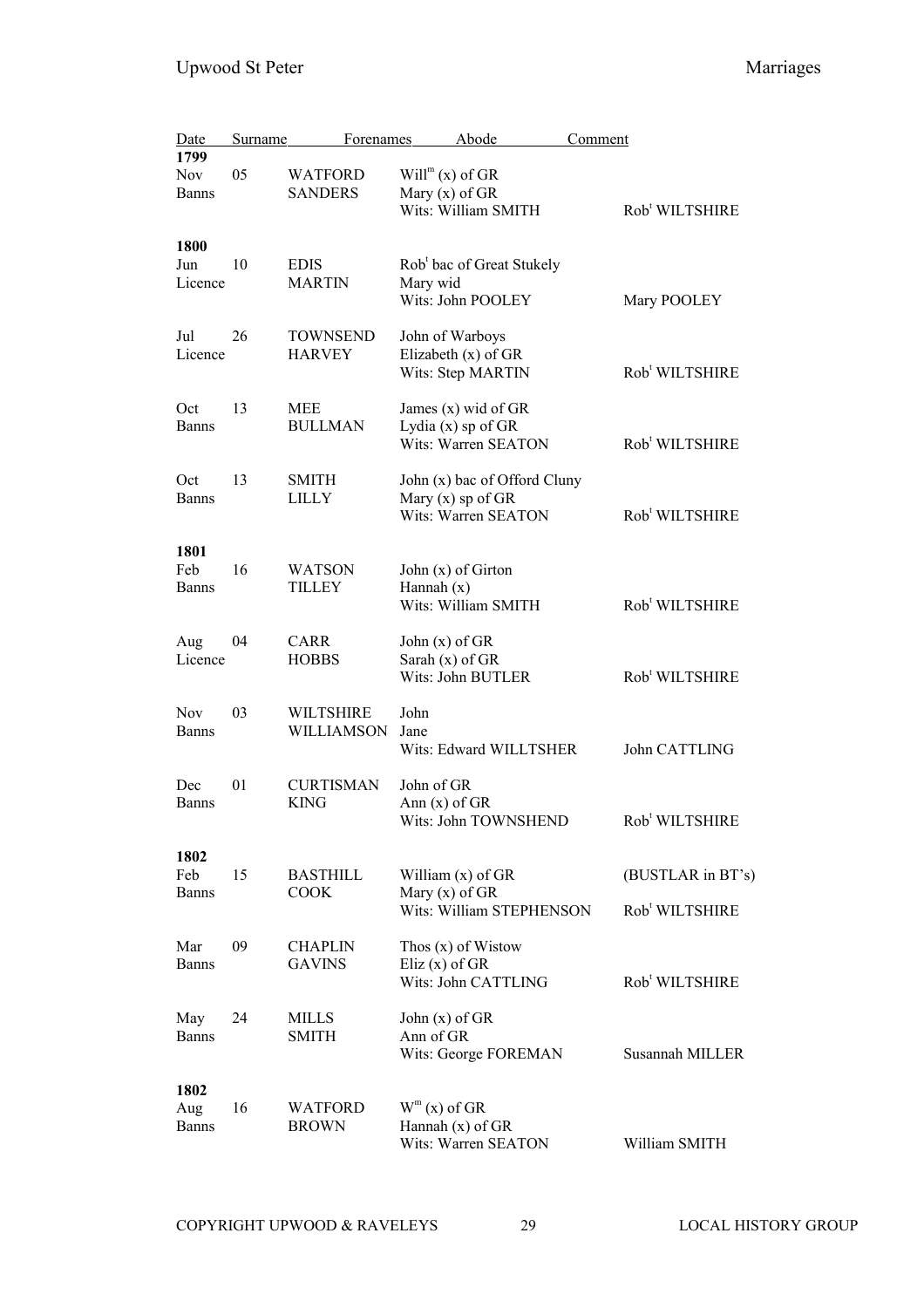| Date                        | Surname | Forenames                             | Abode                                                                         |        | Comment                      |
|-----------------------------|---------|---------------------------------------|-------------------------------------------------------------------------------|--------|------------------------------|
| 1802<br>Oct<br><b>Banns</b> | 26      | <b>BRIGHTY</b><br><b>BEDFORD</b>      | John<br>Susanna<br>Wits: John CATTLING                                        |        | [signed Sus]<br>Mary CAMPION |
| <b>Nov</b><br>Banns         | 01      | <b>PETERS</b><br><b>CARTER</b>        | John $(x)$<br>Sarah $(x)$<br><b>Wits: Thomas RAMONES</b>                      |        | Rob <sup>t</sup> WILTSHIRE   |
| <b>Nov</b><br><b>Banns</b>  | 16      | WRIGHT<br><b>BULL</b>                 | Joseph $(x)$<br>Sarah $(x)$<br>Wits: Sarah WRIT                               |        | Warren SEATON                |
| 1803<br>Apr<br><b>Banns</b> | 09      | <b>CATTLING</b><br><b>CAMPION</b>     | John<br>Mary<br>Wits: Maria BICKERTON                                         |        | Jane Frances BICKERTON       |
| May<br>Licence              | 03      | <b>CARLTON</b><br>SEATON              | James<br>Mary<br>Wits: Mary DOBBS                                             |        | John MARTIN                  |
| Jul<br><b>Banns</b>         | 05      | <b>GREENWOOD</b><br><b>SUTTON</b>     | $W^m(x)$ of GR<br>Mary $(x)$ of GR<br>Wits: Luke BEDFORD                      |        | Rob <sup>t</sup> WILTSHIRE   |
| Oct<br><b>Banns</b>         | 10      | HUTCHCRAFT Stephen (x)<br><b>HOWE</b> | Mary(x)<br>Wits: George GREEN $(x)$                                           |        | Rob <sup>t</sup> WILTSHIRE   |
| Oct<br>Banns                | 10      | <b>ISELEY</b><br><b>FREEMAN</b>       | Joseph $(x)$<br>Sarah $(x)$<br>Wits: G GOODES                                 |        | Rob <sup>t</sup> WILTSHIRE   |
| Oct<br><b>Banns</b>         | 12      | <b>REYNOLDS</b><br><b>CATTLING</b>    | Thos $(x)$<br>Sarah $(x)$<br>Wits:                                            | RE N S | John MITCHELL                |
| 1804<br>Oct<br><b>Banns</b> | 02      | SPRAGGINS<br><b>CLARK</b>             | Thos $(x)$<br>Ruth(x)<br>Wits: William SMITH                                  |        | Rob <sup>t</sup> WILTSHIRE   |
| Oct<br><b>Banns</b>         | 12      | <b>RAY</b><br><b>TAYLOR</b>           | Thomas $(x)$<br>Eliz <sup>th</sup> (x) of GR<br>Wits: John HAWKINS            |        | Rob <sup>t</sup> WILTSHIRE   |
| 1805<br>Jul<br>Banns        | 22      | <b>BERRIDGE</b><br><b>SINCLAIR</b>    | Robert (x) wid of Woodhurst<br>Elizabeth (x) wid<br>Wits: Richard Cox CORDELL |        | Warren SEATON                |
| Aug<br>Licence              | 28      | <b>ODOM</b><br><b>MARSHALL</b>        | John $(x)$ servant man<br>Sarah (x) of Alconbury<br>Wits: John POOLEY         |        | John TOWNSHEND               |
| Oct<br><b>Banns</b>         | 10      | <b>SETCHELL</b><br><b>CARTER</b>      | John bac<br>Ann $(x)$ wid<br>Wits: Thomas SETCHELL                            |        | Rob <sup>t</sup> WILTSHIRE   |

COPYRIGHT UPWOOD & RAVELEYS 30 LOCAL HISTORY GROUP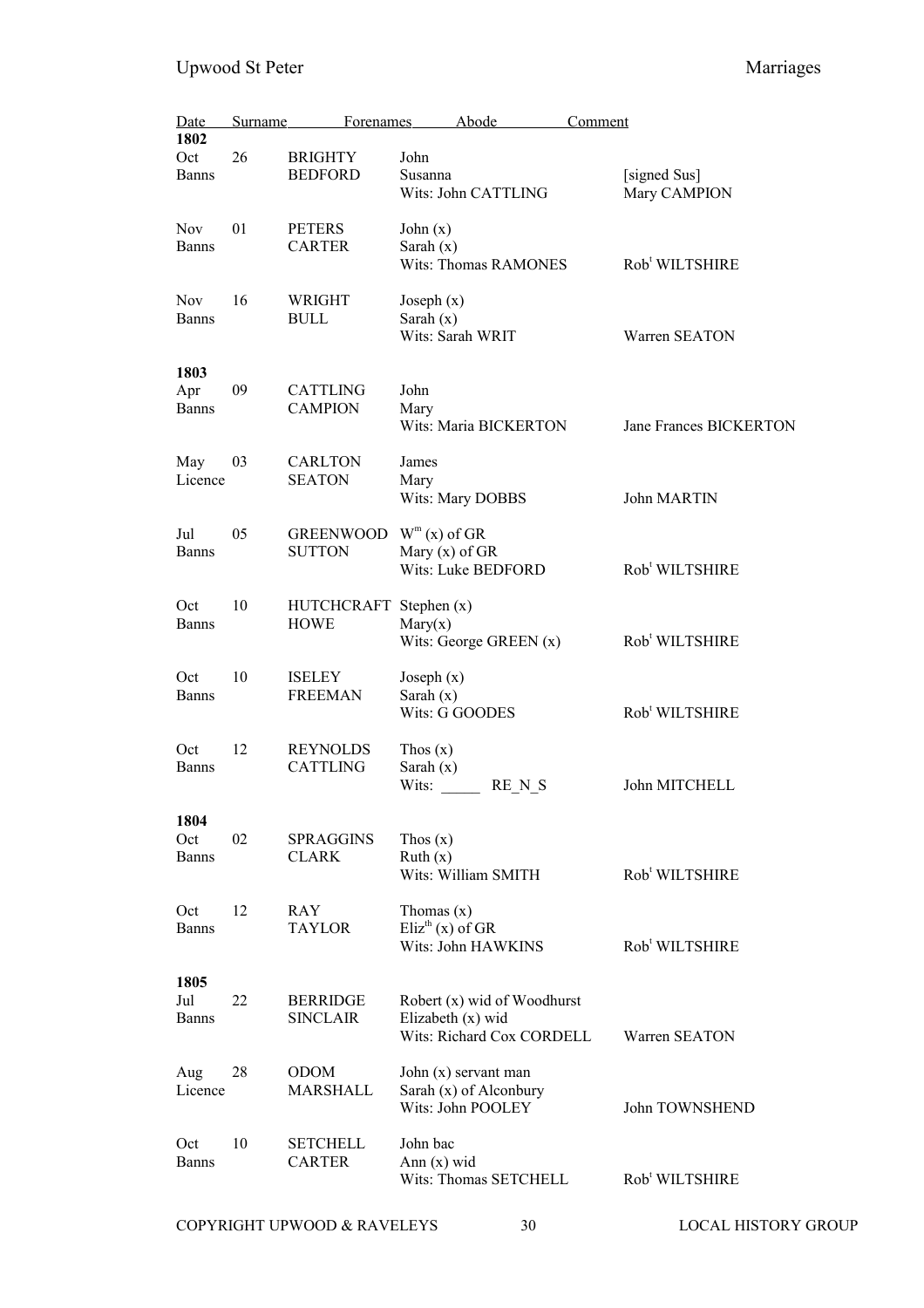| Date                        | <b>Surname</b> | <b>Forenames</b>                 | Abode                                                                         | Comment |                                 |
|-----------------------------|----------------|----------------------------------|-------------------------------------------------------------------------------|---------|---------------------------------|
| 1805<br>Oct<br><b>Banns</b> | 28             | <b>PANTANY</b><br><b>CARTER</b>  | Lazarus $(x)$ of Ramsey<br>Catharine $(x)$<br>Wits: John CLARK                |         | Rob <sup>t</sup> WILTSHIRE      |
| 1806<br>Apr<br><b>Banns</b> | 29             | <b>GAVINS</b><br><b>ALLSOP</b>   | John $(x)$ of GR<br>Eliz th $(x)$ of GR<br>Wits: John BRIGHTY                 |         | $Eliz$ <sup>th</sup> FOOT $(x)$ |
| Sep<br>Licence              | 22             | <b>SCOTT</b><br><b>MILLARD</b>   | George $(x)$ of GR<br>Ann $(x)$ sp of GR<br>Wits: John BRIGHTY                |         | Francis WALLIS                  |
| Oct<br><b>Banns</b>         | 20             | <b>SINCLAIR</b><br><b>CLARK</b>  | Daniel<br>Sarah $(x)$<br>Wits: Richard CORDELL                                |         | Martha CORDELL                  |
| Oct<br><b>Banns</b>         | 27             | <b>BEDFORD</b><br><b>SEATON</b>  | Luke<br>Maria<br>Wits: John BLINKHORN                                         |         | Ann ALEXANDER                   |
| 1807<br>Feb<br><b>Banns</b> | 09             | <b>SMITH</b><br><b>COLLS</b>     | William<br>Jane<br>Wits: William STEPHENSON                                   |         | Ann ALEXANDER                   |
| May<br><b>Banns</b>         | 19             | JUDD<br>WATFORD                  | $W^m(x)$ of GR<br>Mary $(x)$ of GR<br>Wits: James JUDD $(x)$                  |         | Rob <sup>t</sup> WILTSHIRE      |
| <b>Nov</b><br><b>Banns</b>  | 10             | <b>SHEPHERD</b><br><b>ISELY</b>  | John (x) of Wistow<br>Sarah $(x)$<br><b>Wits: Thomas CRANE</b>                |         | Rob <sup>t</sup> WILTSHIRE      |
| 1808<br>Mar<br><b>Banns</b> | 21             | <b>BARNS</b><br><b>HOLDEN</b>    | William $(x)$ bac<br>Mary $(x)$ sp<br>Wits: Joseph GREEN                      |         | Mary ARCHER (x)                 |
| Jun<br>Licence              | 19             | <b>ALLPRESS</b><br><b>BUTLER</b> | Flowers $(x)$ of GR<br>Martha 21 yrs and upwards of GR<br>Wits: John ALLPRESS |         | Rebacker SEATON                 |
| Sep<br><b>Banns</b>         | 26             | DAY<br><b>HOLMES</b>             | John $(x)$<br>Eliz <sup>th</sup> $(x)$<br>Wits: John SHEPHERD (x)             |         | Thomas ROSS                     |
| Oct<br><b>Banns</b>         | 18             | <b>GREENWOOD</b><br><b>MAN</b>   | $W^m(x)$ of GR<br>Ann $(x)$ of GR<br>Wits: Joseph STACEY (x)                  |         | Thomas ROSS                     |
| 1809<br>Apr<br><b>Banns</b> | 03             | <b>BELLAMY</b><br><b>BRANSOM</b> | $W^m(x)$ of GR<br>Eliz th $(x)$ of GR<br>Jane BRANSOM $(x)$                   |         | John $ASKEW(x)$                 |
| 1810<br>May<br><b>Banns</b> | 28             | <b>HOBBS</b><br><b>WATFORD</b>   | Thomas of GR<br>Maria $(x)$ of GR<br>Wits: $W^m$ JUDD $(x)$                   |         | Mary MILLER                     |